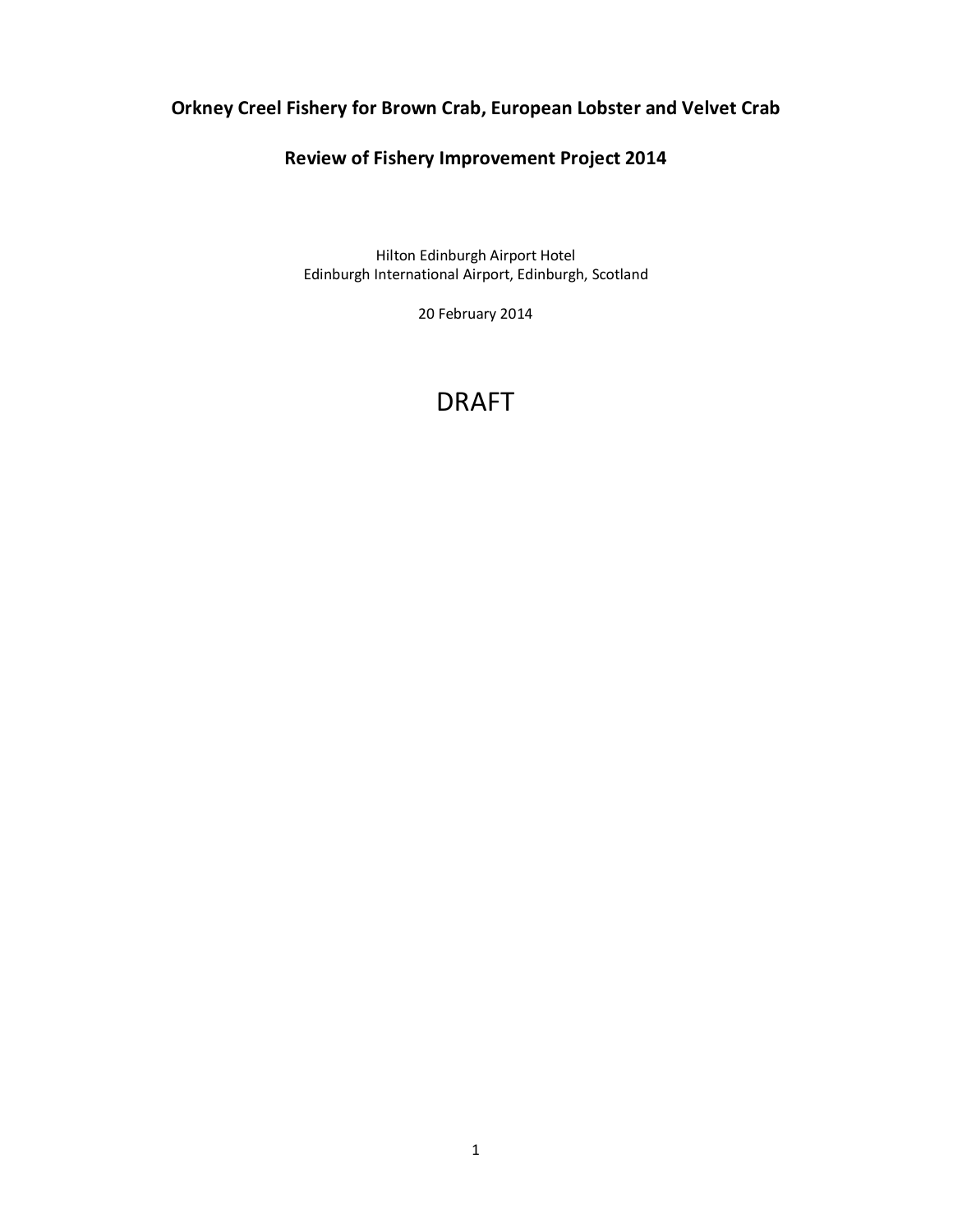# **Contents**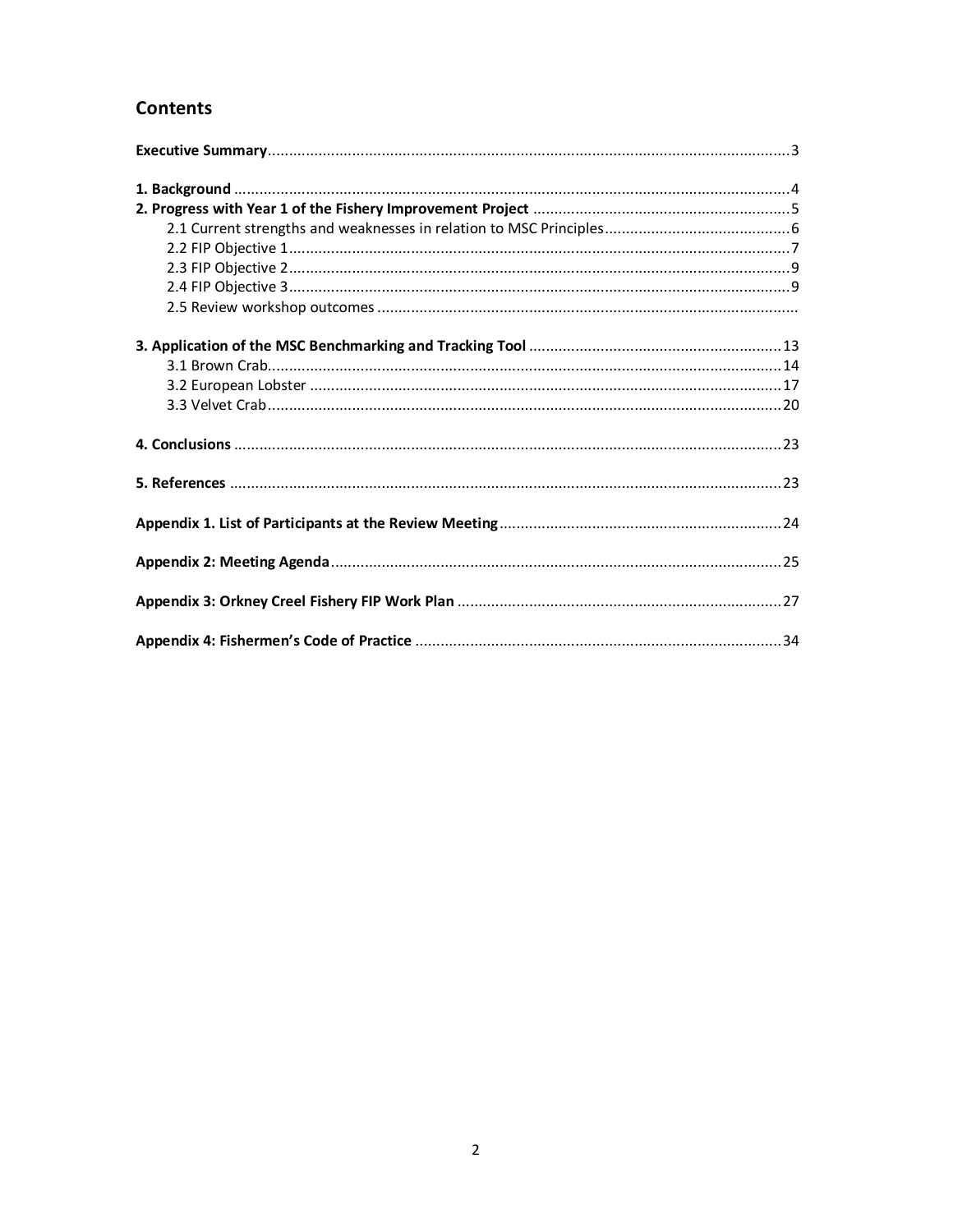# **Executive Summary**

- The Orkney creel fishery for brown crab, European lobster and velvet crab is a valuable component of the islands' economy. The importance of moving the fishery forward on a demonstrably sustainable basis is recognised, driven particularly by market demand for sustainably sourced products and the need to understand the potential interactions of the fishery with the emerging wave and tidal energy industry in Orkney waters.
- · A Pre-Assessment of the fishery against the Marine Stewardship Council environmental standard for sustainable fishing in 2012 identified three essential components of a sustainable fishery management system were lacking, namely criteria for sustainable fishing (Biological Reference Points), rules for controlling fishing pressure in response to stock status (Harvest Control Rules), and data on fishing effort that could be used in monitoring and controlling fishery input.
- The Orkney Shellfish Research Project commenced in 2013, aiming to address these lacks, and also to identify how areas delivering value for the fishery might overlap with those earmarked for wave and tidal energy developments. Specifically, the aims of the project are to describe spatial patterns of creel fishing effort in relation to marine renewable energy licensing areas, and to undertake monitoring and research activities in support of sustainable fishery management. A Fishery Improvement Project (FIP) directed at moving the fishery towards meeting the MSC standard is a crucial component of the overall project.
- This document reports on progress in relation to the FIP over the first year of the project, following a review meeting held in February 2014.
- · Objective 1 of the FIP relates to monitoring and providing the biological understanding to support the development of a Harvest Strategy and management system for sustainable fishing. Sampling of fishermen's catches onshore and offshore has been at a high level during 2013, with more than 80,000 crustaceans of the three main target species measured. Tagging of brown crabs is aimed at understanding the spatial structure of the stock, particularly in relation to movements of spawning females between inshore and offshore grounds. After a delayed start to the season owing to unusually low water temperatures, a total of more than 5,000 crabs was tagged. Engagement of fishermen with vessel monitoring systems (Succorfish) and logbook monitoring systems was a particularly challenging element of the project, but 20 fishermen agreed to carry Succorfish systems and an index fleet of six vessels providing daily logbook sheets was identified.
- · Objective 2 of the FIP relates to assessment of the status of Orkney crustacean stocks in relation to sustainability criteria. Stock assessment of the main target species is due to take place in 2014, using data collected during 2013 and by OSF since 2010. This will allow candidate Biological Reference Points to be identified, providing the first basis for designing Harvest Control Rules for the fishery.
- · Objective 3 of the FIP is to satisfy shellfish consumers of Orkney's commitment to sustainable fishing. A Fishermen's Code of Practice is in place, specifying best practice for fishing, handling and storage of shellfish. Stakeholder engagement and publicity for the project during 2013 has been extensive.
- · The review group was satisfied with progress against all objectives during 2013. The MSC Benchmarking and Tracking Tool was applied to measure progress in relation to expected scores under Principles 1 to 3 of the MSC standard, finding that the fishery is on target for year 1 of the FIP. It was noted that the establishment of a legal framework for effective and enforceable management controls is key to future progress towards the MSC standard, determining the ability to define and implement Harvest Control Rules.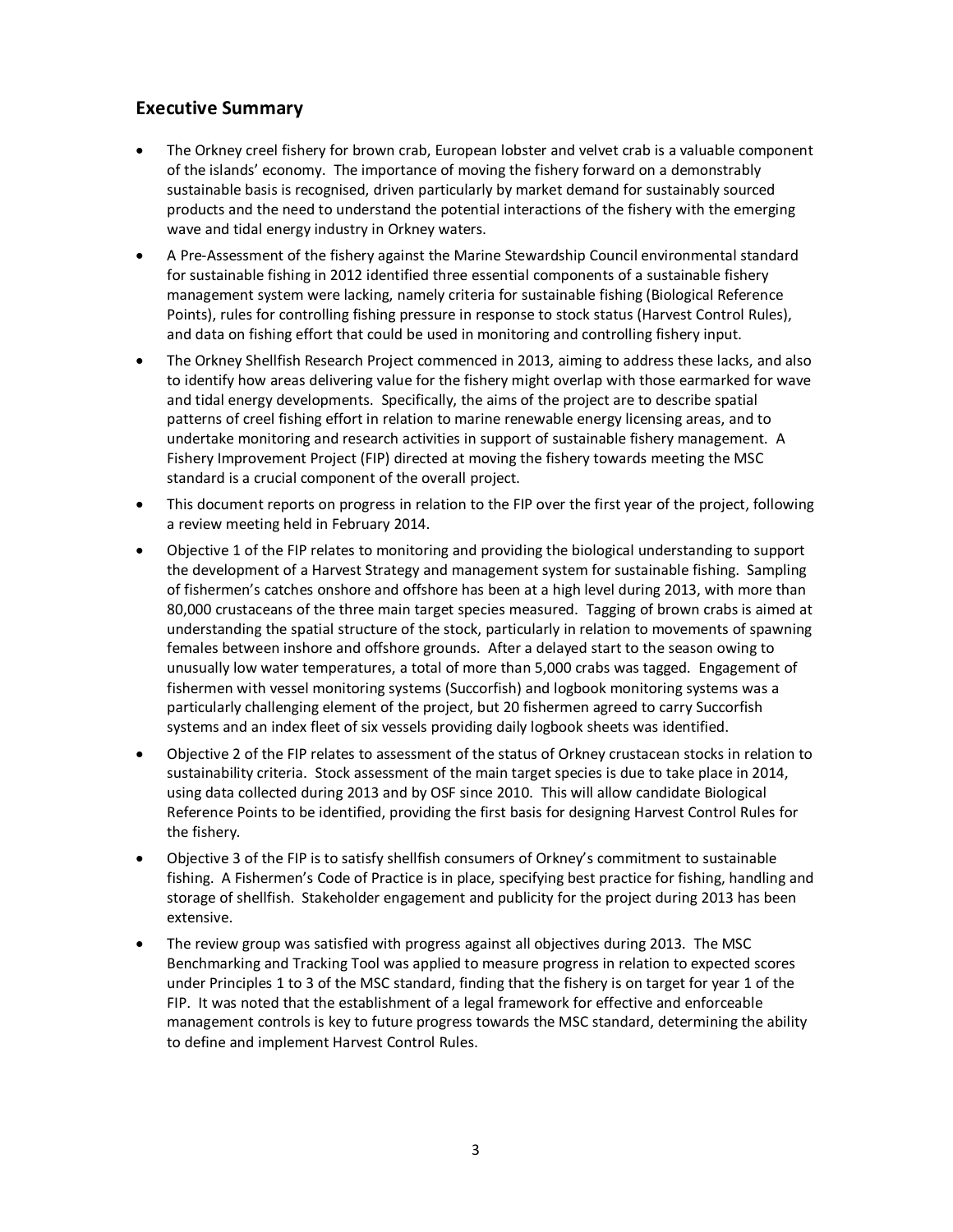# **1. Background**

Inshore fishing, notably creel fishing for crustaceans, has been a traditional activity in Orkney waters for centuries. Shellfish landings currently support more than 400 jobs in the county and typically contribute around £7 million in first sale value to the economy. Two recent developments have highlighted the need to take these fisheries forward on a demonstrably sustainable basis, safeguarding both the biological integrity of the target stocks and the economic activities they support. Firstly, increased market demand for shellfish coupled with retailers' requirements for sustainably sourced products means that meeting and demonstrating standards for sustainable exploitation is now essential for the future of a secure and competitive local industry. Secondly, marine renewable energy, notably extracting energy from waves and tides, is emerging as an important new user of sea space in Orkney waters and the Pentland Firth, with areas licensed for development potentially overlapping with traditional fishing grounds. It is important both for developers, in progressing consenting activities, and for fishermen, in protecting the source of their livelihoods, to understand the extent and nature of the overlap, and the potential for both impacts and synergies.

In response to these two drivers, the Orkney Shellfish Research Project was initiated, having the twin aims of (i) describing spatial patterns of creel fishing effort in relation to marine renewable energy licensing areas, and (ii) undertaking monitoring and research activities in support of sustainable fishery management. The Crown Estate are the principal supporters of this project, focusing particularly on the funding of a full time research coordinator and the use of Vessel Monitoring System (VMS) technology on board participating vessels to determine the key areas of Orkney and Pentland Firth waters delivering value to the fishery. This aspect of the project has also been supported by Marine Scotland, providing the VMS units for use on board vessels operating out of Orkney and Caithness. Sustainability objectives are being taken forward through a Fishery Improvement Project (FIP), working towards meeting the MSC environmental standard for sustainable fishing (MSC, 2010, 2013). Principal sponsors for this aspect of the project are WWF UK and Marks & Spencer plc. Financial support for the project is also provided by Orkney Islands Council.

The project was the initiative of Orkney Sustainable Fisheries Ltd (OSF), a company set up in 2006 by a board of local fishermen, merchants and processors with the common aim of driving forward initiatives relating to the sustainability of Orkney shellfisheries. In 2012, OSF commissioned the second of two MSC Pre-Assessments of the Orkney creel fishery for brown crab (*Cancer pagurus*), European lobster (*Homarus gammarus*) and velvet crab (*Necora puber*) (Bell & Gascoigne, 2012). The Units of Certification covered the creel fishery for these three species conducted by OSF member vessels. The Pre-Assessment concluded that the fishery appears to be managed on a sustainable base at present, but the lack of a formal Harvest Strategy<sup>1</sup> means that the MSC standard is not met. Three essential shortcomings were identified:

- the lack of Biological Reference Points<sup>2</sup> for the fishery that would define targets and limits for sustainable exploitation;
- an absence of Harvest Control Rules<sup>3</sup> that would allow fishing pressure to be reduced as limits were approached or exceeded;

 $<sup>1</sup>$  Harvest Strategy is defined as the combination of monitoring, stock assessment, harvest control rules and</sup> management actions.

<sup>2</sup> Biological Reference Points cover limits for sustainable exploitation, beyond which stock sizes are considered too small, and targets, which represent ideal exploitation levels in terms of biological and fishery productivity.

 $3$  Harvest Control Rules are a set of pre-agree rules about management actions to be taken in response to assessment of stock status in relation to criteria for sustainable exploitation.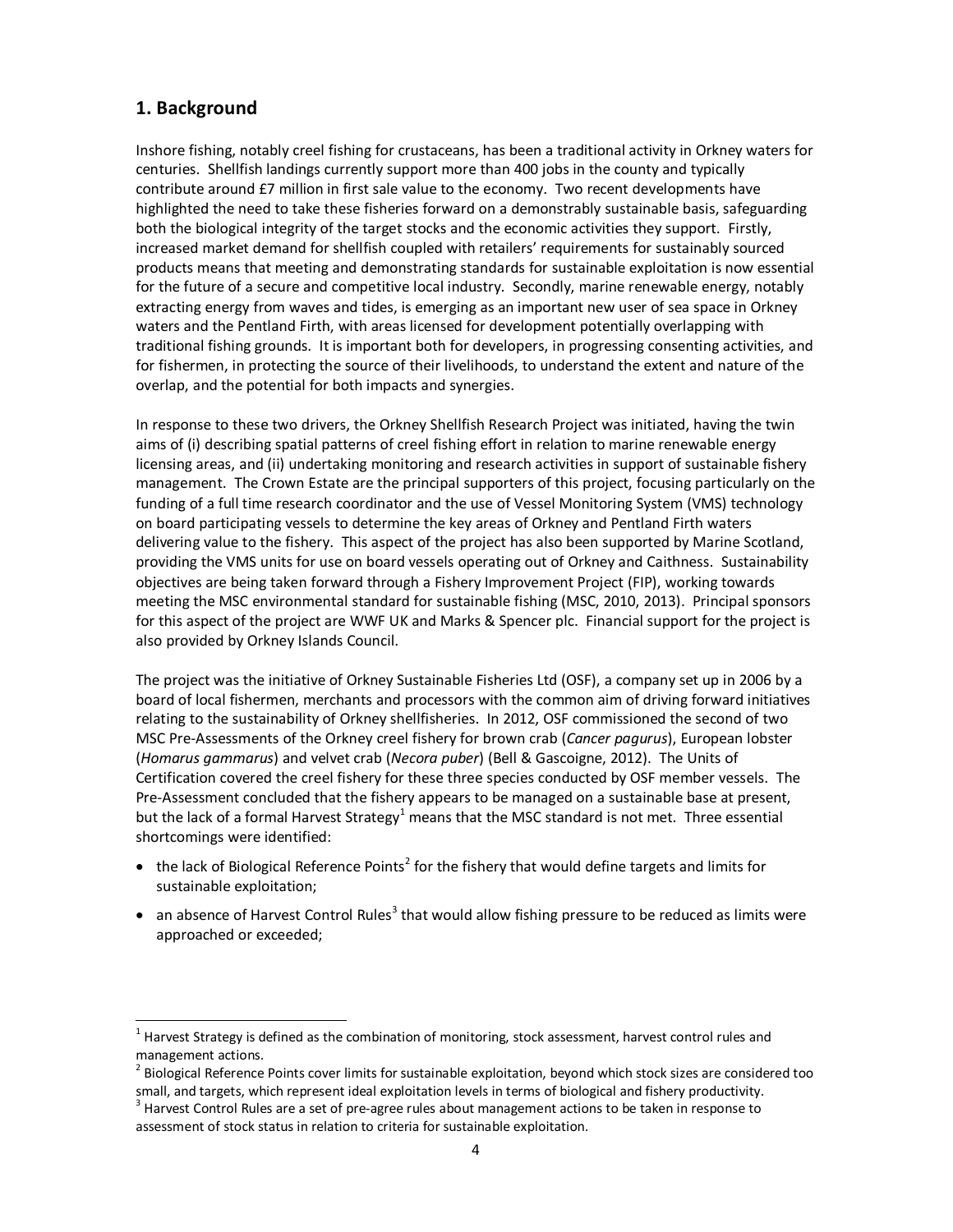· the lack of data on fishing effort, that would be an essential component of any management system, (a) for monitoring and controlling input by the fishery, and (b) for use in defining limits for sustainable exploitation.

The Orkney Shellfish Research Project commenced in 2013, taken forward with a full-time research coordinator employed by OSF and with scientific support from Heriot-Watt University (at the International Centre for Island Technology (ICIT) in Stromness). An important action during the first year of the project was to set up a Fishery Improvement Project (FIP) under the guidance of WWF (see Work Plan at Appendix 3). The present document provides an evaluation of progress over the first year of the FIP, following a review meeting held in Edinburgh in February 2014 (see Appendices 1 and 2, pp.24 and 25). To assist this evaluation, the MSC Bench Marking and Tracking Tool (BMT) has been used to map progress against expected outcomes in relation to Performance Indicators for the MSC standard (see Section 3, p.13).

# **2. Progress with Year 1 of the Fishery Improvement Project**

A Fishery Improvement Project (FIP) involves an alliance of fisheries organisations, business, government, scientists and NGOs, taking a stepwise approach to promoting sustainable fishery management. The goal of a FIP is that the fishery be advanced towards meeting the MSC environmental standard for sustainable fishing<sup>4</sup>. As set out in the Work Plan (Appendix 3, p.27), the objectives of the FIP for the Orkney Creel Fishery are to provide data and biological understanding to support the development of a harvest strategy and management systems for sustainable fishing, to assess the Orkney crustacean stocks in relation to sustainability criteria, and to demonstrate Orkney's commitment to sustainable fishing to shellfish consumers.

The stakeholders engaged in the Orkney FIP (see Appendix 1, p.24) met in February 2014 with the objectives of reviewing the progress of the FIP in relation to MSC principles and criteria, updating research objectives and to discuss the existing and upcoming challenges for the FIP (see Appendix 2, p.25). This section of the report provides a brief assessment of progress against objectives over the first year of the FIP. Application of the MSC Benchmarking and Tracking Tool (BMT) later in this report (Section 3, p.13) uses a formalised framework to measure this progress against expectations in relation to the MSC principles and criteria. Section 3 sets out the assumptions involved in projecting expected future progress, highlighting a critical bottleneck for progress towards setting up an effective Harvest Strategy, namely the establishment of a legal framework under which enforceable management rules can be defined for implementing Harvest Control Rules.

As noted above, the Pre-Assessment identified three critical issues, namely lack of biological reference points, lack of a pre-agreed Harvest Control Rule to reduce exploitation rate in response to unfavourable stock status, and a lack of data on fishing effort. The FIP is addressing these shortcomings by: collecting VMS and logbook data on fishing effort and catch rates; developing a sound basis for stock assessment, generating candidate Biological Reference Points; and providing data and fishery metrics on which any Harvest Control Rules can be based. The sub-sections below set the FIP actions in the context of the main strengths and weaknesses for the fishery, before reviewing progress against each of the FIP objectives.

 $4$  Note that this goal is distinct from actually embarking on the MSC certification process, which is not necessarily implied.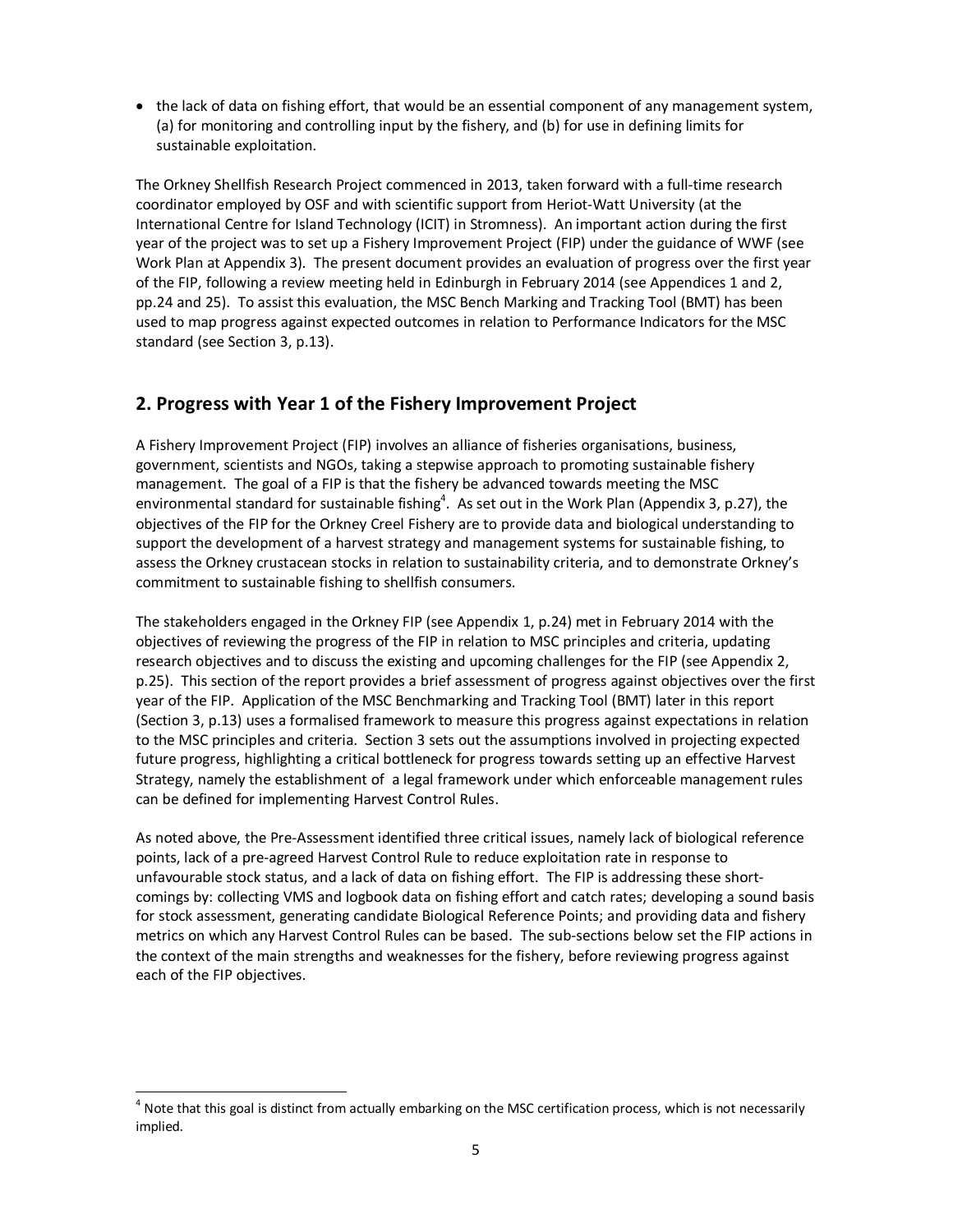# **2.1 Current strengths and weaknesses in relation to MSC Principles**

| Principle 1 - stocks                                                                                                                                                                                                                                                       |                                                                                                                                                                                                                                                                                                                      |                                                                                                                                                                                                                                                                                                                                                                                                                                                                                                                                                                                                            |
|----------------------------------------------------------------------------------------------------------------------------------------------------------------------------------------------------------------------------------------------------------------------------|----------------------------------------------------------------------------------------------------------------------------------------------------------------------------------------------------------------------------------------------------------------------------------------------------------------------|------------------------------------------------------------------------------------------------------------------------------------------------------------------------------------------------------------------------------------------------------------------------------------------------------------------------------------------------------------------------------------------------------------------------------------------------------------------------------------------------------------------------------------------------------------------------------------------------------------|
| <b>Strengths</b>                                                                                                                                                                                                                                                           | <b>Weaknesses</b>                                                                                                                                                                                                                                                                                                    | <b>Relevant FIP Actions</b>                                                                                                                                                                                                                                                                                                                                                                                                                                                                                                                                                                                |
| PSA analysis indicates low-<br>medium risk in terms of<br>life-history features<br>Monitoring data on<br>٠<br>landings composition<br>• Some monitoring data on<br>discards<br>Good understanding of<br>$\bullet$<br>total removals<br>Marine Scotland stock<br>assessment | No Biological Reference<br>$\bullet$<br>Points to judge stock<br>status<br>• No Harvest Strategy or<br><b>Harvest Control Rules</b><br>• Lack of CPUE, LPUE data<br>Lack of data on fishing<br>effort<br>Uncertainties about stock<br>assessment - biological<br>parameters, non-<br>equilibrium, stock<br>structure | • Data on fishing effort and LPUE<br>from index fleet<br>Data on CPUE and discards from<br>observer trips<br>Data on spatial distribution of<br>$\bullet$<br>fishing effort from Succorfish<br><b>VMS</b><br>• Understanding of stock structure<br>from crab tagging<br>Data on landings composition<br>$\bullet$<br>from biological sampling<br>• Updated stock status from<br>review and development of stock<br>assessment<br>• Updated stock status from<br>review and development of<br>biological parameters<br>• Review and development of<br>harvest strategy and available<br>management controls |

| Principle 2 - ecology                                                                                                                                                                                                                                                                                                       |                                                                                                                                                                                                                                                           |                                                                                                                                                                                                                                                                                                                                                  |
|-----------------------------------------------------------------------------------------------------------------------------------------------------------------------------------------------------------------------------------------------------------------------------------------------------------------------------|-----------------------------------------------------------------------------------------------------------------------------------------------------------------------------------------------------------------------------------------------------------|--------------------------------------------------------------------------------------------------------------------------------------------------------------------------------------------------------------------------------------------------------------------------------------------------------------------------------------------------|
| <b>Strengths</b>                                                                                                                                                                                                                                                                                                            | Weaknesses                                                                                                                                                                                                                                                | <b>Relevant FIP Actions</b>                                                                                                                                                                                                                                                                                                                      |
| • Good information on<br>retained crustaceans<br>• MLS, return of berried<br>females and soft crabs,<br>lobster v-notching<br>• Some observer data on<br>bycatch and discards<br>Bycatch and discard<br>mortality not significant<br>• No ETP species taken<br>Low risk to benthic habitats<br><b>OFS Codes of Practice</b> | No quantitative<br>$\bullet$<br>information on retained<br>fish<br>• Lack of quantitative<br>information on bycatch<br>• Possible interactions with<br>large cetaceans and<br>breeding seabirds<br>• Lack of information on<br>possible ecosystem effects | • Principle 1 actions, giving<br>Retained Species information,<br>management and outcomes<br>• Data on bycatch from observer<br>trips<br>• Review and development of<br>Codes of Practice<br>Impact assessment for bycatch<br>species, habitats and ecosystems<br>• Outreach and participation<br>activities relevant to all three<br>principles |

| Principle 3 - governance                                                                                                          |                                                                                                                                                     |                                                                                                                                                              |
|-----------------------------------------------------------------------------------------------------------------------------------|-----------------------------------------------------------------------------------------------------------------------------------------------------|--------------------------------------------------------------------------------------------------------------------------------------------------------------|
| <b>Strengths</b>                                                                                                                  | <b>Weaknesses</b>                                                                                                                                   | <b>Relevant FIP Actions</b>                                                                                                                                  |
| • Consultation process for<br>changes to national<br>management measures<br>• Fishermen's cooperative<br>handling 85% of landings | • Lack of defined standards<br>for sustainable fishing<br>under Principles 1 and 2<br>Lack of explicit short- and<br>$\bullet$<br>long-term fishery | • Principle 1 actions, providing<br>data, metrics and criteria to<br>support development of<br>objectives and decision-making<br>• Review and development of |
| • High level of local<br>stakeholder involvement                                                                                  | objectives<br>Lack of risk-based                                                                                                                    | harvest strategy and available<br>management controls                                                                                                        |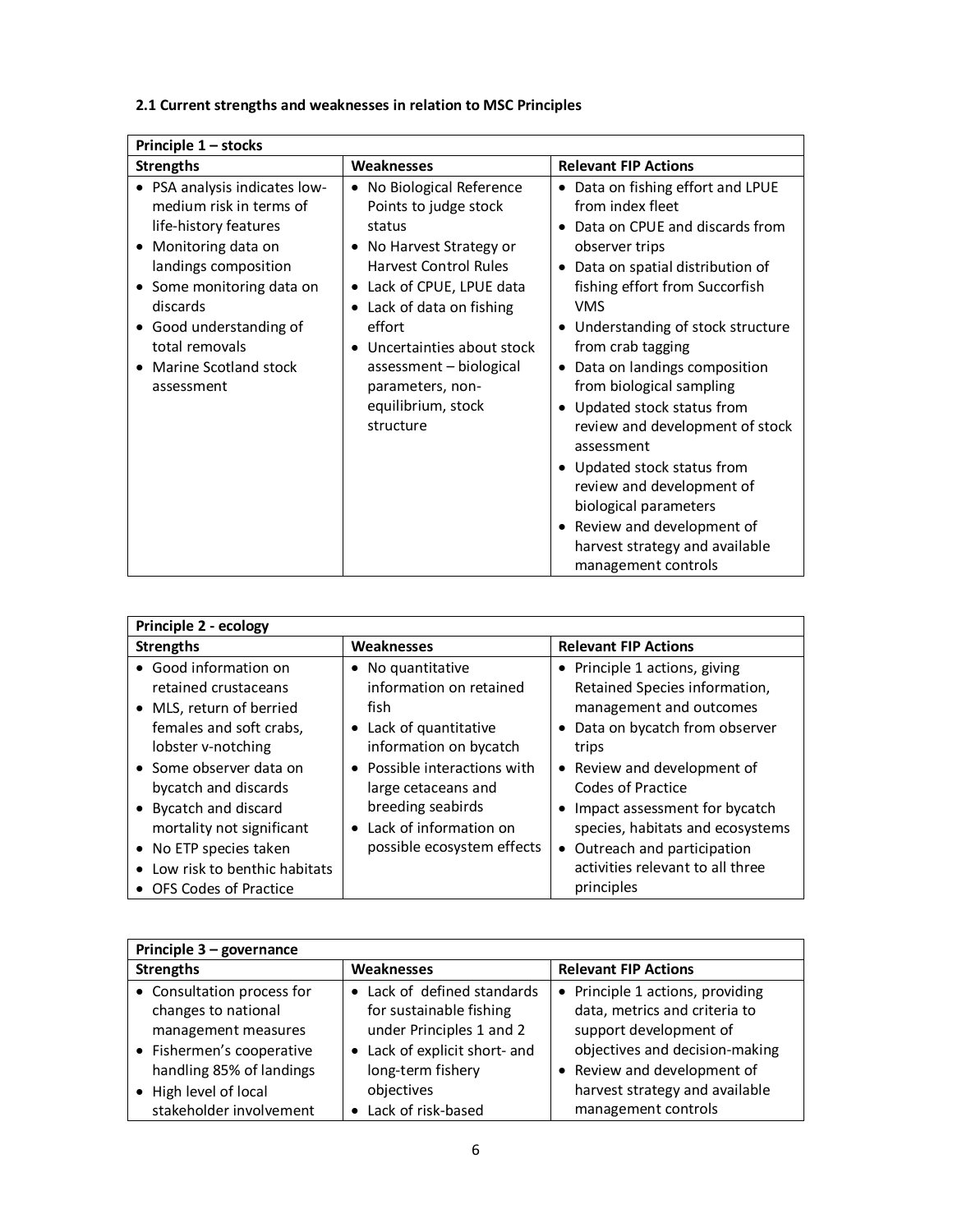## **2.2 FIP Objective 1**

*Objective 1* – to provide monitoring data and biological understanding to support the development and implementation of a harvest strategy and management systems for sustainable fishing.

*Biological Sampling* 

| <b>Working Group</b>                   | OSF / The Crown Estate / Marine Scotland / M&S / WWF-UK |
|----------------------------------------|---------------------------------------------------------|
| Priority                               | High                                                    |
| Time frame                             | Ongoing                                                 |
| <b>Main MSC Performance Indicators</b> | 1.1.1, 1.1.2, 1.2.3, 1.2.4                              |

Onshore and offshore sampling of fishermen's catch has run throughout the first year of the project. Offshore sampling is weather dependent and takes place in line with the OSF Health and Safety method statement. The onshore biological sampling is ongoing on a daily basis focusing on fishermen participating in the project and on obtaining a wide geographical coverage of catch. In addition to this the larger offshore vivier crabber catch is sampled every week.

| <b>Species</b>   | Number sampled in 2012 | Number sampled in 2013 |
|------------------|------------------------|------------------------|
| Brown Crab       | 25.876                 | 49.785                 |
| European Lobster | 2.539                  | 10.791                 |
| Velvet Crab      | 19.967                 | 20.178                 |

Biological sampling involves recording the carapace width (crabs) or length (lobster) of all individuals, their sex, berried status and, for lobsters, the presence of V-notches. Offshore sampling involves measurement and quantification of discards as well as catch retained for landing. Sampling levels are relatively high, for brown crab representing 31 t out of 225 t landed in 2013.

*Crab tagging*

| <b>Working Group</b>                   | OSF / M&S / WWF-UK |
|----------------------------------------|--------------------|
| Priority                               | Medium-High        |
| Time frame                             | Ongoing            |
| <b>Main MSC Performance Indicators</b> | 1.1.1.1.2.3.1.2.4  |

Tagging brown crab is an important part of the project as it is essential to understanding the movement of crabs, particularly spawning females, between the inshore and offshore grounds. Tagging involves attaching a sequence numbered cable tie around the top of the claw in soft crabs, followed by release as near as possible to the capture location. Fishermen recording recaptures provide information on the location to which the crabs have moved.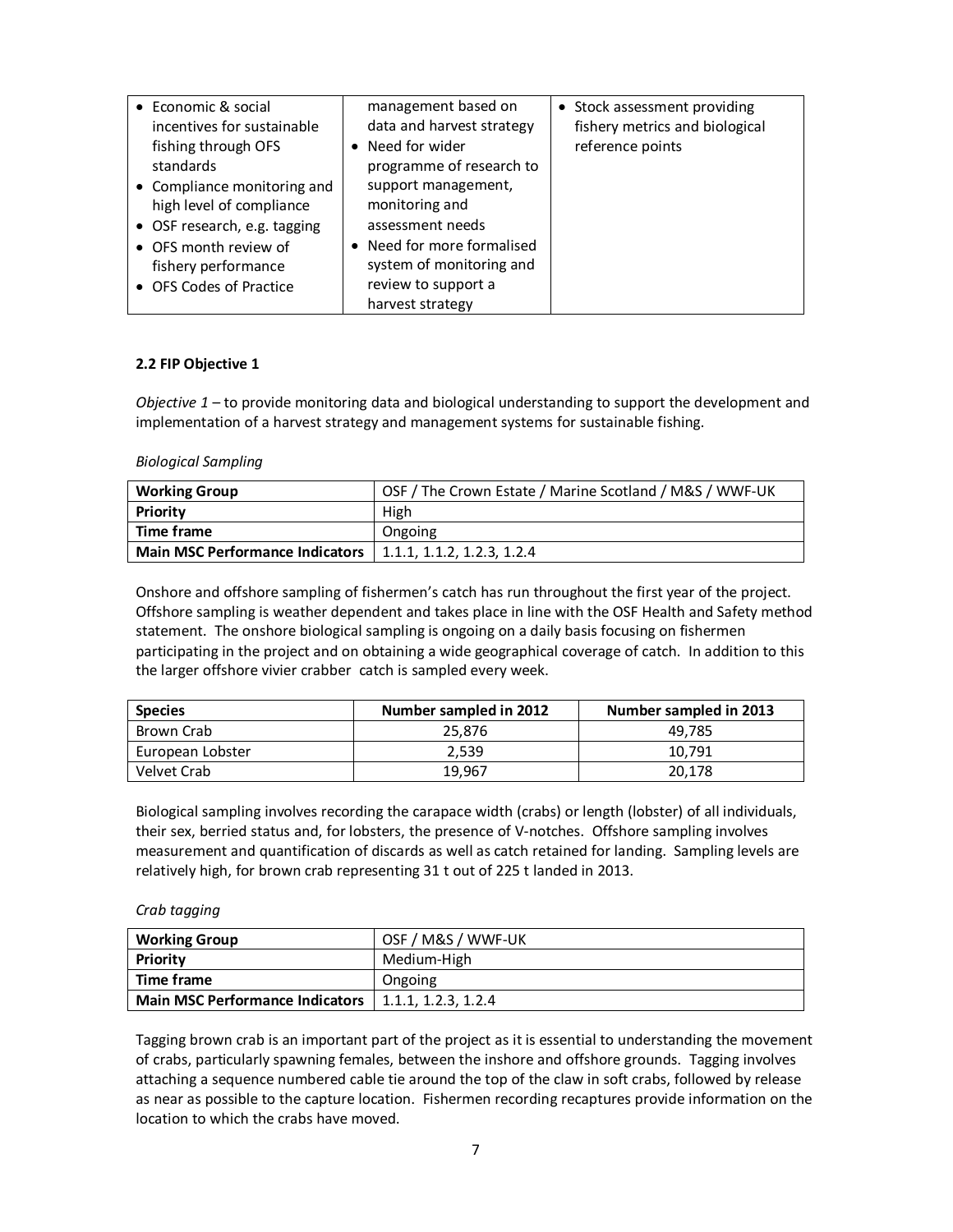Tagging crabs is seasonal and the crabs are only in suitable condition once or maybe twice a year. Owing to low ambient sea water temperature in 2013, the crabs were 6-8 weeks later than normal in their moulting season, delaying the start of the tagging season until mid-September. A total of 1,753 crabs was tagged by the research coordinator, which is some way short of the target of 4,000, but participating fishermen have tagged an additional 3,602 crabs during 2013.

#### *Fishery-specific data*

| <b>Working Group</b>                   | OSF / The Crown Estate / Marine Scotland / M&S / WWF-UK |
|----------------------------------------|---------------------------------------------------------|
| Priority                               | High                                                    |
| Time frame                             | Ongoing                                                 |
| <b>Main MSC Performance Indicators</b> | 1.1.1, 1.2.3, 1.2.4, 2.2.3                              |

Participation by fishermen is a key element of this project. It has also been the most challenging to achieve. Orkney part of the project, 20 fishermen have agreed to supply information on their activities through the Succorfish SMS system

An index fleet of six vessels carrying the Succorfish system has been identified and has been providing logbook sheets on their daily catch, fishing effort and by-catch during 2013, and an additional two vessels without Succorfish units have also been providing logbooks. The logbooks were designed to be easy for the fishermen to fill in but at the same time provide good quality information on their fishing activities. The areas covered by the logbooks are Kirkwall, Stromness, Tingwall, Hoy (Longhope), Burray, and Northern Isles of Orkney. An analysis of logbook data is not yet available, but an example return is illustrated below:

| Date       | Total Pots Lifted Soak Time |             | Species   |                | Wt landed (Kg) number of undersized per creel | By-Catch          |
|------------|-----------------------------|-------------|-----------|----------------|-----------------------------------------------|-------------------|
| 01/07/2013 | 480                         | 1 to 3 days | <b>BC</b> | 1080           | 2                                             | Ling              |
|            |                             |             | EL.       | 10             | 1 per rope                                    | Cod               |
|            |                             |             | <b>VC</b> | 0              |                                               | Congers           |
|            |                             |             |           |                |                                               | Rockling          |
| 02/07/2013 | 230                         | 1 to 5 days | <b>BC</b> | 540            | 6                                             | Dog fish (lesser) |
|            |                             |             | EL.       | 10             | 1 per rope                                    | Cod               |
|            |                             |             | VC        | 0              |                                               | Ling              |
|            |                             |             |           |                |                                               | Rockling          |
| 04/07/2013 | 600                         | 2 to 3 days | BC        | 1110           | 10                                            | Dog fish (lesser) |
|            |                             |             | <b>EL</b> | 10             | 1 per rope                                    | Cod               |
|            |                             |             | <b>VC</b> | $\mathbf 0$    | $\mathbf 0$                                   | Ling              |
|            |                             |             |           |                |                                               | Rockling          |
|            |                             |             |           |                |                                               | Dab               |
| 05/07/2013 | 520                         | 1 to 2 days | BC        | 1040           | 10                                            | Dog fish (lesser) |
|            |                             |             | <b>EL</b> | 12             | 1 per rope                                    | Cod               |
|            |                             |             | <b>VC</b> |                |                                               | Ling              |
|            |                             |             |           |                |                                               | Rockling          |
|            |                             |             |           |                |                                               | Dab               |
| 06/07/2013 | 450                         | 3 to 8 days | <b>BC</b> | 280            | 4                                             | Dog fish (lesser) |
|            |                             |             | EL.       | 1              | 1 every 3rd rope                              | Cod               |
|            |                             |             | VC        | 30             | 2                                             | Ling              |
| 07/07/2013 | 80                          | 2 days      | <b>BC</b> | $\overline{2}$ | 10                                            | Congers           |
|            |                             |             | <b>EL</b> | 0              | 4 per rope                                    |                   |
|            |                             |             | <b>VC</b> | 30             | 5                                             |                   |

#### *Conclusion*

Progress against Objective 1 tasks is on target according to expectations for Year 1 of the project (see application of MSC Benchmarking and Tracking Tool, p.14). Biological sampling, both onshore and offshore, is in place to allow characterisation of catches, discards and bycatch. Ongoing tagging of brown crabs is providing information on stock structure, particularly in relation to movements of spawning females between inshore and offshore grounds. Fishermen's logbooks and onboard Succorfish units are providing information on fishing effort and catch rates and their spatial distribution.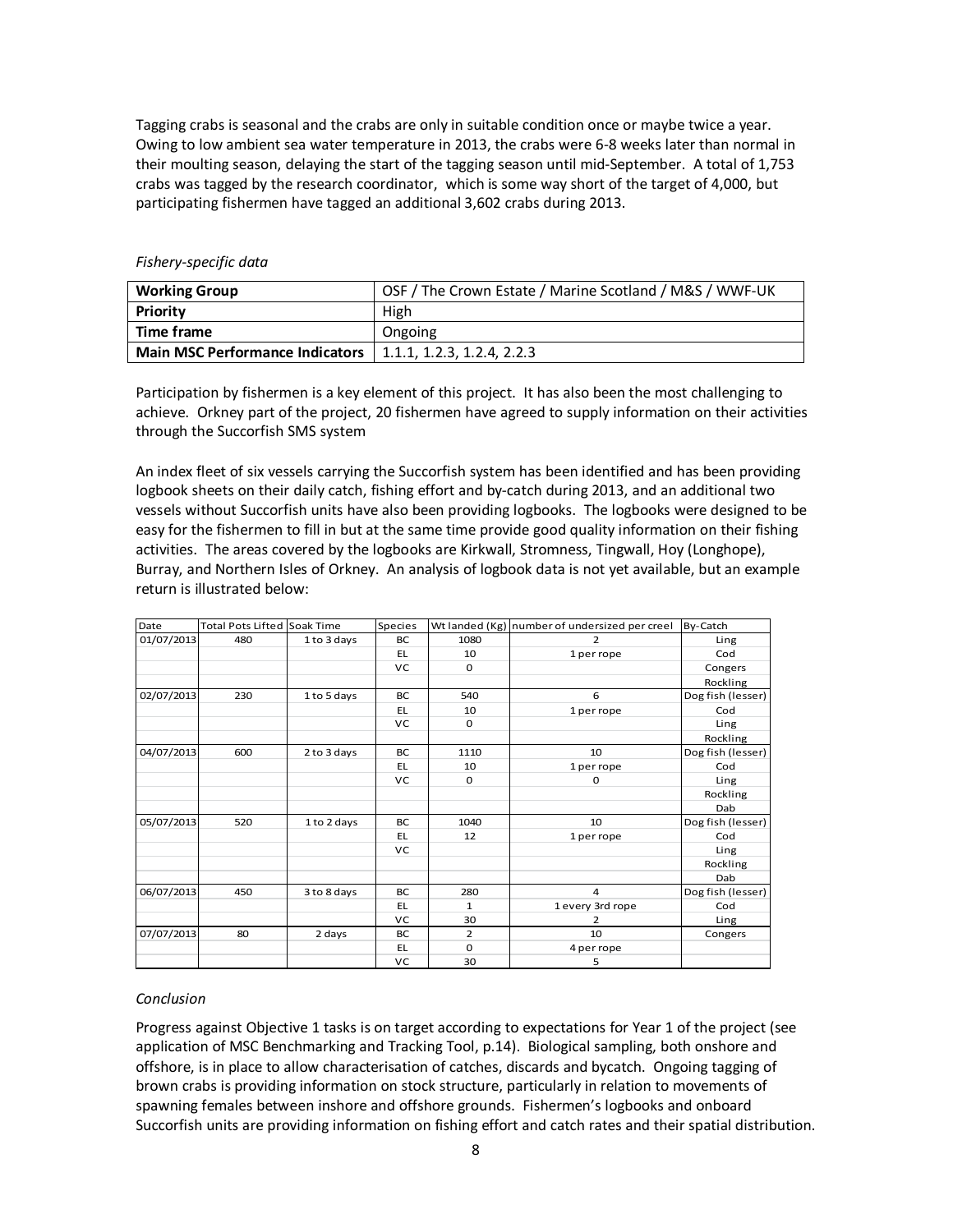## **2.3 FIP Objective 2**

*Objective 2* – to assess the status of Orkney crustacean stocks in relation to sustainability criteria.

| <b>Working Group</b>                   | OSF / M&S / WWF-UK         |  |  |
|----------------------------------------|----------------------------|--|--|
| Priority                               | High                       |  |  |
| Time frame                             | Ongoing                    |  |  |
| <b>Main MSC Performance Indicators</b> | 1.1.1, 1.1.2, 1.2.1, 1.2.4 |  |  |

A full stock assessment based on data collected by OSF over four years is due to be undertaken during 2014. Yield and spawner per recruit analyses will be undertaken to identify candidate target reference points. Fishing mortality estimates will be based on analysis of length composition data for landings. The stock assessment will provide the first basis for designing Harvest Control Rules for the fishery, although the definition of an appropriate limit reference point is likely to require a longer time-series of catch rate data.

#### *Conclusion*

No progress against Objective 2 tasks was expected during Year 1 of the project (see application of MSC Benchmarking and Tracking Tool, p.14). Fisheries monitoring activities undertaken for Objective 1 will provide the basis for OSF's first formal stock assessment during Year 2 of the project. This will allow candidate biological reference points to be identified against which stock status can be measured, and thus provide a basis for the design of future Harvest Control Rules

#### **2.4 FIP Objective 3**

*Objective 3 –* to satisfy shellfish consumers of Orkney's commitment to sustainable fishing.

|  | Code of Practice |
|--|------------------|
|--|------------------|

| <b>Working Group</b>                   | OSF / Marine Scotland / M&S / WWF-UK |  |
|----------------------------------------|--------------------------------------|--|
| Priority                               | High                                 |  |
| Time frame                             | Ongoing                              |  |
| <b>Main MSC Performance indicators</b> | 2.1.2, 2.2.2, 3.1.4, 3.2.3           |  |

Fishermen have been asked to sign a Code of Practice (attached as Appendix 4, p.34), specifying best practice for fishing, handling and storage of shellfish.

#### *Stakeholder Engagement*

| <b>Working Group</b>                   | OSF / The Crown Estate / Marine Scotland / M&S / WWF-UK |
|----------------------------------------|---------------------------------------------------------|
| Priority                               | High                                                    |
| Time frame                             | Ongoing                                                 |
| <b>Main MSC Performance indicators</b> | 2.1.2, 2.1.3, 3.1.1, 3.1.4, 3.2.1, 3.2.2, 3.2.3, 3.2.5  |

OSF has held various meetings to engage with stakeholders who have an interest Orkney's inshore waters. The stakeholders that were asked to attend meetings include local fishermen, newly appointed councillors for 2012, Scottish National Heritage, RSPB and Orkney Fisheries Association

The meetings introduced the work that OSF has carried out over the last four years and highlighted the reasons for the current project. The methods of data collection which will be used as part of the FIP and the data analysis were discussed. The meeting with the local fishermen invited all willing fishermen to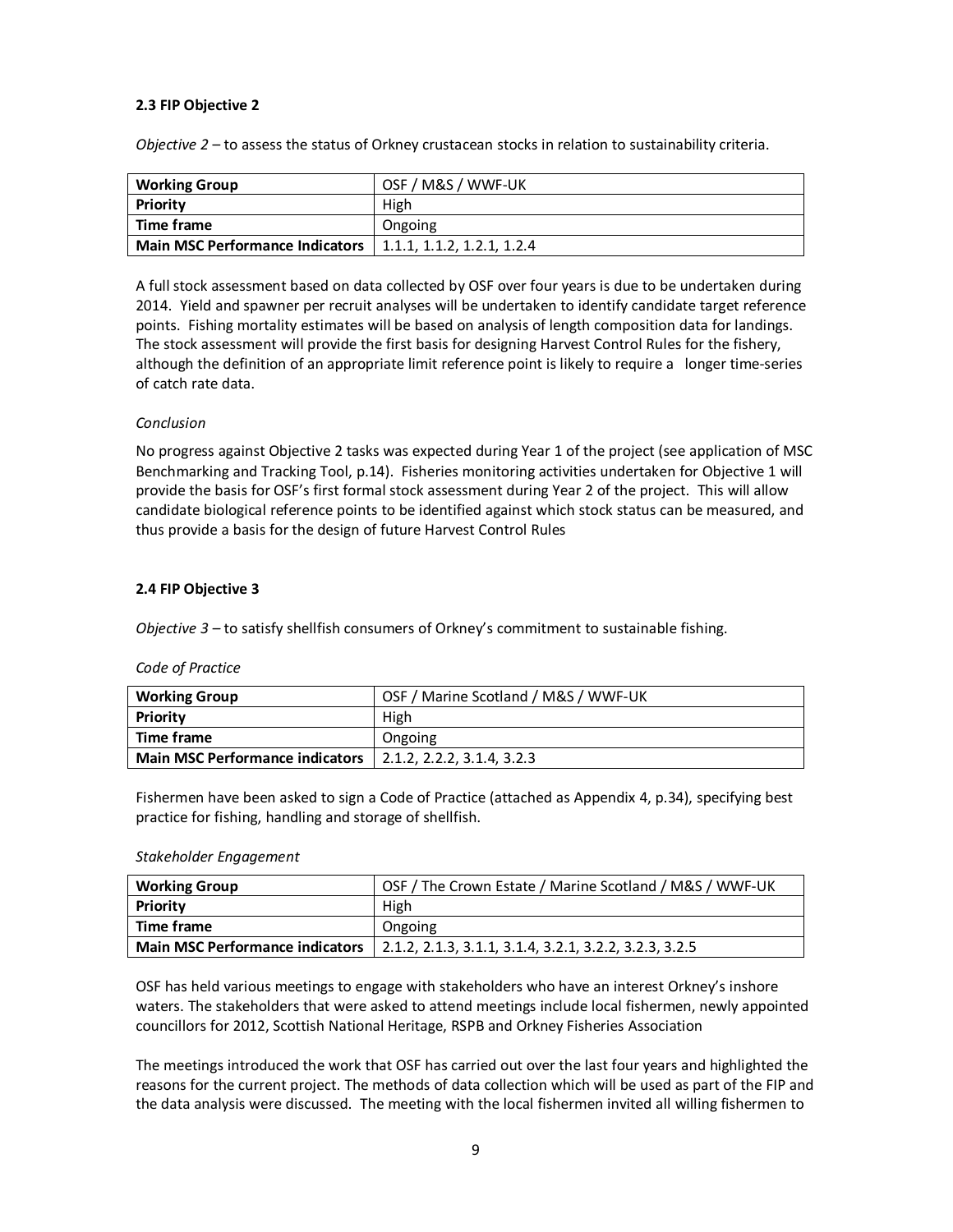get involved with the sampling process through tagging soft shelled crab, completing logbooks or having a researcher on board for observer trips and sampling activities.

The FIP has been discussed at various Orkney Fishermen's Society board meetings and Orkney Fisheries Association meetings.

The project has received both national and local publicity over a wide range of media. The initial press release was published on  $13<sup>th</sup>$  January 2013. This press release was approved by all parties involved in the project. Links to press release articles:

- · http://www.thecrownestate.co.uk/news-media/news/2013/pentland-firth-and-orkney-fishing-and[renewable-energy-industries-work-together/](http://www.thecrownestate.co.uk/news-media/news/2013/pentland-firth-and-orkney-fishing-and-renewable-energy-industries-work-together/)
- [http://www.bbc.co.uk/news/uk-scotland-no](http://www.thecrownestate.co.uk/news-media/news/2013/pentland-firth-and-orkney-fishing-and-renewable-energy-industries-work-together/)rth-east-orkney-shetland-21270461
- · [http://renews.biz/33383/ce-study-to-guide-marine-developers/](http://www.bbc.co.uk/news/uk-scotland-north-east-orkney-shetland-21270461)
- http://www.wwf.org.uk/what we do/press centre/?unewsid=6463
- · [http://blogs.wwf.org.uk/blog/business-government/green-economy/](http://www.wwf.org.uk/what_we_do/press_centre/?unewsid=6463)how-orkney-brown-crabs[could-lead-us-all-to-clean-green-renewable-energy/](http://blogs.wwf.org.uk/blog/business-government/green-economy/how-orkney-brown-crabs-could-lead-us-all-to-clean-green-renewable-energy/)
- [http://producerexchange.marksandspencer.com/ne](http://blogs.wwf.org.uk/blog/business-government/green-economy/how-orkney-brown-crabs-could-lead-us-all-to-clean-green-renewable-energy/)ws/ms-support-ground-breaking-shellfish[research-project-orkney](http://producerexchange.marksandspencer.com/news/ms-support-ground-breaking-shellfish-research-project-orkney)
- · [http://www.heraldsco](http://producerexchange.marksandspencer.com/news/ms-support-ground-breaking-shellfish-research-project-orkney)tland.com/comment/columnists/agenda-orkney-brown-crabs-could-lead-us[all-to-clean-green-marine-energy.21880893](http://www.heraldscotland.com/comment/columnists/agenda-orkney-brown-crabs-could-lead-us-all-to-clean-green-marine-energy.21880893)

[In addition to the published articles, news abo](http://www.heraldscotland.com/comment/columnists/agenda-orkney-brown-crabs-could-lead-us-all-to-clean-green-marine-energy.21880893)ut the project has been presented on BBC Radio Scotland Breakfast on 31<sup>st</sup> February 2013.

A presentation about the project was given by Kate Walker at the RSPB Nature Festival in Orkney on  $17<sup>th</sup>$  May 2013, engaging the public to learn about the project work and how fishing and marine renewable energy industries are working together.

WWF and Marks & Spencer have produced a short film (3-4 minutes) about the fishery sustainability work that has been done and about the finished product that they sell. This film included segments about the project work with Kate Walker and on board one of the vessels participating in the project. The link to the film is: http://plana.marksandspencer.com/we-are-doing/natural-resources/foreverfish/orkney-brown-crab#video

[Project update meetings have recently taken place between OSF and Orkney Islands Council and with](http://plana.marksandspencer.com/we-are-doing/natural-resources/forever-fish/orkney-brown-crab) Marks & Spencer and WWF in August 2013.

## *Conclusions*

Progress against Objective 2 tasks is on target according to expectations for Year 1 of the project (see application of MSC Benchmarking and Tracking Tool, p.14). The Fishermen's Code of Practice is in place, and the level of stakeholder and public engagement with the project has been high.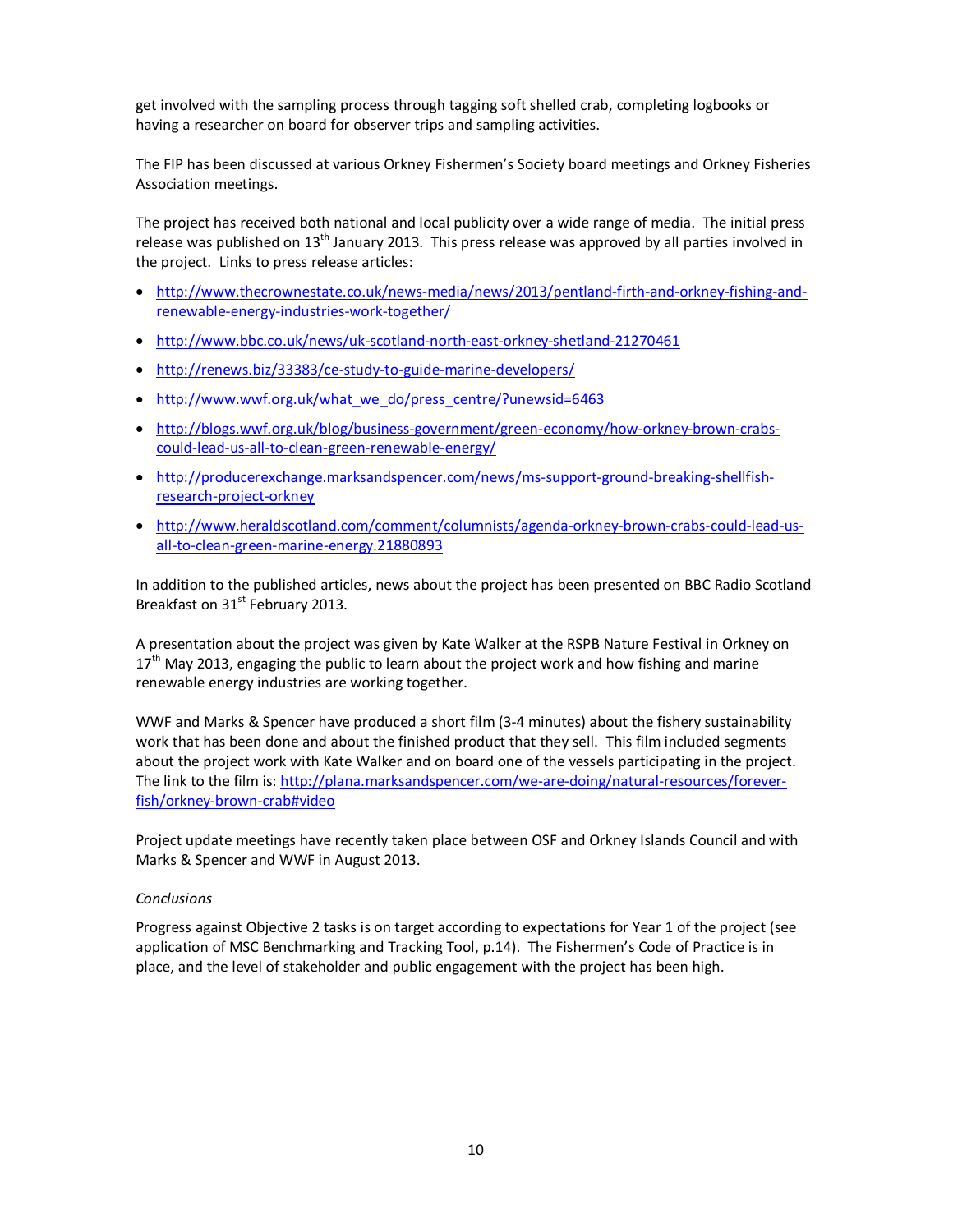# **2.5 Review workshop outcomes**

Issues that will need to be addressed to meet criteria under each MSC principle were discussed by the review workshop participants. These issues are identified as 'weaknesses' in Section 2.1 (p.6), and the view of the workshop in relation to each of these is summarised in the tables below.

| Principle 1 - stocks       |                                                      |                         |
|----------------------------|------------------------------------------------------|-------------------------|
| <b>Issue</b>               | <b>Comments</b>                                      | <b>Workshop outcome</b> |
| No Biological              | A stock assessment will be undertaken in 2014,       | The group was satisfied |
| reference points to        | providing candidate values for a target reference    | with progress.          |
| judge stock status         | point for fishing mortality. A limit reference point |                         |
|                            | for stock abundance will be more problematic, and    |                         |
|                            | the OSF research coordinator will explore possible   |                         |
|                            | short- and long-term approaches to this.             |                         |
| No Harvest                 | Fishery monitoring is now in place and is            | The group was satisfied |
| <b>Strategy or Harvest</b> | sharpening up. The 2014 stock assessment will        | with progress, but      |
| <b>Control Rules</b>       | provide some elements upon which any harvest         | suggested that          |
|                            | control rule could be based. 'Soft' management is    | temperature             |
|                            | currently possible through pricing mechanisms,       | measurements could be   |
|                            | with the effect of limiting or changing the pattern  | included in any Harvest |
|                            | of fishing effort. A fisheries management plan can   | Control Rule design.    |
|                            | also be developed through the Inshore Fishery        |                         |
|                            | Group working with Marine Scotland. Discussions      |                         |
|                            | are currently underway regarding approaches to       |                         |
|                            | management in an open fishery.                       |                         |
| Lack of CPUE, LPUE         | Fishermen's log-books provide an insight into catch  | The group was satisfied |
| data                       | rates. Analysis of log-book data during the course   | with progress.          |
|                            | of the project (including seasonal patterns),        |                         |
|                            | coupled with comparisons with data available for     |                         |
|                            | other crustacean fisheries (e.g. NW Ireland) will    |                         |
|                            | provide a perspective on catch rates within the      |                         |
|                            | fishery.                                             |                         |
| Lack of data on            | Effort data will be available through the            | The group was satisfied |
| fishing effort             | fishermen's log-books linked with Vessel             | with progress.          |
|                            | Monitoring System data.                              |                         |
| Uncertainties              | A review of potential stock assessment methods       | The group was satisfied |
| about stock                | will be needed, including non-equilibrium methods    | with progress.          |
| $assessment -$             | that can account for between-year dynamics. OSF      |                         |
| biological                 | research will also focus on locally applicable       |                         |
| parameters, non-           | biological parameter values to feed into stock       |                         |
| equilibrium, stock         | assessments.                                         |                         |
| structure                  |                                                      |                         |

| Principle 2 - ecology                                             |                                                                                                         |                                           |  |  |  |  |  |
|-------------------------------------------------------------------|---------------------------------------------------------------------------------------------------------|-------------------------------------------|--|--|--|--|--|
| <b>Issue</b>                                                      | <b>Comments</b>                                                                                         | <b>Workshop outcome</b>                   |  |  |  |  |  |
| No quantitative<br>information on<br>retained fish and<br>bycatch | Data on retained fish and bycatch are now being<br>collected through log-books and observer trips.      | The group was satisfied<br>with progress. |  |  |  |  |  |
| Possible<br>interactions with                                     | Interactions with cetaceans and seabirds are not<br>currently included in log-books, but fishermen will | The group was satisfied<br>with progress. |  |  |  |  |  |
| large cetaceans                                                   | report informally. OSF will consider adding an                                                          |                                           |  |  |  |  |  |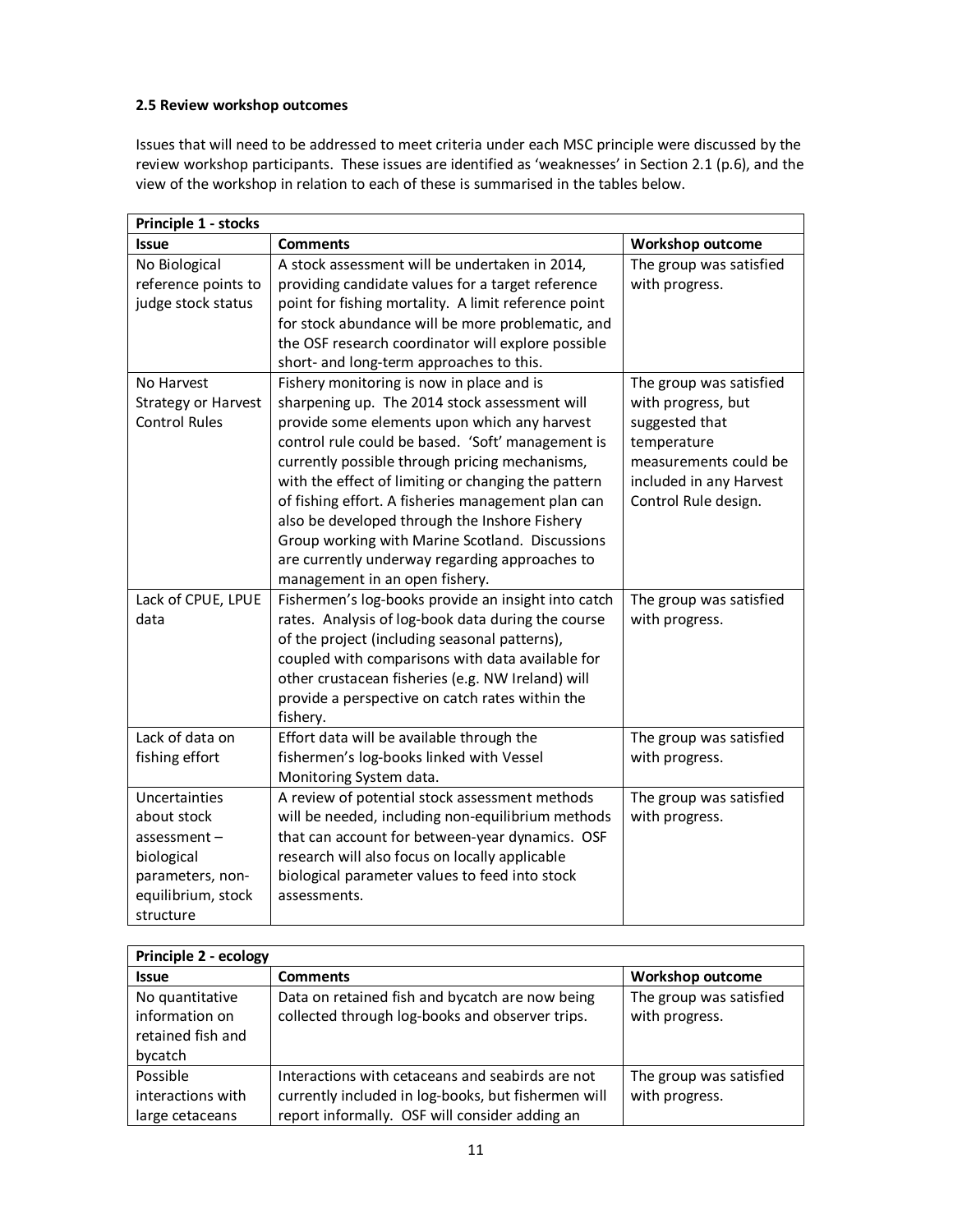| and breeding      | appropriate reporting box to the log-books. The         |                         |
|-------------------|---------------------------------------------------------|-------------------------|
| seabirds          | OSF Code of Practice for fishermen (see Appendix        |                         |
|                   | 4, p. 34) will be reviewed to ensure that it is fit for |                         |
|                   | purpose (an annual review is undertaken                 |                         |
|                   | currently). Participating fishermen are passively       |                         |
|                   | audited in relation to this Code of Practice (M&S       |                         |
|                   | will look into this. Informally, best practice is       |                         |
|                   | maintained through communication with OSF               |                         |
|                   | research coordinator, OSF audits and peer               |                         |
|                   | pressure.                                               |                         |
| Lack of           | This aspect could be covered within the stock           | The group was satisfied |
| information on    | assessment, with support from Marine Scotland. It       | with progress.          |
| ecosystem effects | was suggested that the MSC report for the               |                         |
|                   | Shetland brown crab fishery could be used as an         |                         |
|                   | example.                                                |                         |
|                   |                                                         |                         |

| Principle 3 - governance                                                                                      |                                                                                                                                                                                                                                                                                                                                                                                                                                                                                                  |                                           |  |  |  |  |
|---------------------------------------------------------------------------------------------------------------|--------------------------------------------------------------------------------------------------------------------------------------------------------------------------------------------------------------------------------------------------------------------------------------------------------------------------------------------------------------------------------------------------------------------------------------------------------------------------------------------------|-------------------------------------------|--|--|--|--|
| <b>Issue</b>                                                                                                  | <b>Comments</b>                                                                                                                                                                                                                                                                                                                                                                                                                                                                                  | <b>Workshop outcome</b>                   |  |  |  |  |
| Lack of defined<br>standards for<br>sustainable fishing<br>under Principles 1<br>and 2                        | Actions against Principles 1 and 2 will also address<br>this lack.                                                                                                                                                                                                                                                                                                                                                                                                                               | The group was satisfied<br>with progress. |  |  |  |  |
| Lack of explicit<br>short- and long-<br>term fishery<br>objectives                                            | The group questioned what it is that the fishery<br>aims to achieve from socio-economic and<br>biological points of view. Currently there is a<br>community entitlement to fish in Orkney, the<br>fishery not being owned by individuals. OSF will<br>discuss the issue of fishery objectives with<br>fishermen, and all partners to the project will<br>consider the economic indicators that could be<br>used to define and measure any objectives. A<br>Dutch example was highlighted by MSC. | The group was satisfied<br>with progress. |  |  |  |  |
| Lack of risk-based                                                                                            | Actions against Principles 1 and 2 will also address                                                                                                                                                                                                                                                                                                                                                                                                                                             | The group was satisfied                   |  |  |  |  |
| management<br>based on data and<br>harvest strategy                                                           | this lack.                                                                                                                                                                                                                                                                                                                                                                                                                                                                                       | with progress.                            |  |  |  |  |
| Need for wider<br>programme of<br>research to<br>support<br>management,<br>monitoring and<br>assessment needs | The Orkney Shellfish Research project by OSF is<br>fulfilling this need.                                                                                                                                                                                                                                                                                                                                                                                                                         | The group was satisfied<br>with progress. |  |  |  |  |
| Need for more<br>formalised system<br>of monitoring and<br>review to support<br>a harvest strategy            | The Orkney Shellfish Research project by OSF is<br>fulfilling this need.                                                                                                                                                                                                                                                                                                                                                                                                                         | The group was satisfied<br>with progress. |  |  |  |  |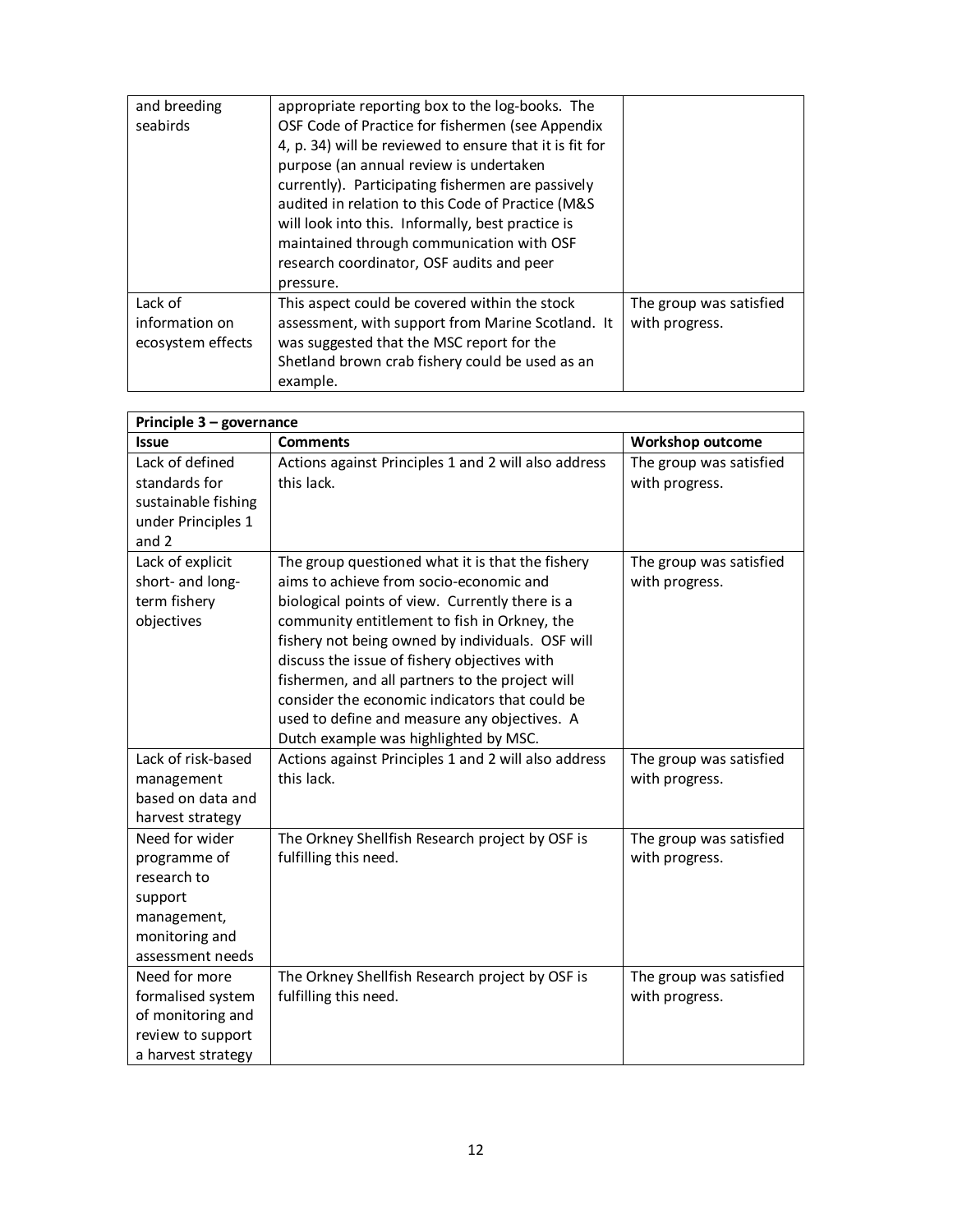# **3. Application of the MSC Benchmarking and Tracking Tool**

The MSC Benchmarking and Tracking Tool (BMT) provides a consistent method of benchmarking the performance of a FIP against the MSC standard (MSC, 2014). The BMT gives overall and principlespecific summary scores, and provides a forward plan for performance to be tracked against expected progress in relation to MSC Performance Indicators (PIs). The BMT scores are scaled in the range 0 to 1, with 1 indicating unconditional passes against all PIs.

The BMT has been applied<sup>5</sup> separately to all three main target species of the Orkney creel fishery, using a tentative forward mapping of expected performance against PIs over five years. Actual scores for Year 1 are those from the 2012 Pre-Assessment (Bell & Gascoigne, 2012). Future progress has been projected under the following assumptions:

- · Principle 1 scores are expected to move from the Risk-Based Framework used in the Pre-Assessment to being based on analytical stock assessments starting in 2014, with adoption of formal Biological Reference Points (PI 1.1.2) allowing a Harvest Strategy (PI 1.2.1) and Harvest Control Rules (PI 1.2.3) to be defined.
- · Improvements in Information and Monitoring (PI 1.2.4) are expected to provide data on fishing effort and catch rates.
- · Under Principle 3, it is projected that explicit objectives will be defined for the fishery (PIs 3.1.3 and 3.2.1) and that decision-making processes (PI 3.1.3) will be defined alongside the adoption of Harvest Control Rules.
- · Effective management in relation to fishery objectives will be supported by the required legal framework (PI 3.1.1) for implementing a Harvest Strategy and Harvest Control Rules.
- · Implementation of legally-supported Harvest Strategy and Harvest Control Rules will allow stock status (PI 1.1.1) to be established as being, or improved towards being, satisfactory in relation to Biological Reference Points, hence meriting an unconditional pass for all three main species, thus also allowing an unconditional pass under Principle 2 for retained species outcome (PI 2.1.1).
- · Analysis of the wider ecosystem implications of fishery removals of the three main species during 2014-15 will allow an unconditional pass in relation to information on the ecosystem (PI 2.5.3).

The BMT tables below map this expected progress through: stock assessment based on new information gathering activities allowing estimation of candidate Biological Reference Points, upon which Harvest Strategy and Harvest Control Rules can be based; definition of explicit fishery objectives and establishment of legal frameworks; to implementation of objectives and instruments, allowing stock status to be both determined and, if appropriate, improved. Note that a key assumption here is that it will be possible to establish a legal framework under which effective and enforceable management controls can be defined for implementing Harvest Control Rules. Although improvements in information collecting will allow informal (i.e. lacking formal criteria) stock assessments to be performed, candidate Biological Reference Points to be estimated and a Harvest Strategy to be designed, without a such a legal framework it will be impossible to implement Harvest Control Rules and for the Principle 1 PIs to progress beyond conditional passes under the Risk-Based Framework.

The BMT tables are given separately for the three main species, but are identical for brown crab and European lobster and differ only for velvet crab in the higher Pre-Assessment score under PI 1.1.1 based on lower susceptibility to exploitation scored under the Risk-Based Framework. According to these tables, the progress against expectations is on target for Year 2, based on improved information and monitoring activities (PI 1.2.3).

 <sup>5</sup> The BMT is provided as an Excel spreadsheet at http://www.msc.org/documents/developingworld/benchmarking-and-tracking-tool/benchmarking-and-tracking-tool-excel-spreadsheet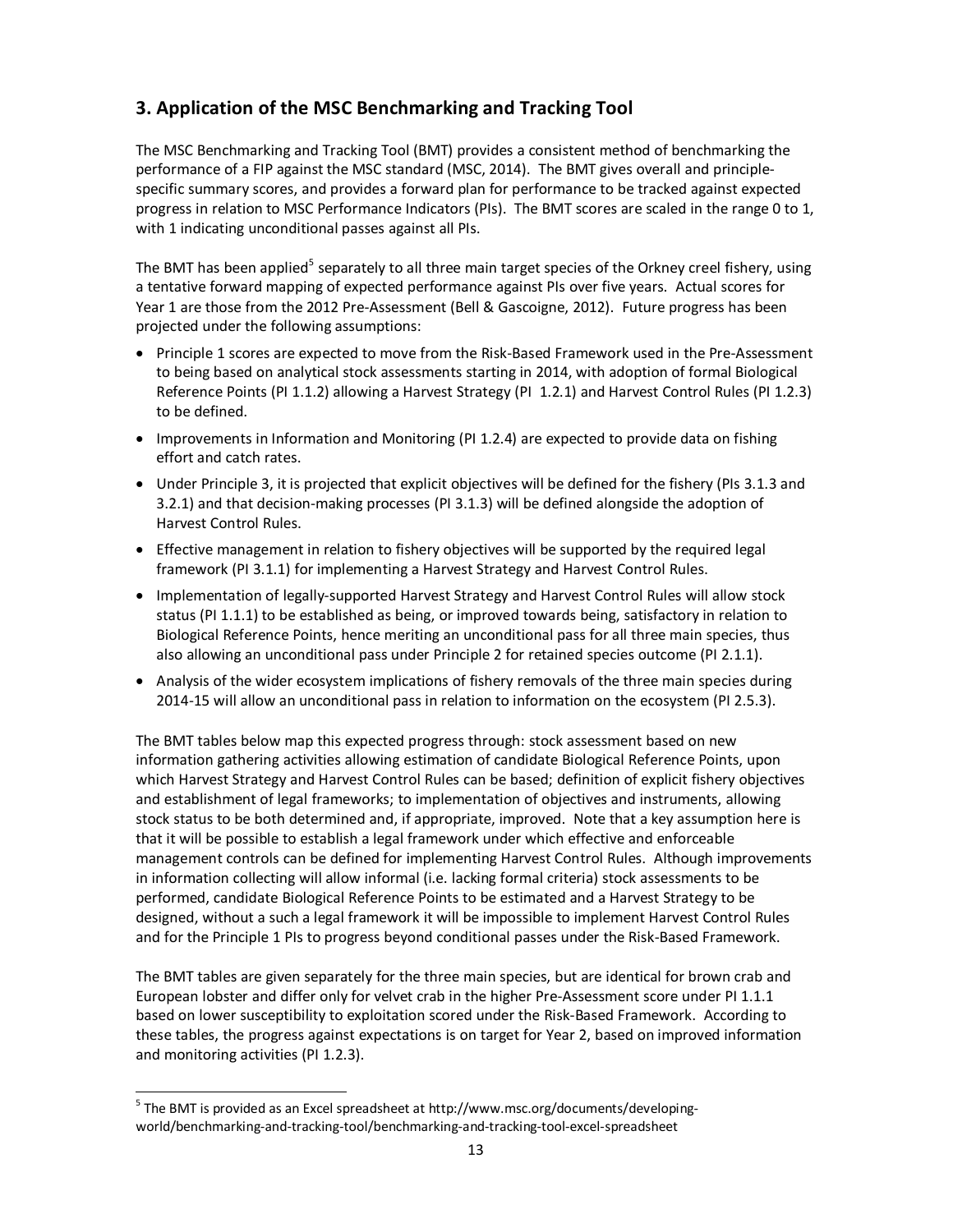# **3.1 Brown Crab**

# BMT Dashboard

|                           |                                         | <b>Unit of Assessment</b> |        |           |  |
|---------------------------|-----------------------------------------|---------------------------|--------|-----------|--|
| <b>Fishery Name</b>       | <b>Orkney Creel Fishery</b>             | <b>Species</b>            | Area   | Gear type |  |
| Provider                  | Orkney Sustainable Fisheries Ltd        | Brown Crab                | Orkney | Creel     |  |
| Pre-assessment by:        | MacAlister Elliott and Partners Ltd     |                           |        |           |  |
| Action plan developed by: | Orkney Sustainable Fisheries Ltd        |                           |        |           |  |
| <b>BMT</b> undertaken by: | Dr Michael Bell, Heriot-Watt University |                           |        |           |  |
| Date of BMT               | 04/07/2014                              |                           |        |           |  |

#### **BMT Summary Table**

|                      | Last update: Actual Year 2<br>Overall | <b>Principle 1</b> | <b>Principle 2</b> | <b>Principle 3</b> |
|----------------------|---------------------------------------|--------------------|--------------------|--------------------|
| <b>Scoring Level</b> | Number of PIs                         | Number of PIs      | Number of PIs      | Number of PIs      |
| - 80                 | 20                                    |                    | 13                 |                    |
| 60-79                |                                       |                    |                    |                    |
| <60                  |                                       |                    |                    |                    |
| <b>BMT</b> Index     | 0.78                                  | 0.50               | 0.93               | 0.72               |



| <b>BMT Index Summary Table</b> |                  |                            |        |        |        |        |
|--------------------------------|------------------|----------------------------|--------|--------|--------|--------|
|                                |                  | <b>BMT</b> Index<br>Year 1 | Year 2 | Year 3 | Year 4 | Year 5 |
| Principle 1                    | Actual           | 0.42                       | 0.50   |        |        |        |
|                                | <b>Predicted</b> |                            | 0.50   | 0.58   | 0.75   | 0.83   |
| Principle 2                    | Actual           | 0.93                       | 0.93   |        |        |        |
|                                | <b>Predicted</b> |                            | 0.93   | 0.97   | 0.97   | 1.00   |
|                                | Actual           | 0.72                       | 0.72   |        |        |        |
| Principle 3                    | <b>Predicted</b> |                            | 0.72   | 0.72   | 0.94   | 0.94   |
| <b>Overall</b>                 | Actual           | 0.77                       | 0.78   |        |        |        |
|                                | Predicted        |                            | 0.78   | 0.82   | 0.92   | 0.95   |

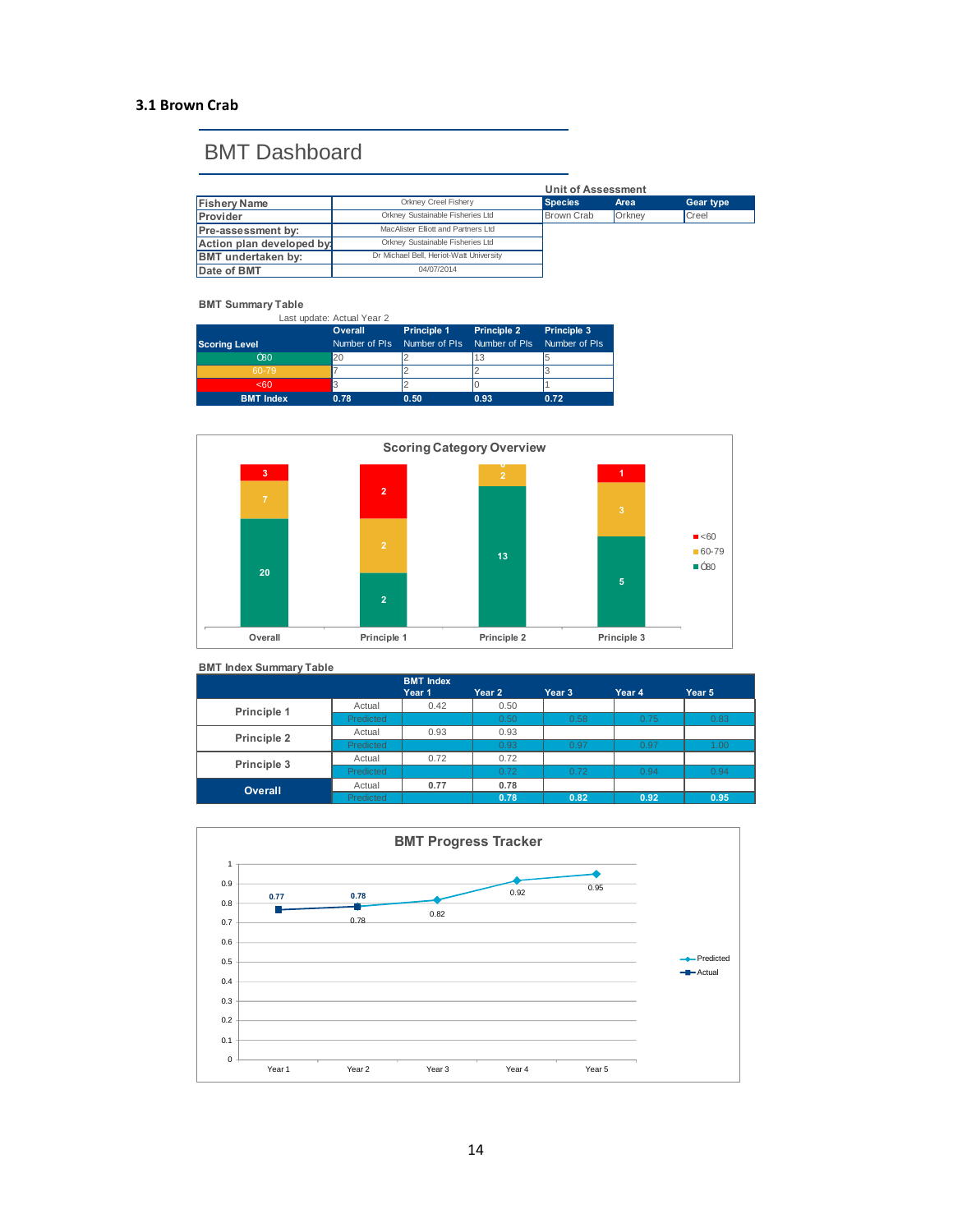# **3.1 Brown Crab (continued)**

# BMT Report Sheet

| <b>Principle</b> | <b>Component</b>                 | PI                                              | Performance<br><b>Indicator</b>                | <b>Expected</b><br><b>Scoring</b><br>Category:<br><b>Actual Year 2</b> | <b>Actual Scoring</b><br>Category:<br><b>Actual Year 2</b>                                                                                                                                   | <b>Status</b> |
|------------------|----------------------------------|-------------------------------------------------|------------------------------------------------|------------------------------------------------------------------------|----------------------------------------------------------------------------------------------------------------------------------------------------------------------------------------------|---------------|
|                  |                                  | 1.1.1                                           | <b>Stock status</b>                            | 30-79                                                                  | 60-79                                                                                                                                                                                        | On Target     |
|                  | Outcome                          | 1.1.2                                           | Reference<br>points                            | 80                                                                     | 80                                                                                                                                                                                           | On Target     |
|                  |                                  | 1.1.3                                           | Stock rebuilding                               |                                                                        |                                                                                                                                                                                              |               |
| 1                |                                  | 1.2.1                                           | Harvest<br>Strategy                            | <60                                                                    | <60                                                                                                                                                                                          | On Target     |
|                  |                                  | 1.2.2                                           | Harvest control<br>rules and tools             | <60                                                                    | <60<br>60-79<br>80<br>60-79<br>80<br>80<br>80<br>80<br>80<br>80<br>80<br>80<br>80<br>80<br>80<br>80<br>80<br>60-79<br><60<br>80<br>60-79<br>80<br>60-79<br>60-79<br>80<br>80<br>$80^{\circ}$ | On Target     |
|                  | Management                       | 1.2.3                                           | Information and<br>monitoring                  | 60-79                                                                  |                                                                                                                                                                                              | On Target     |
|                  |                                  | 1.2.4                                           | Assessment of<br>stock status                  | 80                                                                     |                                                                                                                                                                                              | On Target     |
|                  | Retained                         | 2.1.1                                           | Outcome                                        | $0-79$                                                                 |                                                                                                                                                                                              | On Target     |
|                  | species                          | 2.1.2                                           | Management                                     | 80                                                                     |                                                                                                                                                                                              | On Target     |
|                  |                                  | 2.1.3                                           | Information                                    | 80                                                                     |                                                                                                                                                                                              | On Target     |
|                  |                                  | 2.2.1                                           | Outcome                                        | 80                                                                     |                                                                                                                                                                                              | On Target     |
|                  | Bycatch species 2.2.2            |                                                 | Management                                     | 80                                                                     |                                                                                                                                                                                              | On Target     |
|                  |                                  | 2.2.3                                           | Information                                    | 80                                                                     |                                                                                                                                                                                              | On Target     |
|                  |                                  | 2.3.1                                           | Outcome                                        | 80                                                                     |                                                                                                                                                                                              | On Target     |
| $\overline{2}$   | <b>ETP</b> species               | 2.3.2                                           | Management                                     | 80                                                                     |                                                                                                                                                                                              | On Target     |
|                  |                                  | 2.3.3                                           | Information                                    | 80                                                                     |                                                                                                                                                                                              | On Target     |
|                  |                                  | 2.4.1                                           | Outcome                                        | 80                                                                     |                                                                                                                                                                                              | On Target     |
|                  | <b>Habitats</b>                  | 2.4.2                                           | Management                                     | 80                                                                     |                                                                                                                                                                                              | On Target     |
|                  |                                  | 2.4.3                                           | Information                                    | 80                                                                     |                                                                                                                                                                                              | On Target     |
|                  |                                  | 2.5.1                                           | Outcome                                        | 80                                                                     |                                                                                                                                                                                              | On Target     |
|                  | Ecosystem                        | 2.5.2                                           | Management                                     | 80                                                                     |                                                                                                                                                                                              | On Target     |
|                  |                                  | 2.5.3                                           | Information                                    | 60-79                                                                  |                                                                                                                                                                                              | On Target     |
|                  | Governance and<br>Policy         | 3.1.1                                           | Legal and<br>customary<br>framework            | <60                                                                    |                                                                                                                                                                                              | On Target     |
|                  |                                  | 3.1.2                                           | Consultation,<br>roles and<br>responsibilities | 80                                                                     |                                                                                                                                                                                              | On Target     |
|                  |                                  | 3.1.3                                           | Long term<br>objectives                        | 60-79                                                                  |                                                                                                                                                                                              | On Target     |
| 3                |                                  | 3.1.4                                           | Incentives for<br>sustainable<br>fishing       | 80                                                                     |                                                                                                                                                                                              | On Target     |
|                  |                                  | 3.2.1                                           | Fishery specific<br>objectives                 | 60-79                                                                  |                                                                                                                                                                                              | On Target     |
|                  | Fishery specific                 | 3.2.2                                           | Decision making<br>processes                   | 60-79                                                                  |                                                                                                                                                                                              | On Target     |
|                  | management<br>system             | 3.2.3                                           | Compliance and<br>enforcement                  | 80                                                                     |                                                                                                                                                                                              | On Target     |
|                  |                                  | 3.2.4                                           | Research plan                                  | 80                                                                     |                                                                                                                                                                                              | On Target     |
|                  |                                  | 3.2.5                                           | Management<br>performance<br>evaluation        | 80                                                                     |                                                                                                                                                                                              | On Target     |
|                  | Total number of PIs less than 60 |                                                 |                                                | 3                                                                      | 3                                                                                                                                                                                            |               |
|                  | Total number of PIs 60-79        |                                                 |                                                | $\overline{7}$                                                         | $\overline{7}$                                                                                                                                                                               |               |
|                  |                                  | Total number of PIs equal to or greater than 80 |                                                | 20                                                                     | 20                                                                                                                                                                                           |               |
|                  | <b>Overall BMT Index</b>         |                                                 |                                                | 0.78                                                                   | 0.78                                                                                                                                                                                         |               |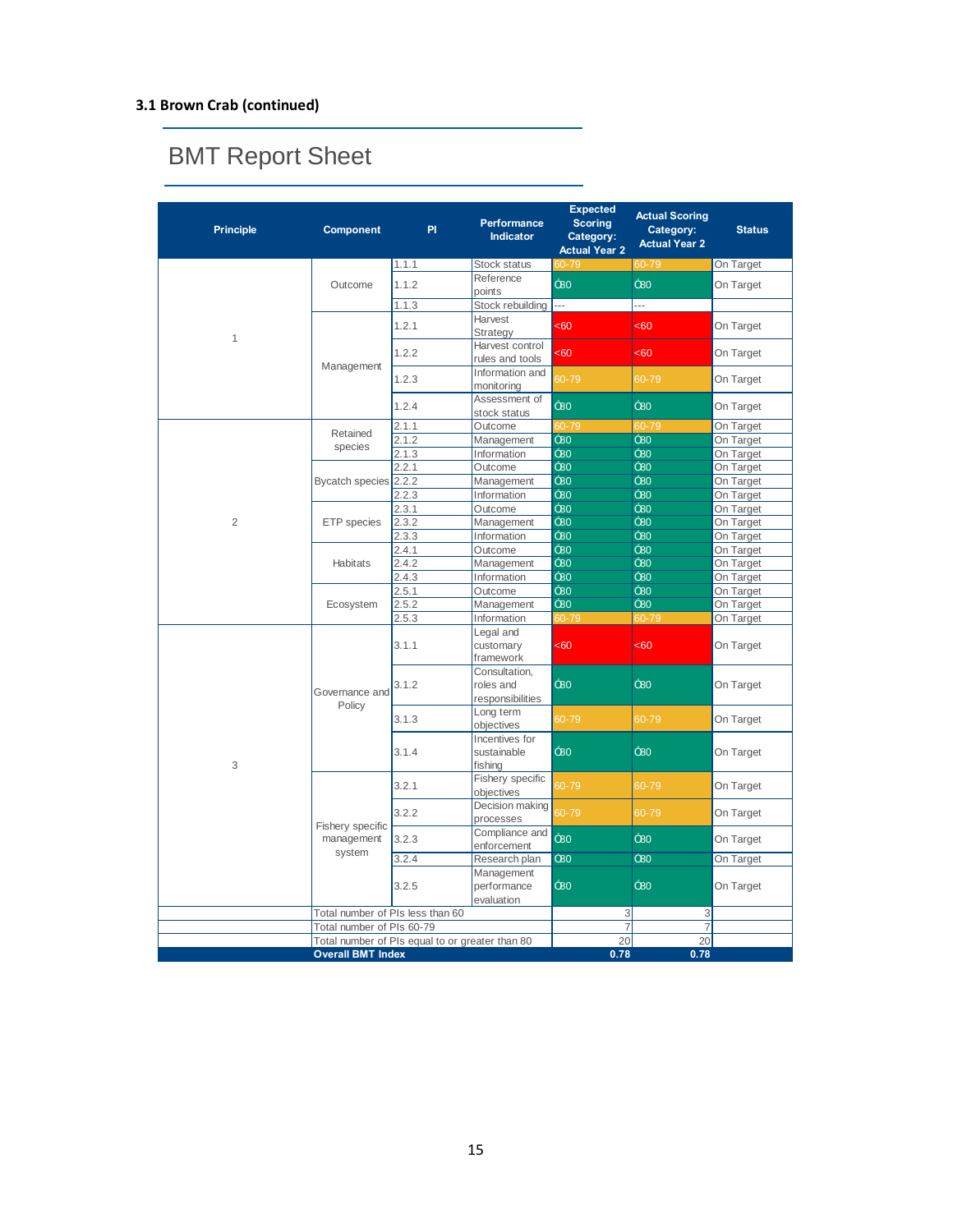# **3.1 Brown Crab (continued)**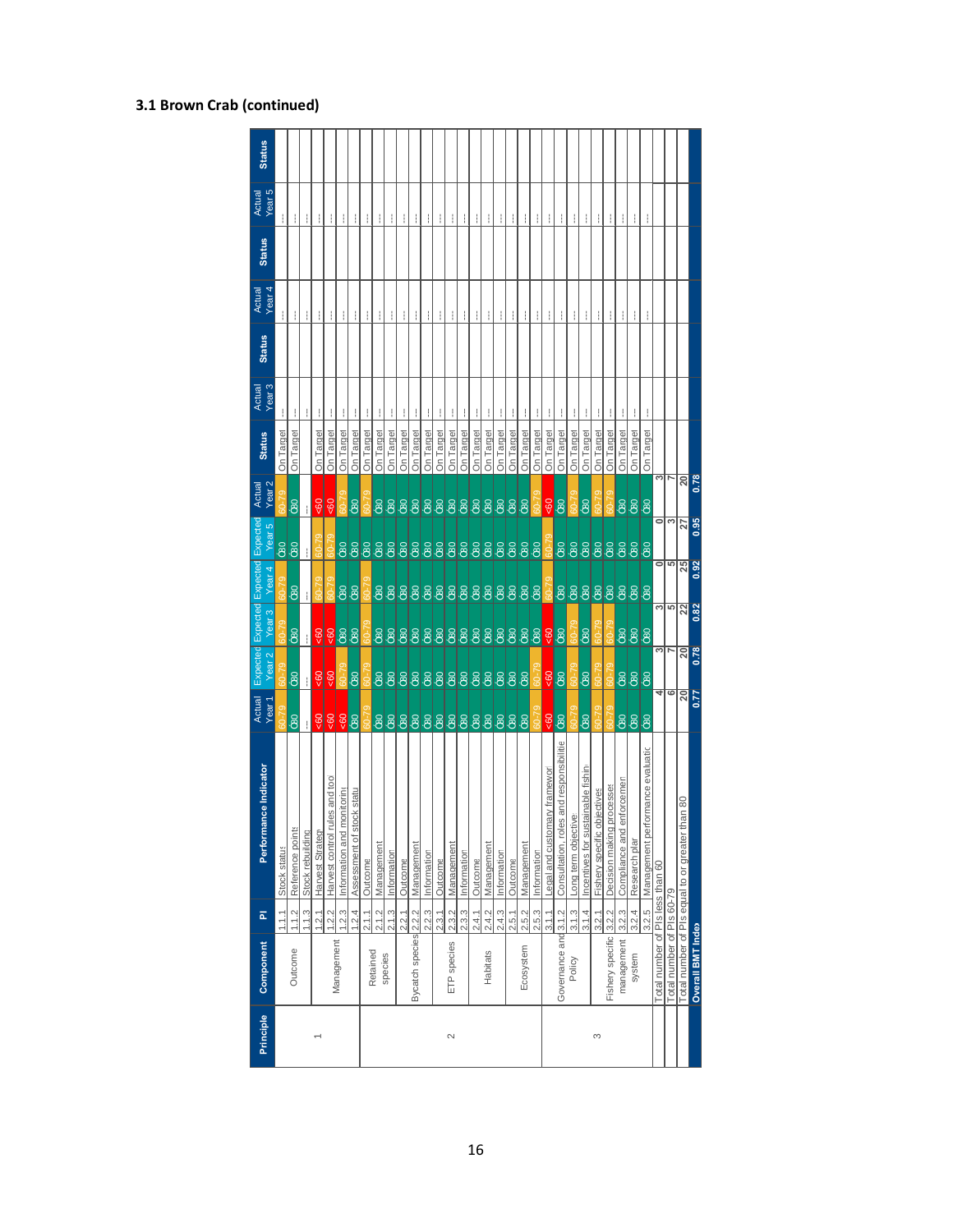# **3.2 European Lobster**

# BMT Dashboard

|                           |                                         | Unit of Assessment  |        |           |  |
|---------------------------|-----------------------------------------|---------------------|--------|-----------|--|
| <b>Fishery Name</b>       | <b>Orkney Creel Fishery</b>             | <b>Species</b>      | Area   | Gear type |  |
| Provider                  | Orkney Sustainable Fisheries Ltd        | European<br>lobster | Orkney | Creel     |  |
| Pre-assessment by:        | MacAlister Elliott and Partners Ltd     |                     |        |           |  |
| Action plan developed by: | Orkney Sustainable Fisheries Ltd        |                     |        |           |  |
| <b>BMT</b> undertaken by: | Dr Michael Bell, Heriot-Watt University |                     |        |           |  |
| Date of BMT               | 04/07/2014                              |                     |        |           |  |

#### **BMT Summary Table**

| <b>Scoring Level</b> | Overall<br>Number of PIs | <b>Principle 1</b><br>Number of PIs | <b>Principle 2</b><br>Number of PIs Number of PIs | <b>Principle 3</b> |
|----------------------|--------------------------|-------------------------------------|---------------------------------------------------|--------------------|
| - 80                 | 20                       |                                     | 13                                                |                    |
| 60-79                |                          |                                     |                                                   |                    |
| <60                  |                          |                                     |                                                   |                    |
| <b>BMT Index</b>     | 0.78                     | 0.50                                | 0.93                                              | 0.72               |





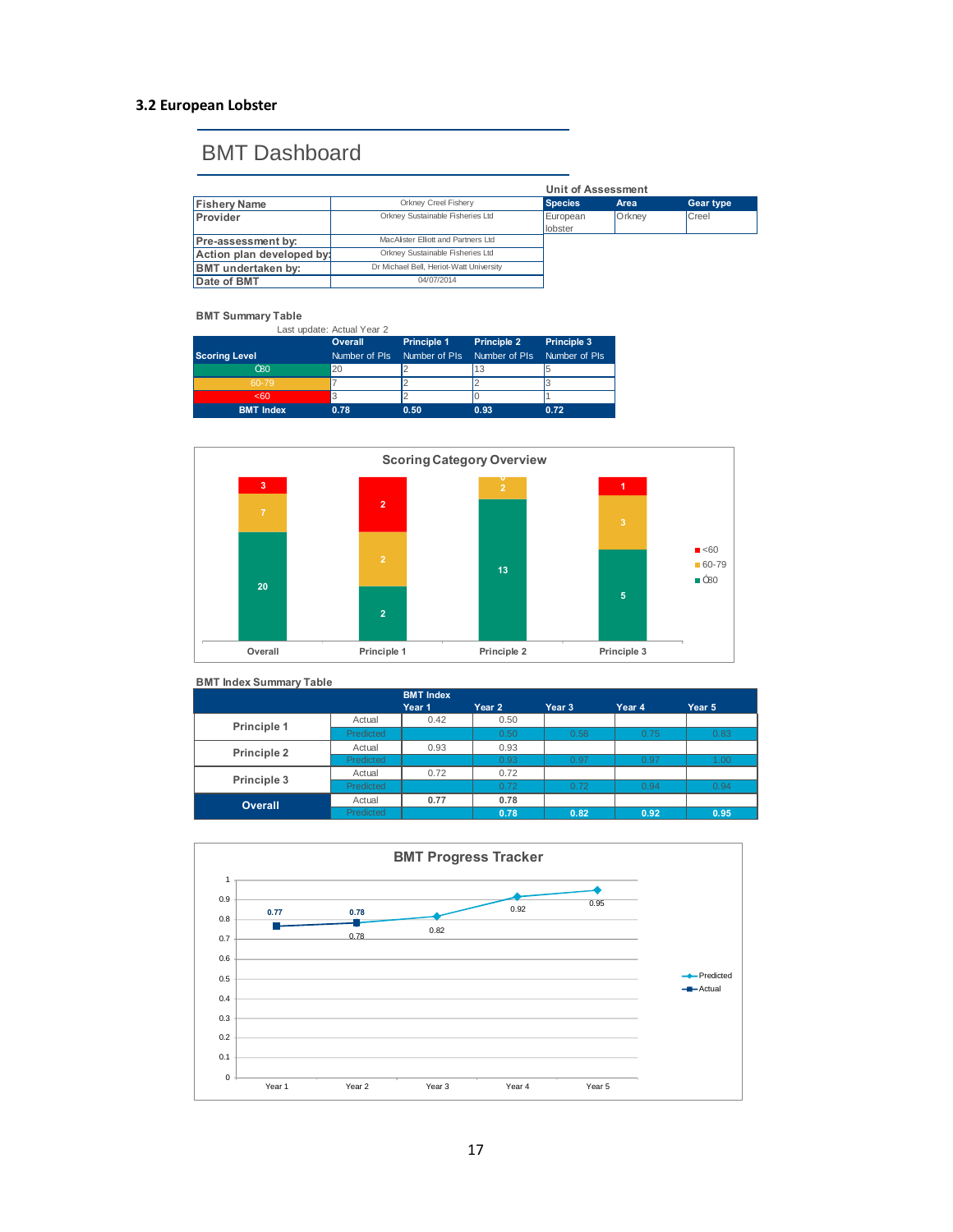# **3.2 European Lobster (continued)**

# BMT Report Sheet

| <b>Principle</b> | <b>Component</b>                 | PI                                              | Performance<br><b>Indicator</b>                      | <b>Expected</b><br><b>Scoring</b><br>Category:<br><b>Actual Year 2</b> | <b>Actual Scoring</b><br>Category:<br><b>Actual Year 2</b> | <b>Status</b> |
|------------------|----------------------------------|-------------------------------------------------|------------------------------------------------------|------------------------------------------------------------------------|------------------------------------------------------------|---------------|
|                  |                                  | 1.1.1                                           | Stock status                                         | 30-79                                                                  | 60-79                                                      | On Target     |
|                  | Outcome                          | 1.1.2                                           | Reference<br>points                                  | 80                                                                     | 80                                                         | On Target     |
|                  |                                  | 1.1.3                                           | Stock rebuilding                                     |                                                                        |                                                            |               |
| 1                |                                  | 1.2.1                                           | Harvest<br>Strategy                                  | <60                                                                    | <60                                                        | On Target     |
|                  | Management                       | 1.2.2                                           | Harvest control<br>rules and tools                   | <60                                                                    | <60                                                        | On Target     |
|                  |                                  | 1.2.3                                           | Information and<br>monitoring                        | 60-79<br>60-79                                                         | On Target                                                  |               |
|                  |                                  | 1.2.4                                           | Assessment of<br>stock status                        | 80                                                                     | 80                                                         | On Target     |
|                  | Retained                         | 2.1.1                                           | Outcome                                              | 60-79                                                                  | 60-79                                                      | On Target     |
|                  | species                          | 2.1.2                                           | Management                                           | 80                                                                     | 80                                                         | On Target     |
|                  |                                  | 2.1.3                                           | Information                                          | 80                                                                     | 80                                                         | On Target     |
|                  |                                  | 2.2.1                                           | Outcome                                              | 80                                                                     | 80                                                         | On Target     |
|                  | <b>Bycatch species</b>           | 2.2.2                                           | Management                                           | 80                                                                     | 80                                                         | On Target     |
|                  |                                  | 2.2.3                                           | Information                                          | 80                                                                     | 80                                                         | On Target     |
|                  |                                  | 2.3.1                                           | Outcome                                              | 80                                                                     | 80                                                         | On Target     |
| $\overline{2}$   | <b>ETP</b> species               | 2.3.2                                           | Management                                           | 80                                                                     | 80                                                         | On Target     |
|                  |                                  | 2.3.3                                           | Information                                          | 80                                                                     | 80                                                         | On Target     |
|                  |                                  | 2.4.1                                           | Outcome                                              | 80                                                                     | 80                                                         | On Target     |
|                  | <b>Habitats</b>                  | 2.4.2                                           | 80<br>80<br>Management<br>80<br>Information<br>80    |                                                                        | On Target                                                  |               |
|                  |                                  | 2.4.3                                           |                                                      |                                                                        |                                                            | On Target     |
|                  |                                  | 2.5.1                                           | Outcome<br>80                                        | 80                                                                     | On Target                                                  |               |
|                  | Ecosystem                        | 2.5.2                                           | Management                                           | 80<br>60-79                                                            | 80                                                         | On Target     |
|                  |                                  | 2.5.3                                           | Information                                          |                                                                        | 60-79                                                      | On Target     |
|                  |                                  | Legal and<br>3.1.1<br>customary<br>framework    | <60                                                  | <60                                                                    | On Target                                                  |               |
|                  | Governance and<br>Policy         | 3.1.2                                           | Consultation,<br>80<br>roles and<br>responsibilities |                                                                        | 80 <sup>°</sup>                                            | On Target     |
|                  |                                  | 3.1.3                                           | Long term<br>objectives                              | 60-79                                                                  | 60-79                                                      | On Target     |
| 3                |                                  | 3.1.4                                           | Incentives for<br>sustainable<br>fishing             | 80                                                                     | $80^{\circ}$                                               | On Target     |
|                  |                                  | 3.2.1                                           | Fishery specific<br>objectives                       | 60-79                                                                  | 60-79                                                      | On Target     |
|                  | Fishery specific                 | 3.2.2                                           | Decision making<br>processes                         | 60-79                                                                  | 60-79                                                      | On Target     |
| system           | management                       | 3.2.3                                           | Compliance and<br>enforcement                        | 80                                                                     | $80^{\circ}$                                               | On Target     |
|                  |                                  | 3.2.4                                           | Research plan                                        | 80                                                                     | 80 <sup>°</sup>                                            | On Target     |
|                  |                                  | 3.2.5                                           | Management<br>performance                            | 80                                                                     | 80                                                         | On Target     |
|                  |                                  |                                                 | evaluation                                           |                                                                        |                                                            |               |
|                  | Total number of PIs less than 60 |                                                 |                                                      | 3<br>$\overline{7}$                                                    | 3<br>$\overline{7}$                                        |               |
|                  | Total number of PIs 60-79        |                                                 |                                                      | 20                                                                     | 20                                                         |               |
|                  | <b>Overall BMT Index</b>         | Total number of PIs equal to or greater than 80 |                                                      | 0.78                                                                   | 0.78                                                       |               |
|                  |                                  |                                                 |                                                      |                                                                        |                                                            |               |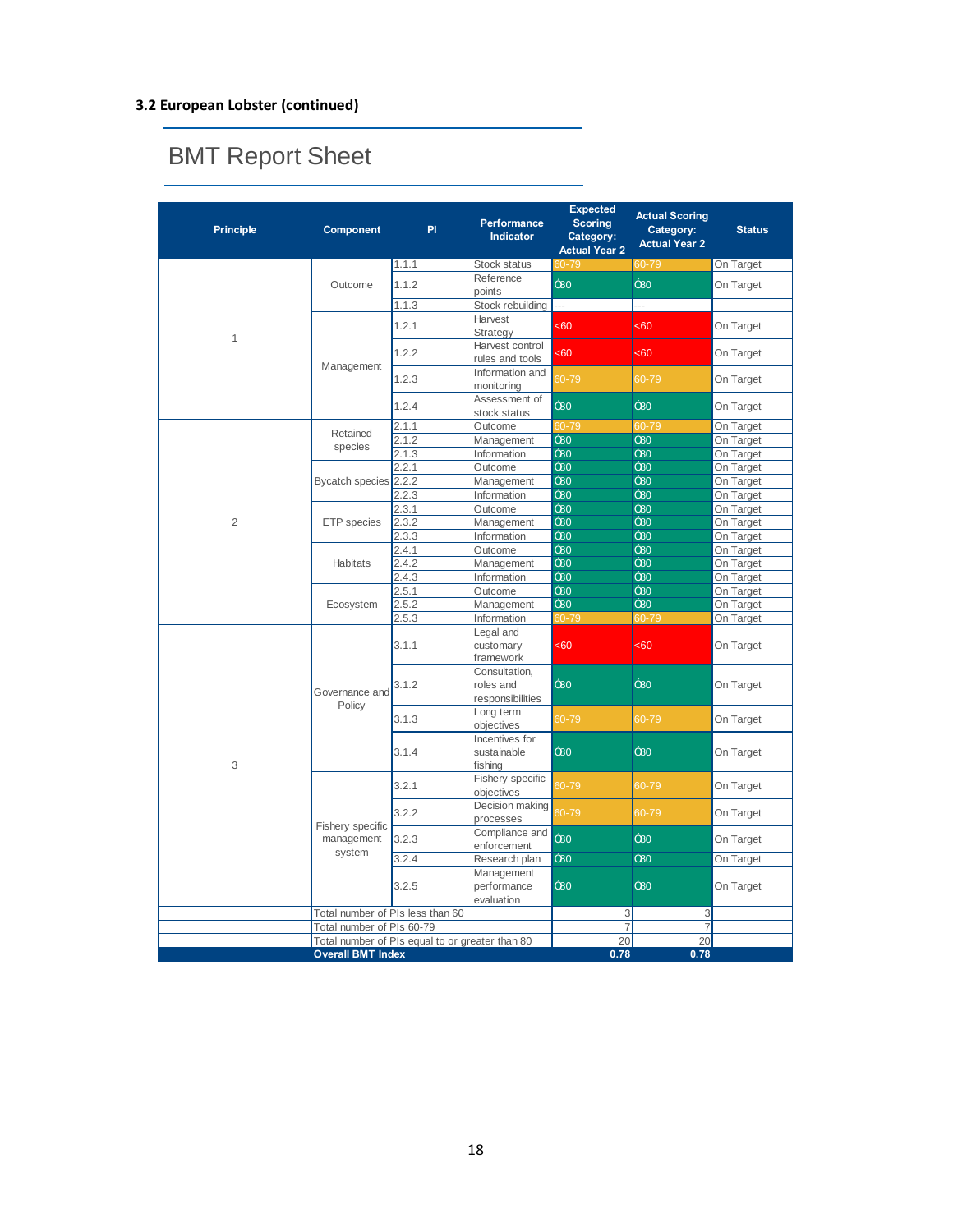# **3.2 European Lobster (continued)**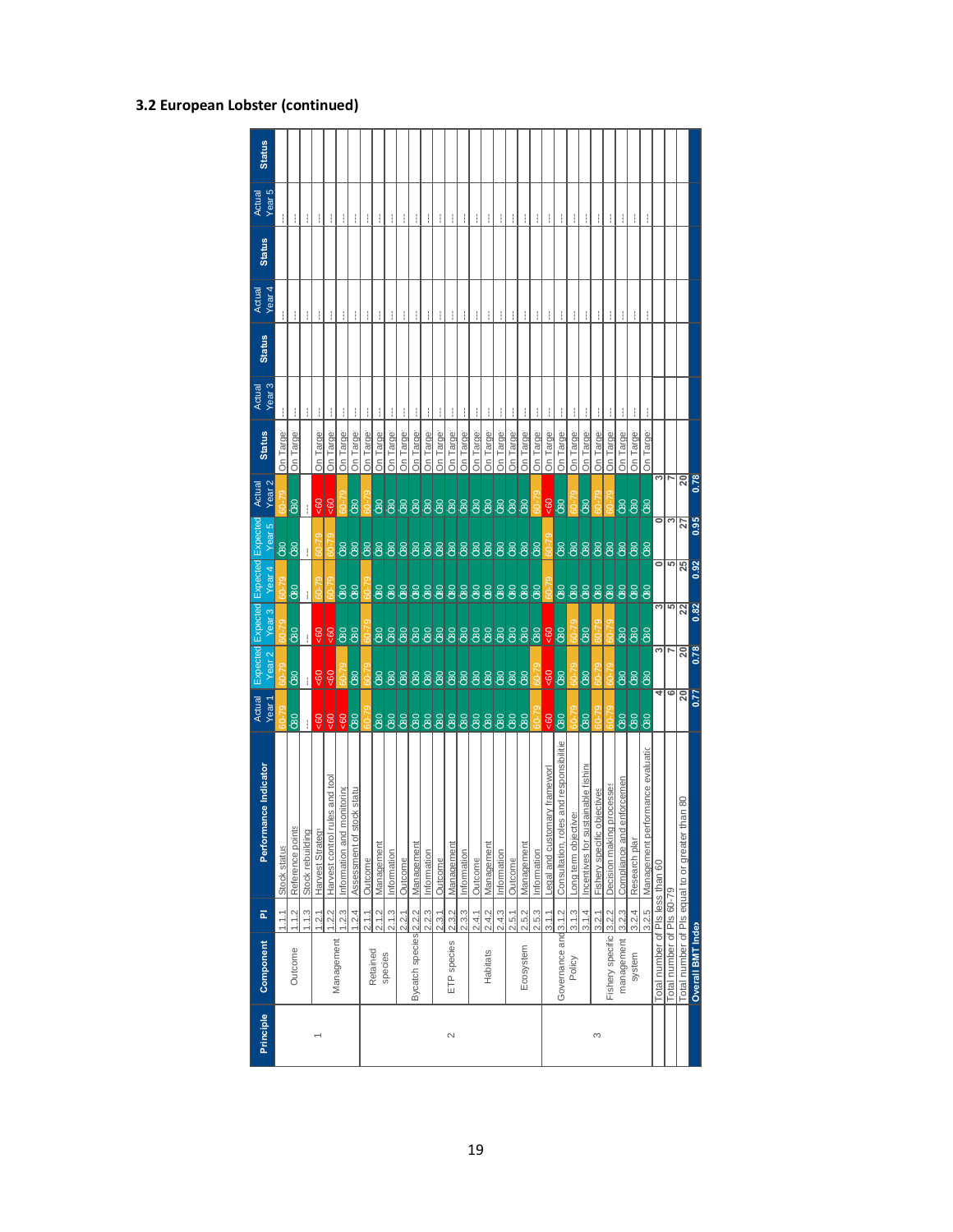# BMT Dashboard

|                           |                                         | Unit of Assessment |        |           |
|---------------------------|-----------------------------------------|--------------------|--------|-----------|
| <b>Fishery Name</b>       | <b>Orkney Creel Fishery</b>             | <b>Species</b>     | Area   | Gear type |
| Provider                  | Orkney Sustainable Fisheries Ltd        | Velvet crab        | Orkney | Creel     |
| Pre-assessment by:        | MacAlister Elliott and Partners Ltd     |                    |        |           |
| Action plan developed by: | Orkney Sustainable Fisheries Ltd        |                    |        |           |
| <b>BMT</b> undertaken by: | Dr Michael Bell, Heriot-Watt University |                    |        |           |
| Date of BMT               | 04/07/2014                              |                    |        |           |

**BMT Summary Table**

|                      | Overall       | <b>Principle 1</b> | <b>Principle 2</b> | <b>Principle 3</b> |
|----------------------|---------------|--------------------|--------------------|--------------------|
| <b>Scoring Level</b> | Number of PIs | Number of PIs      | Number of PIs      | Number of PIs      |
| $\sqrt{80}$          | 21            |                    | 13                 |                    |
| 60-79                |               |                    |                    |                    |
| <60                  | 3             |                    |                    |                    |
| <b>BMT Index</b>     | 0.80          | 0.58               | 0.93               | 0.72               |



|             |           | <b>BMT</b> Index |        |        |        |        |
|-------------|-----------|------------------|--------|--------|--------|--------|
|             |           | Year 1           | Year 2 | Year 3 | Year 4 | Year 5 |
| Principle 1 | Actual    | 0.50             | 0.58   |        |        |        |
|             | Predicted |                  | 0.58   | 0.67   | 0.83   | 0.83   |
| Principle 2 | Actual    | 0.93             | 0.93   |        |        |        |
|             | Predicted |                  | 0.93   | 0.97   | 0.97   | 1.00   |
| Principle 3 | Actual    | 0.72             | 0.72   |        |        |        |
|             | Predicted |                  | 0.72   | 0.72   | 0.94   | 0.94   |
| Overall     | Actual    | 0.78             | 0.80   |        |        |        |
|             | Predicted |                  | 0.80   | 0.83   | 0.93   | 0.95   |

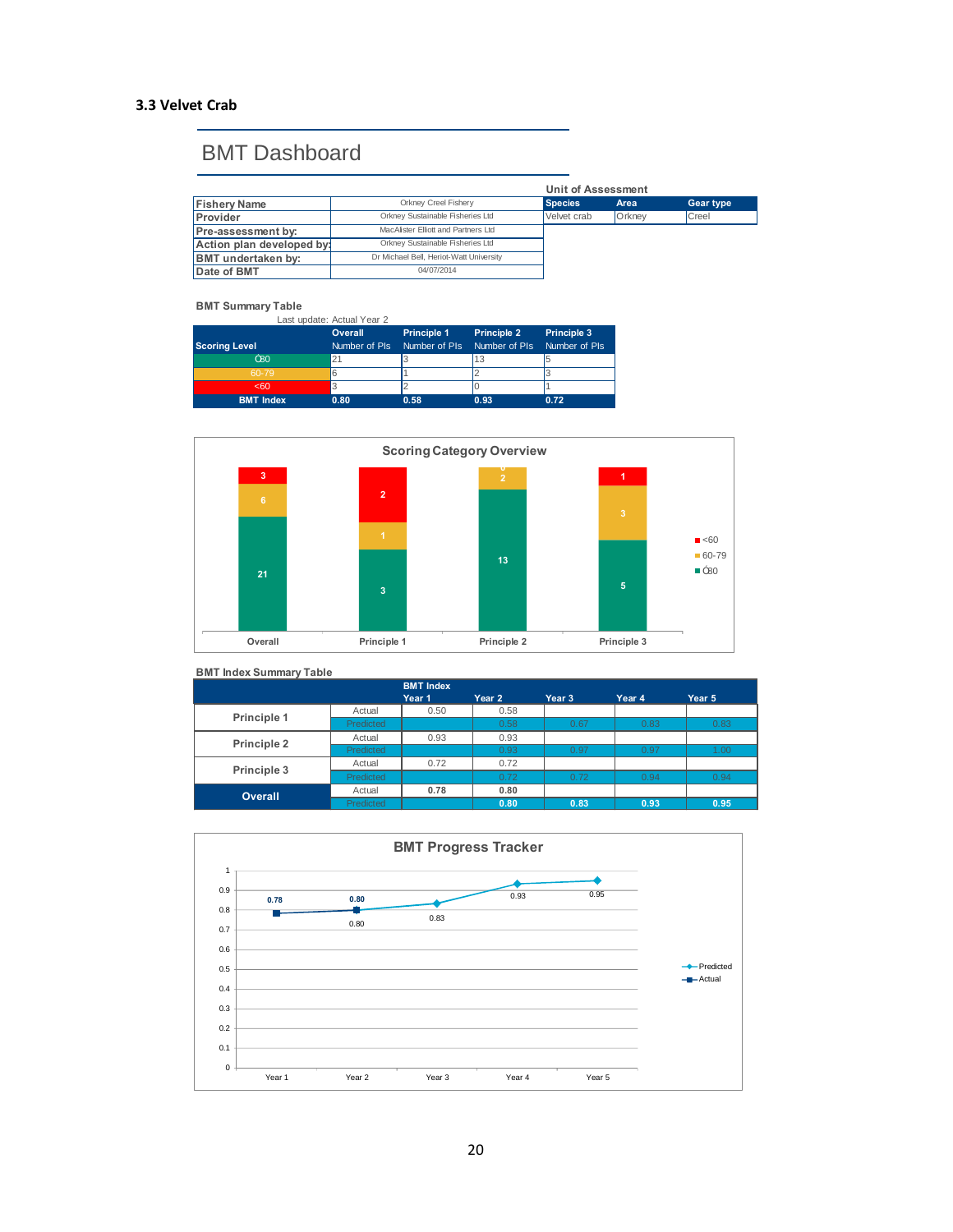# **3.3 Velvet Crab (continued)**

# BMT Report Sheet

| <b>Principle</b> | <b>Component</b>                 | PI                                              | Performance<br><b>Indicator</b>                   | <b>Expected</b><br><b>Scoring</b><br>Category:<br><b>Actual Year 2</b> | <b>Actual Scoring</b><br>Category:<br><b>Actual Year 2</b> | <b>Status</b> |
|------------------|----------------------------------|-------------------------------------------------|---------------------------------------------------|------------------------------------------------------------------------|------------------------------------------------------------|---------------|
|                  |                                  | 1.1.1                                           | <b>Stock status</b>                               | 80                                                                     | $80^{\circ}$                                               | On Target     |
|                  | Outcome                          | 1.1.2                                           | Reference<br>points                               | 80                                                                     | 80                                                         | On Target     |
|                  |                                  | 1.1.3                                           | Stock rebuilding                                  |                                                                        | Ξ.                                                         |               |
| 1                |                                  | 1.2.1                                           | Harvest<br>Strategy                               | <60                                                                    | <60                                                        | On Target     |
|                  | Management                       | 1.2.2                                           | Harvest control<br>rules and tools                | <60                                                                    | <60                                                        | On Target     |
|                  |                                  | 1.2.3                                           | Information and<br>monitoring                     | 60-79                                                                  | $60 - 79$                                                  | On Target     |
|                  |                                  | 1.2.4                                           | Assessment of<br>stock status                     | 80                                                                     | 80                                                         | On Target     |
|                  | Retained                         | 2.1.1                                           | Outcome                                           | 30-79                                                                  | 30-79                                                      | On Target     |
|                  | species                          | 2.1.2                                           | Management                                        | 80                                                                     | 80                                                         | On Target     |
|                  |                                  | 2.1.3                                           | Information                                       | 80                                                                     | 80                                                         | On Target     |
|                  |                                  | 2.2.1                                           | Outcome                                           | 80                                                                     | 80                                                         | On Target     |
|                  | Bycatch species 2.2.2            |                                                 | Management                                        | 80                                                                     | 80                                                         | On Target     |
|                  |                                  | 2.2.3                                           | Information                                       | 80                                                                     | 80                                                         | On Target     |
|                  |                                  | 2.3.1                                           | Outcome                                           | 80                                                                     | 80                                                         | On Target     |
| $\overline{2}$   | <b>ETP</b> species               | 2.3.2                                           | Management                                        | 80                                                                     | 80                                                         | On Target     |
|                  |                                  | 2.3.3                                           | Information                                       | 80                                                                     | 80                                                         | On Target     |
|                  |                                  | 2.4.1                                           | Outcome                                           | 80                                                                     | 80                                                         | On Target     |
|                  | <b>Habitats</b>                  | 2.4.2                                           | 80<br>Management<br>80<br>80<br>80<br>Information |                                                                        | On Target                                                  |               |
|                  |                                  | 2.4.3                                           |                                                   |                                                                        |                                                            | On Target     |
|                  |                                  | 2.5.1<br>Outcome<br>80                          | 80                                                | On Target                                                              |                                                            |               |
|                  | Ecosystem                        | 2.5.2                                           | Management                                        |                                                                        | 80 <sup>°</sup>                                            | On Target     |
|                  |                                  | 2.5.3                                           | Information                                       | 80<br>60-79                                                            | 30-79                                                      | On Target     |
|                  |                                  | Legal and<br>3.1.1<br>customary<br>framework    | <60                                               | <60                                                                    | On Target                                                  |               |
|                  | Governance and<br>Policy         | 3.1.2                                           | Consultation,<br>roles and<br>responsibilities    | 80                                                                     | $80^{\circ}$                                               | On Target     |
|                  |                                  | 3.1.3                                           | Long term<br>objectives                           | 60-79                                                                  | $60 - 79$                                                  | On Target     |
| 3                |                                  | 3.1.4                                           | Incentives for<br>sustainable<br>fishing          | 80                                                                     | $80^{\circ}$                                               | On Target     |
|                  |                                  | 3.2.1                                           | Fishery specific<br>objectives                    | 60-79                                                                  | 60-79                                                      | On Target     |
|                  | Fishery specific                 | 3.2.2                                           | Decision making<br>processes                      | 60-79                                                                  | 60-79                                                      | On Target     |
|                  | management<br>system             | 3.2.3                                           | Compliance and<br>enforcement                     | 80                                                                     | 80                                                         | On Target     |
|                  |                                  | 3.2.4                                           | Research plan                                     | 80                                                                     | $80^{\circ}$                                               | On Target     |
|                  |                                  | 3.2.5                                           | Management<br>performance                         | 80                                                                     | $80^{\circ}$                                               | On Target     |
|                  |                                  |                                                 | evaluation                                        |                                                                        |                                                            |               |
|                  | Total number of PIs less than 60 |                                                 |                                                   | 3                                                                      | 3                                                          |               |
|                  | Total number of PIs 60-79        |                                                 |                                                   | 6                                                                      | 6                                                          |               |
|                  |                                  | Total number of PIs equal to or greater than 80 |                                                   | 21                                                                     | 21                                                         |               |
|                  | <b>Overall BMT Index</b>         |                                                 |                                                   | 0.80                                                                   | 0.80                                                       |               |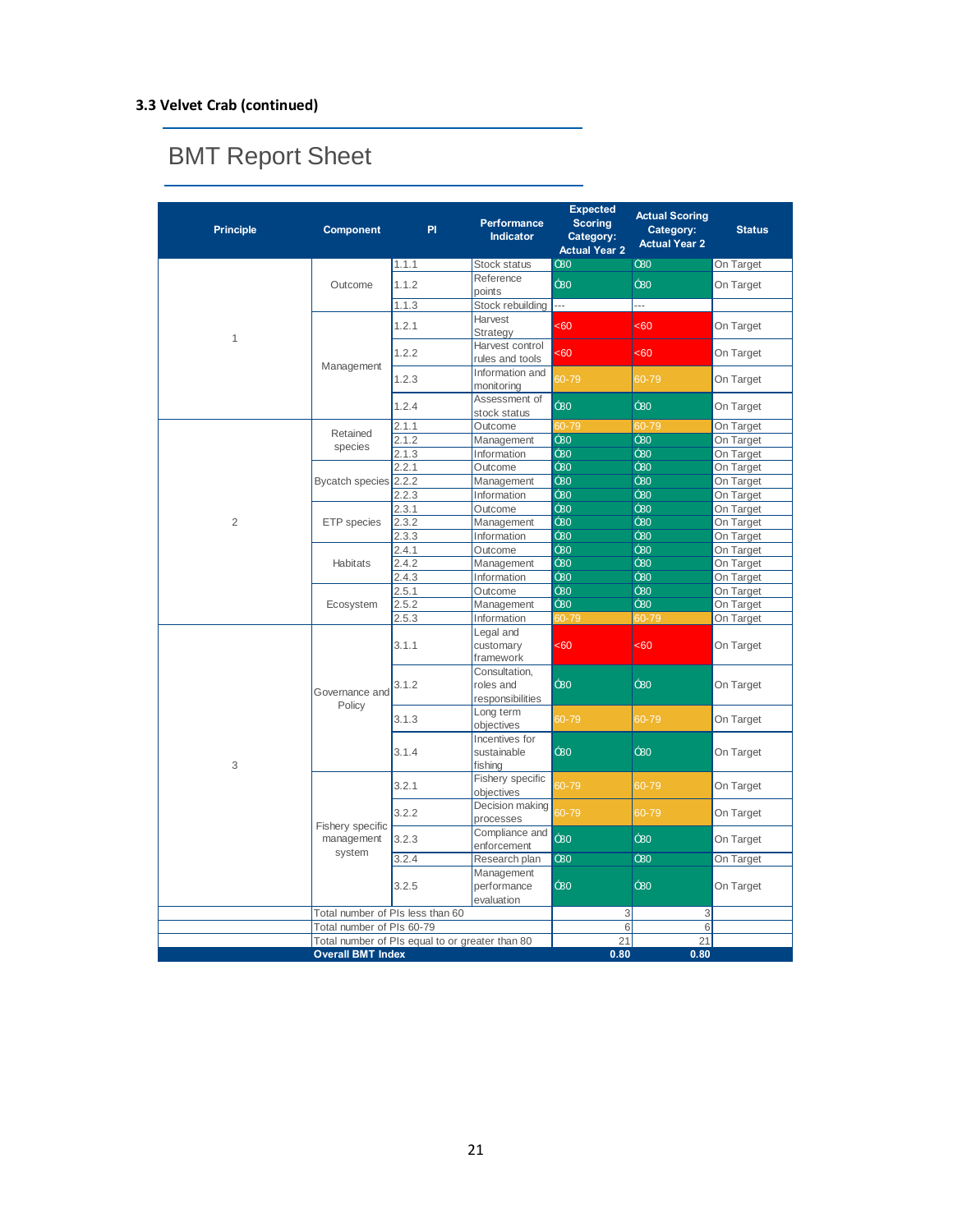# **3.3 Velvet Crab (continued)**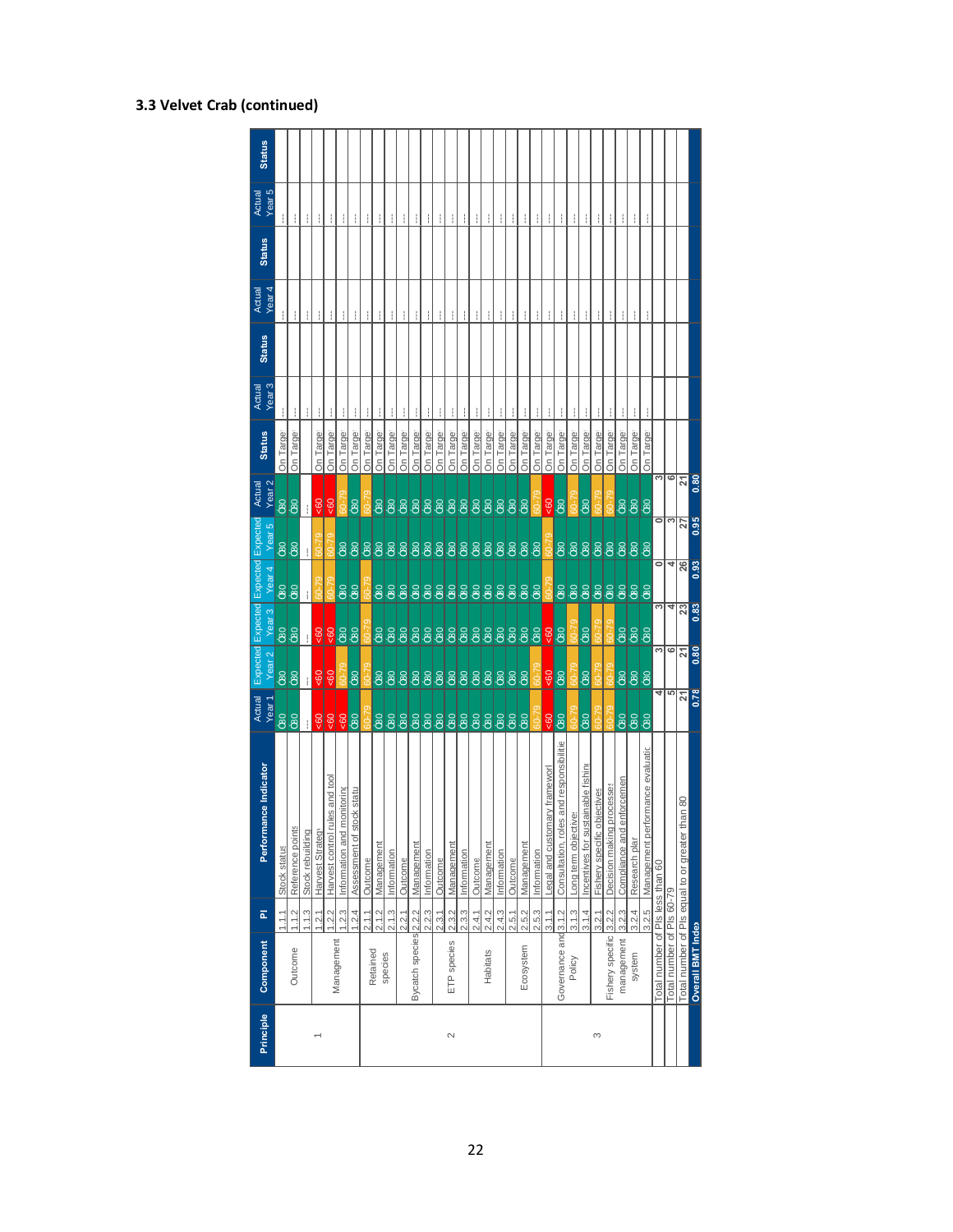# **4. Conclusions**

The review group recognised that satisfactory progress with the FIP for the Orkney creel fishery has been made during year 1 of the project. Engagement with fishermen remains challenging, and it is crucial that levels of participation in logbook and Succorfish monitoring systems be maintained or increased, to provide data of high quality on fishing effort and its distribution across the Orkney grounds, as well as on catch rates, discarding and bycatch quantities. Data from these monitoring programmes will provide the underpinning for defining Harvest Control Rules and associated criteria, and for measuring fishery performance in relation to these. Stock assessment during year 2 of the FIP is expected to inform the development of Biological Reference Points and other elements upon which any Harvest Control Rules would be built.

The MSC Benchmarking and Tracking Tool provides a very useful framework for assessing progress of the fishery in relation to Performance Indicators for the MSC standard. This indicates that fishery performance against these PIs is on target for year 1 of the FIP. It is apparent that the establishment of an effective and enforceable legal framework for fishery management will be key to future progress in relation to expected fishery performance, determining the extent to which it will be possible to define and implement Harvest Control Rules.

# **5. References**

- Bell, M.C. & Gascoigne, J., 2012. *MSC Pre-Assessment: Orkney lobster, brown crab and velvet crab fishery.* Report to Orkney Sustainable Fisheries Ltd, MacAllister Elliott and Partners Ltd.
- MSC, 2010. *MSC Fishery Standard: Principles and Criteria for Sustainable Fishing.* Version 1.1. Marine Stewardship Council. http://www.msc.org/documents/scheme-documents/mscstandards/MSC\_environmental\_standard\_for\_sustainable\_fishing.pdf
- MS[C, 2013. Guidance to the MSC Certification Requirements. Version 1.3. Marine Stewar](http://www.msc.org/documents/scheme-documents/msc-standards/MSC_environmental_standard_for_sustainable_fishing.pdf)dship Council. http://www.msc.org/documents/scheme-documents/msc-scheme-guidancedocuments/guidance-to-the-msc-certification-requirements-v1.3/at\_download/file
- MSC, 2014. *[Benchmarking and Tracking Tool \(BMT\): Guidance for benchmarking fisheries impro](http://www.msc.org/documents/scheme-documents/msc-scheme-guidance-documents/guidance-to-the-msc-certification-requirements-v1.3/at_download/file)ving towards MSC certification.* [Marine Stewardship Council.](http://www.msc.org/documents/scheme-documents/msc-scheme-guidance-documents/guidance-to-the-msc-certification-requirements-v1.3/at_download/file)  http://www.msc.org/documents/developing-world/benchmarking-and-trackingtool/benchmarking-and-tracking-tool-guidance-document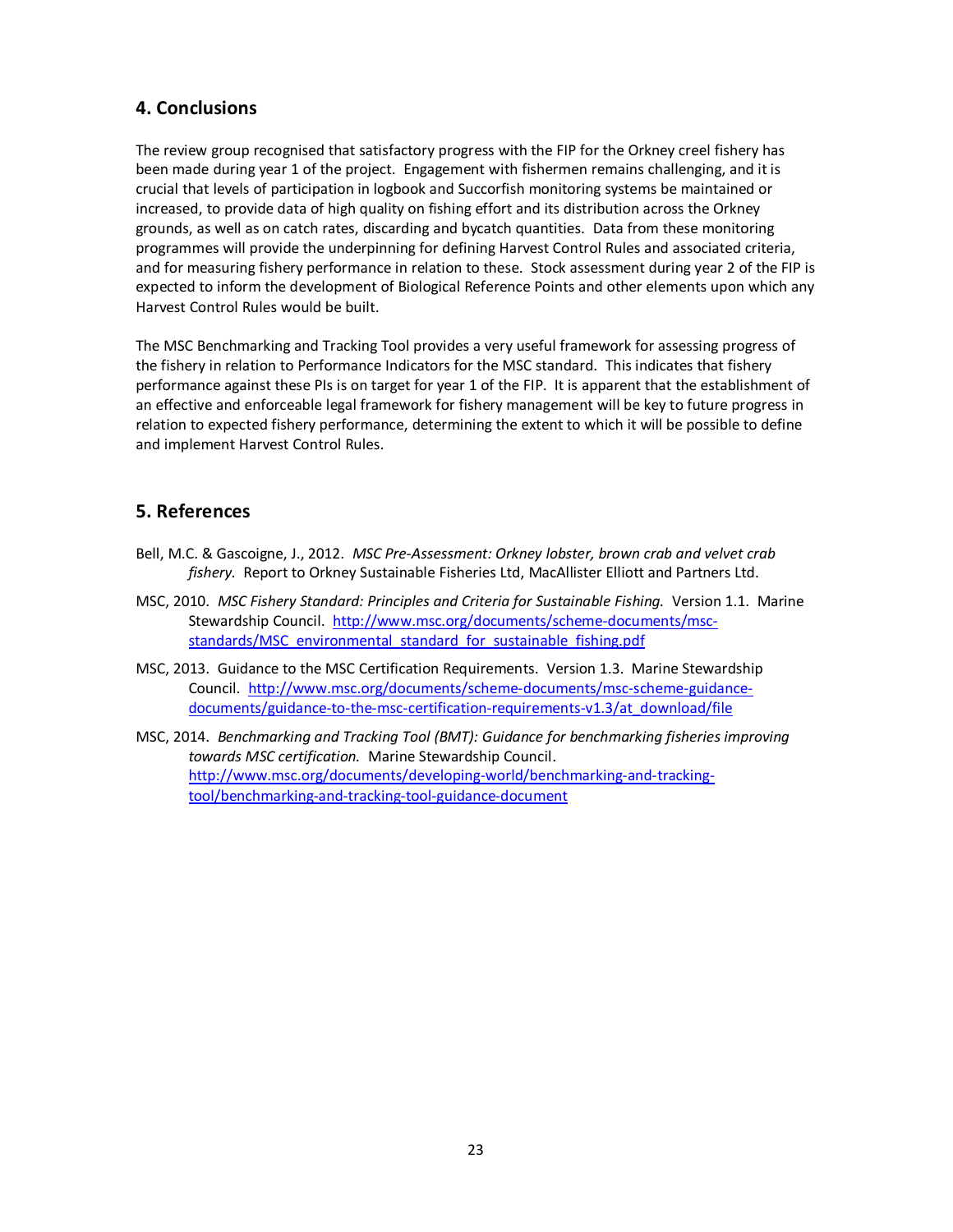# **Appendix 1: List of Participants at the Review Meeting**

| Michael Bell                           | Heriot-Watt University              | m.c.bell@hw.ac.uk                      |
|----------------------------------------|-------------------------------------|----------------------------------------|
| Clarus Chu                             | WWF                                 | CChu@wwf.org.uk                        |
| <b>Stewart Crichton</b>                | Orkney Fishermen's Society          | Stewart@ofsorkney.co.uk                |
| Michael McAndrew                       | The Crown Estate                    | Michael.McAndrew@thecrownestate.co.uk  |
| <b>Tracy McCollin</b>                  | Marine Scotland                     | Tracy.McCollin@scotland.gsi.gov.uk     |
| Hannah Macintyre                       | Marks & Spencer                     | Hannah.Macintyre@Marks-and-Spencer.com |
| Helen MacLachlan                       | <b>WWF Scotland</b>                 | HMcLachlan@wwfscotland.org.uk          |
| Sam Tedcastle<br>(meeting facilitator) | <b>WWF Scotland</b>                 | STedcastle@wwfscotland.org.uk          |
| Kate Walker                            | <b>Orkney Sustainable Fisheries</b> | kjw30@hw.ac.uk                         |
| Matt Watson                            | Marine Stewardship Council          | matt.watson@msc.org                    |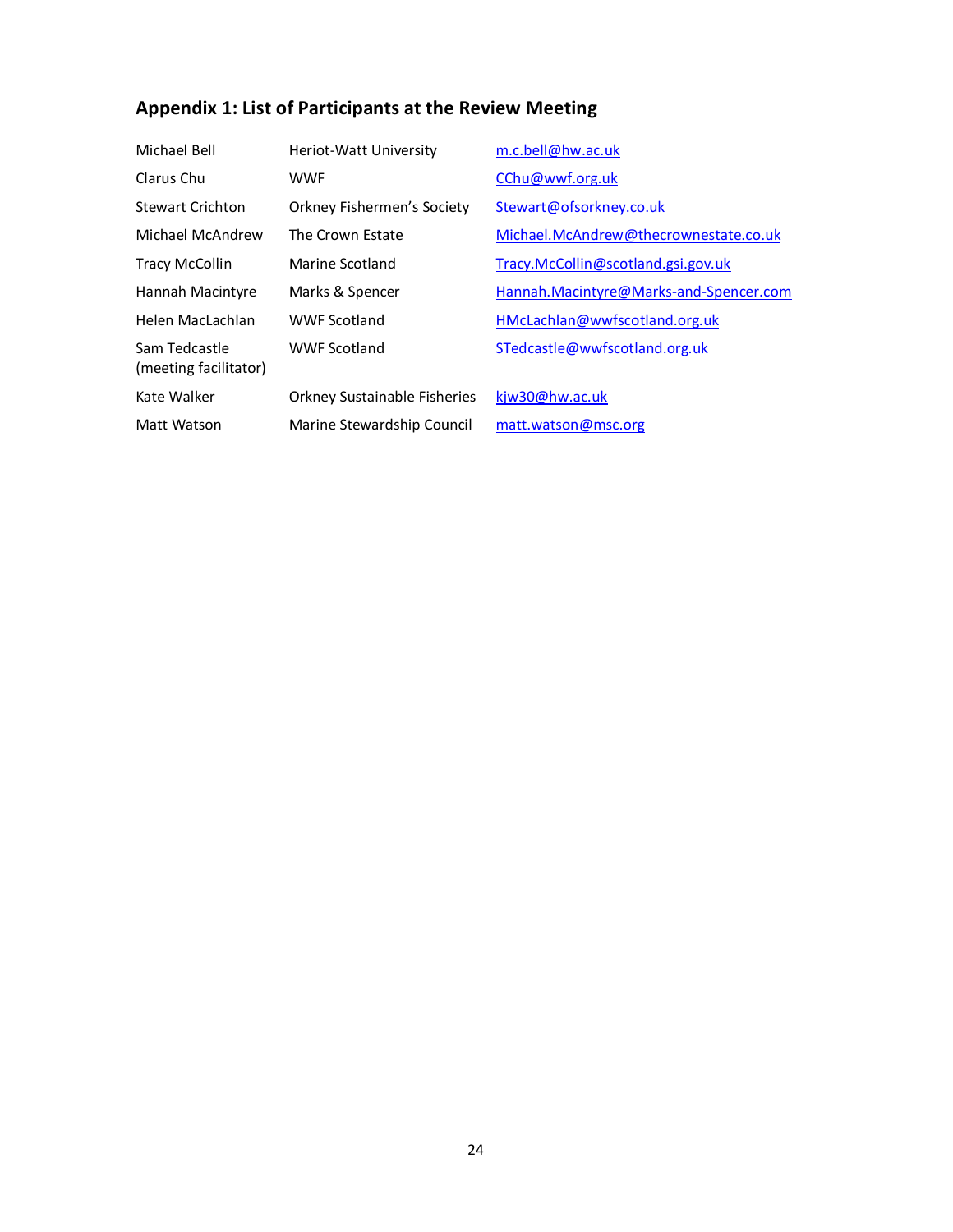# **Appendix 2: Meeting Agenda**

# **Fishery Improvement Project (FIP) for the Orkney brown crab Annual Review Workshop 2014**

## **Background:**

Orkney Fishermen's Society (OFS), M&S and WWF have been working together on the Fishery Improvement Project (FIP) for the Orkney creel fishery, aiming at supporting the brown crab fishery to improve its demonstrable sustainability as measured by the standards of Marine Stewardship Council (MSC) certification. Forming part of a wider Orkney Shellfish Research Project, this FIP commenced in early 2013 and its progress so far will be reviewed at the first annual review workshop held on 20 Feb 2014 in Edinburgh

## **Objectives**

- 1. To review the progress of the FIP (using the MSC principles and criteria) and the update Shellfish Research objectives
- 2. To bring together key relevant stakeholders to discuss and address existing and upcoming challenges of the FIP

## **Workshop Detail**

| Date:  | 20 February 2014                                        |
|--------|---------------------------------------------------------|
| Time:  | $10:00$ am $-3:00$ pm                                   |
|        | Manchester Room, Hilton Edinburgh Hotel (near Edinburgh |
| Venue: | Airport)                                                |
|        | Tea, coffee and lunch will be provided in the workshop. |

## **Agenda**

| <u>.</u><br>Item No. | <b>Topic/ Discussion Item</b>                                                   |
|----------------------|---------------------------------------------------------------------------------|
| 1                    | Opening and Introduction                                                        |
|                      |                                                                                 |
| $\overline{2}$       | Final sign-off of the Action Plan document                                      |
|                      |                                                                                 |
| 3                    | Progress Review based on the Action Plan Matrix and the next steps of the FIP   |
|                      | Implementation                                                                  |
| 3A                   | Principle 1: Stock                                                              |
|                      | Update and review the progress of the activities relating to Principle 1 of the |
|                      | <b>Action Plan</b>                                                              |
|                      | Actions for the next 6-12 months                                                |
|                      | Discussion on the stock assessment (methodologies, process, etc.) for the       |
|                      | Orkney crab (and possibly other retained species)                               |
|                      |                                                                                 |
|                      |                                                                                 |
| 3В                   | Principle 2: Ecology                                                            |
|                      | Update and review the progress of the activities relating to Principle 2 of the |
|                      | <b>Action Plan</b>                                                              |
|                      | Actions for the next 6-12 months                                                |
|                      | Discussion on additional input or support, where requires.                      |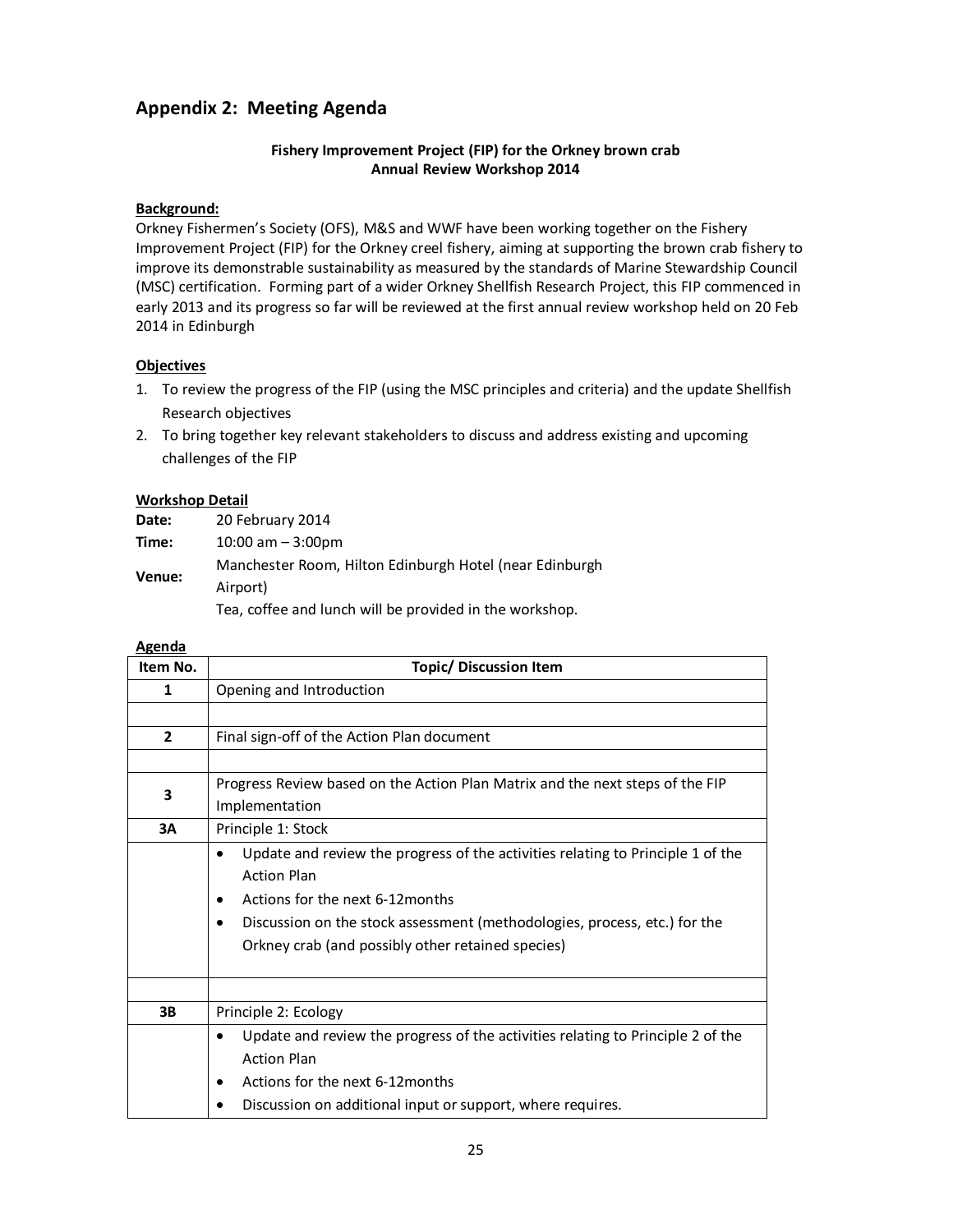| Item No. | <b>Topic/ Discussion Item</b>                                                   |
|----------|---------------------------------------------------------------------------------|
|          |                                                                                 |
|          |                                                                                 |
| 3C       | Principle 3: Governance                                                         |
|          | Update and review the progress of the activities relating to Principle 3 of the |
|          | <b>Action Plan</b>                                                              |
|          | Discussion on the issues of management boundary/open assesses.<br>٠             |
|          | Actions for the next 6-12 months<br>$\bullet$                                   |
|          | Discussion on additional input or support, where requires.                      |
|          |                                                                                 |
|          | Monitoring and Evaluation (M&E) of the FIP                                      |
| 4        | Discussion of possible tools for M&E such as MSC FIP Benchmarking and           |
|          | Tracking Tool (BMT), WWF FIP Monitoring Log, etc.                               |
|          |                                                                                 |
| 5        | Communications of the FIP                                                       |
|          | Report on the communications of the FIP after Aug 2013                          |
|          |                                                                                 |
|          | A.O.B                                                                           |
| 6        | Project Inshore in Scotland                                                     |
|          | Next mid-term review meeting date<br>٠                                          |

## **Resource:**

MSC BMT: http://www.msc.org/about-us/credibility/all-fisheries/tools-for-fisheries-improving-towardsmsc-c[ertification/benchmarking-and-tracking-tool](http://www.msc.org/about-us/credibility/all-fisheries/tools-for-fisheries-improving-towards-msc-certification/benchmarking-and-tracking-tool)

[WWF FIP: https://sites.google.com/site/fisheryim](http://www.msc.org/about-us/credibility/all-fisheries/tools-for-fisheries-improving-towards-msc-certification/benchmarking-and-tracking-tool)provementprojects/home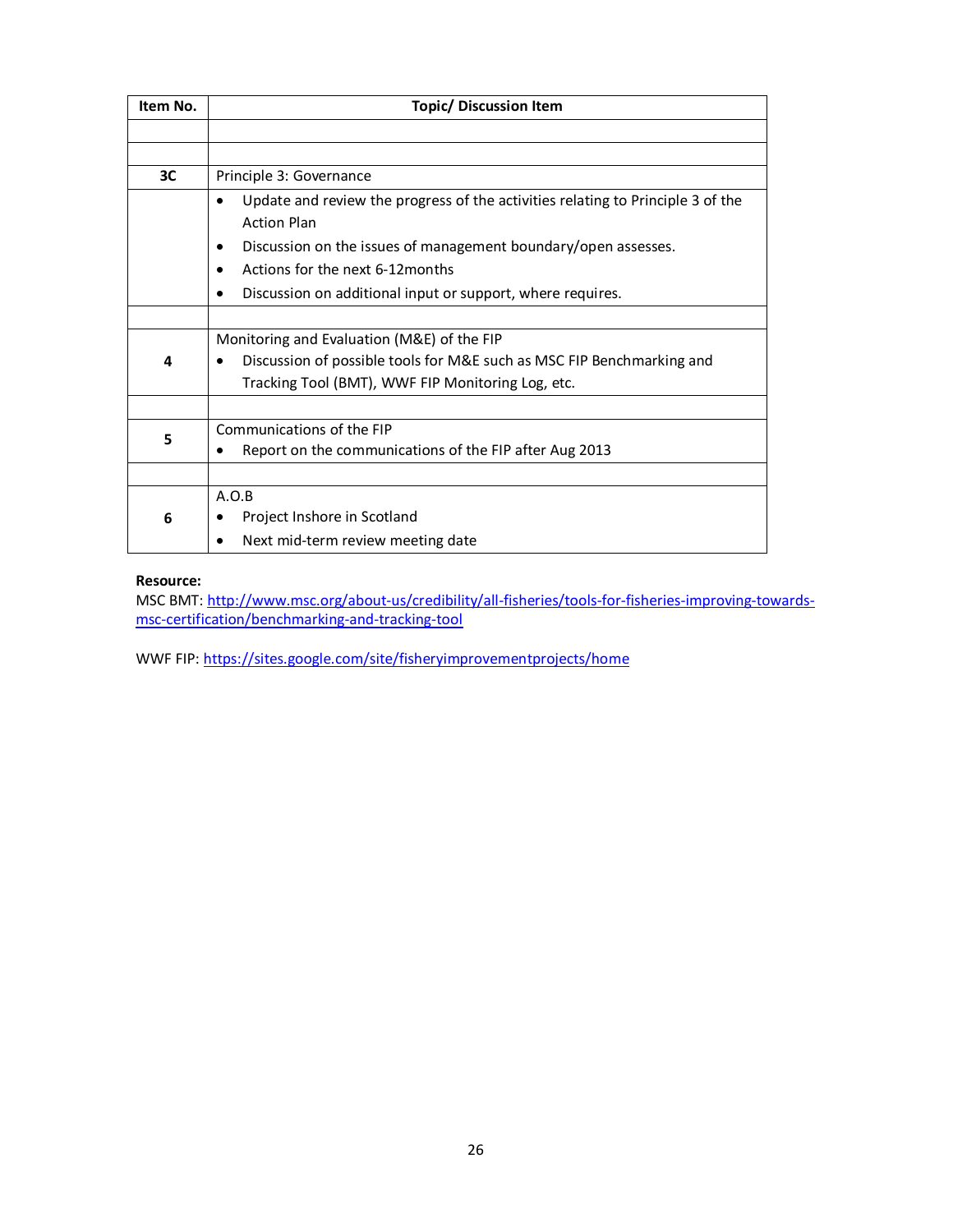# **Appendix 3: Orkney Creel Fishery FIP Work Plan**

# **Work Plan**

The following work plan has been developed to meet the sustainable fisheries management objectives that were set out in the Orkney Sustainable Fisheries research proposal (2012). These objectives are:

- 1. to provide monitoring data and biological understanding to support the development and implementation of a harvest strategy and management systems for sustainable fishing;
- 2 to assess the status of Orkney crustacean stocks in relation to sustainability criteria; and
- 3. to satisfy shellfish consumers of Orkney's commitment to sustainable fishing.

**Objective 1**–to provide monitoring data and biological understanding to support the development and implementation of a harvest strategy and management systems for sustainable fishing.

Biological and fishery specific data will be collected on an ongoing basis throughout the project, aimed both at improving our understanding of biological and fishery patterns and at providing an information base for the definition and application of management systems.

## *Biological data*

Descriptive biological data will be collected onshore and onboard participating fishing vessels by the research coordinator. Data collection will be ongoing throughout the duration of the project.

Onshore sampling will be carried out weekly, at the main landing points around Orkney. The size and sex of each individual along with the weight of the sample and total weight landed for a given catch will be recorded. Sampling will cover the main commercially fished species, namely brown crab, European lobster and velvet crab. Sampling strategies will take account of the different fishing grounds from which catches are taken, ensuring that fishery-wide coverage is achieved.

Offshore sampling will be carried out onboard participating local vessels monthly. All individuals, undersized and legal commercial catch brought up in creels will be recorded. The size and sex of the individuals from each string of creels will be recorded along with any by-catch species. All undersized catch and by-catch will be returned unharmed to the sea. GPS co-ordinates for each string of creels hauled will also be recorded.

| <b>Working Group</b>                   | OSF / The Crown Estate / Marine Scotland / M&S / WWF-UK |
|----------------------------------------|---------------------------------------------------------|
| Priority                               | High                                                    |
| Time frame                             | Ongoing                                                 |
| <b>Main MSC Performance Indicators</b> | 1.1.1, 1.1.2, 1.2.3, 1.2.4                              |

## *Crab Tagging*

Tagging of brown crab will be carried out throughout the year. The aim of the tagging scheme is to provide information on spatial stock structure, particularly with regards to inshore and offshore stock components in relation to spawning migrations by females. At least 4,000 crab will be tagged per year, by the research coordinator and participating local fishermen. Tagging will be carried out on all the major fishing grounds. Only recently moulted crabs will be used for tagging. These are more likely to retain their tag and are not landed by fishermen so will reduce the impact to their catch. Tags will be colour-coded by area of release, the GPS location of release will be recorded along with sex and size of each individual. The tagging scheme will be publicised throughout Orkney and surrounding areas to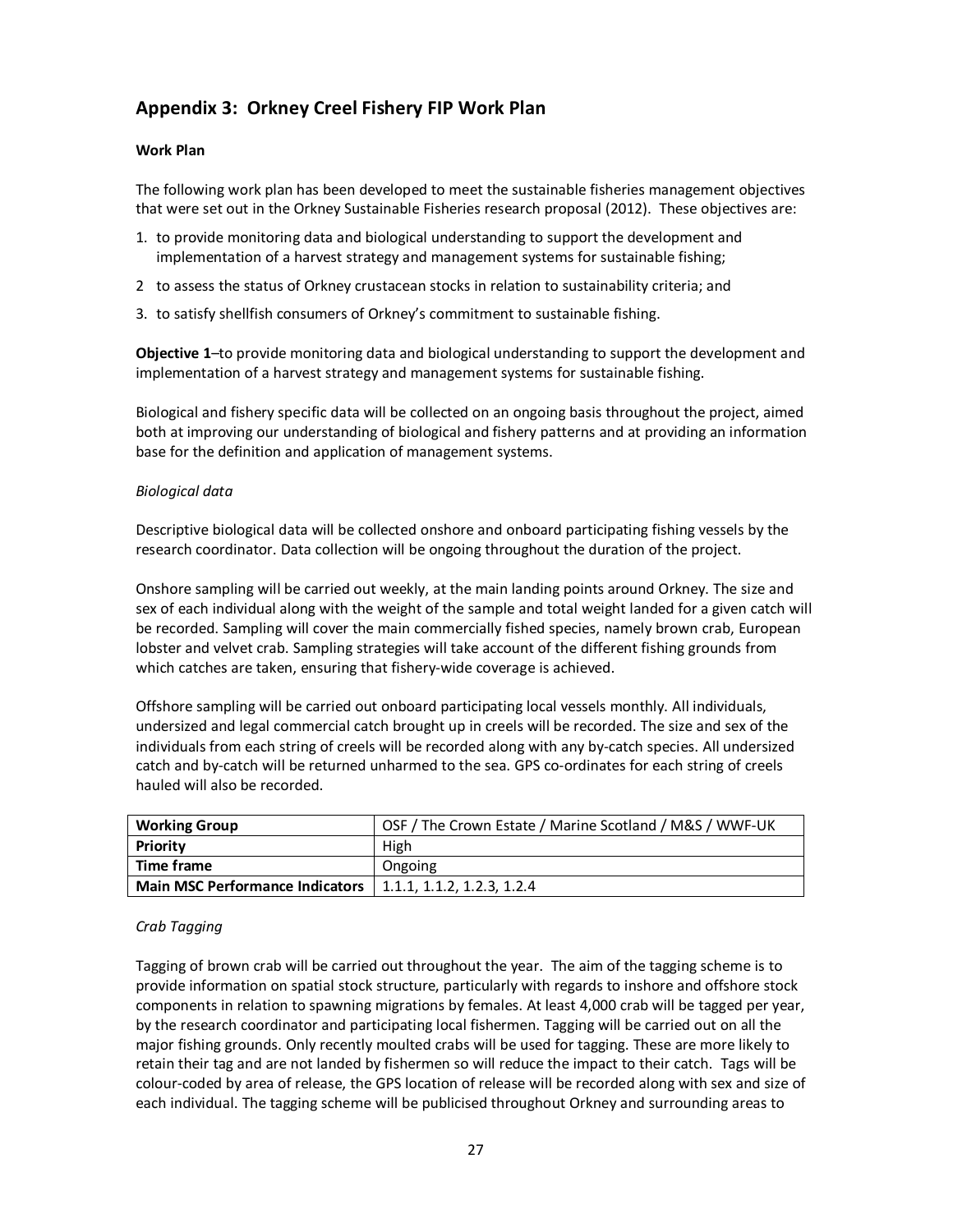ensure that tag recoveries are returned to the research coordinator, fishermen will be asked to provide tag serial number and GPS location of the crabs recapture.

| <b>Working Group</b>                   | OSF / M&S / WWF-UK  |
|----------------------------------------|---------------------|
| Priority                               | Medium-High         |
| Time frame                             | Ongoing             |
| <b>Main MSC Performance Indicators</b> | 1.1.1, 1.2.3, 1.2.4 |

## *Fishery Specific Data*

The participation of local fishermen allows fishery-specific data to be collected using a logbook system. The logbook has been designed to be as simple as possible for ease of use by the fishermen, whilst at the same time providing for collection of good quality data on all the relevant catch and effort statistics. Logbooks will be collected every two weeks and analyzed.

Fishermen are asked to provide information on:

- the number of strings the vessel is hauling on a single fishing trip
- how many creels are on each string
- · soak time
- · sea state
- · the state of the tide

| <b>Working Group</b>                   | OSF / The Crown Estate / Marine Scotland / M&S / WWF-UK |
|----------------------------------------|---------------------------------------------------------|
| <b>Priority</b>                        | High                                                    |
| Time frame                             | Ongoing                                                 |
| <b>Main MSC Performance Indicators</b> | 1.1.1, 1.2.3, 1.2.4, 2.2.3                              |

**Objective 2 –** to assess the status of Orkney crustacean stocks in relation to sustainability criteria.

The assessment of the Orkney crustacean stocks is seen as ongoing part of the project. The data collected in the first year of the project will provide a baseline of knowledge and understanding on the fishery.

The biological data collected during onshore and offshore sampling will allow basic stock assessment methods such as Length Cohort Analysis to be applied to the fishery in Year 1 of the project. Continued data collection will allow stock assessment methods to be refined and make the models more representative of Orkney in future years. Biological sampling data will be linked to logbook records which will give a spatially explicit overview of the fishery.

Crab tagging data will enhance knowledge on the distribution of the stock on Orkney waters and will allow local and more extensive migrations to be understood more clearly. The data will be mapped on a GIS system.

The data from Year 1 will provide the basis of the Orkney fishery management strategy and harvest reference points. The management strategy will be reviewed and adapted to suit the fishery needs which will be highlighted by the stock assessments. Development of potential sustainability criteria, candidates for reference points that could be applied in any harvest control rules, will take place in parallel with the stock assessments.

| <b>Working Group</b> | . / M&S<br>' WWF-UK<br>OSF. |
|----------------------|-----------------------------|
|                      |                             |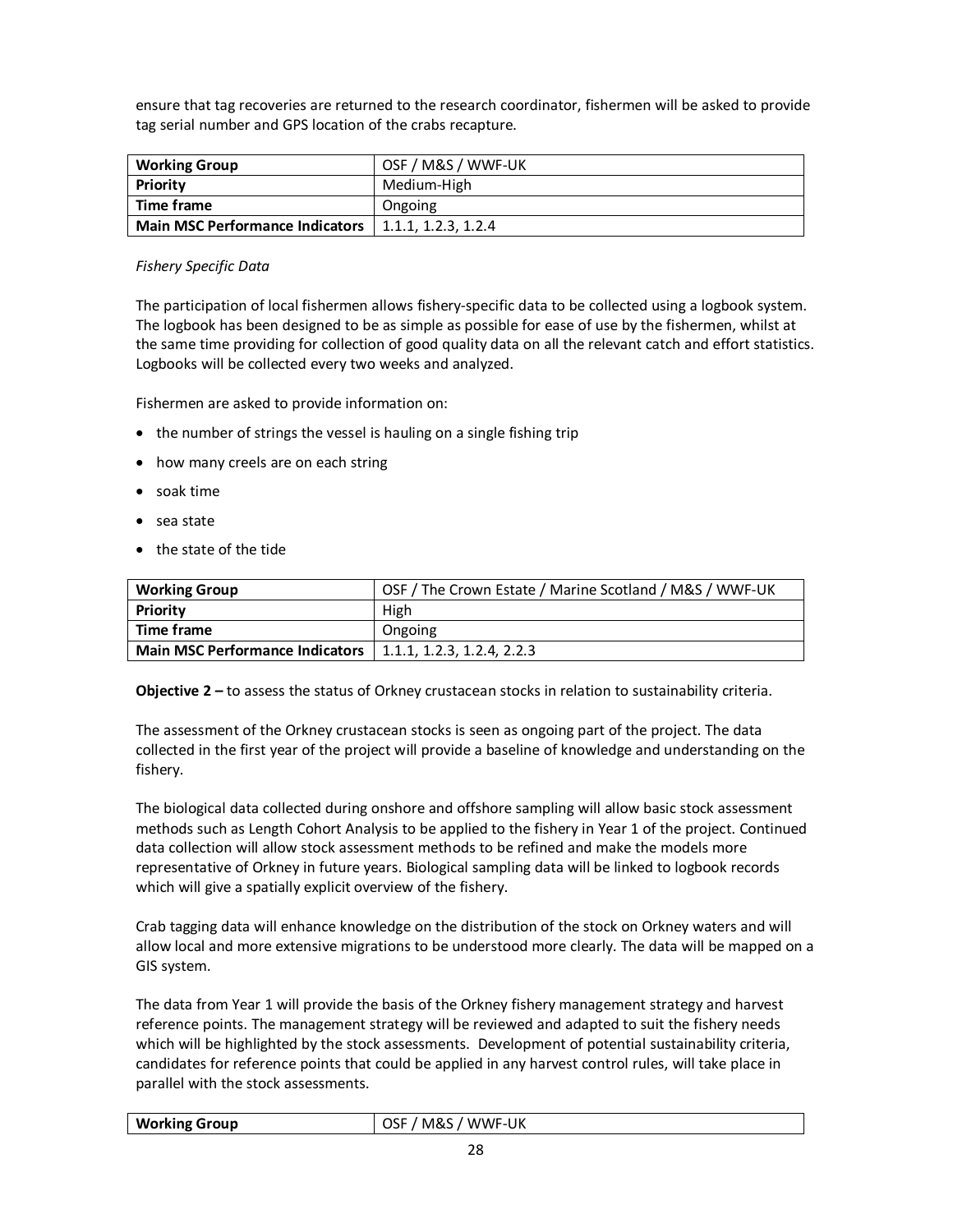| Priority                               | High                       |
|----------------------------------------|----------------------------|
| Time frame                             | Ongoing                    |
| <b>Main MSC Performance Indicators</b> | 1.1.1, 1.1.2, 1.2.1, 1.2.4 |

**Objective 3 –** to satisfy shellfish consumers of Orkney's commitment to sustainable fishing.

Orkney Sustainable Fisheries will develop a Code of Practice for fishermen, which will include measures to reduce impacts to the environment, by-catch and retained species.

There will be regular fishermen's meetings where the fishermen will be asked for feedback on the project and the data collection work. These meetings will also involve sharing results and findings with the fishermen, helping them to understand the assessment work. In addition there will be meetings with local processors and shellfish merchants to discuss the work carried out in the project.

There will be regular press releases in local and national press throughout the duration of the project providing a brief update on the progress of the project.

#### *Code of Practice*

Fishermen will be asked to agree and sign to a Code of Practice as part of the FIP. Participating fishermen will be expected to conform to guidelines on best fishing practices, handing and storage of shellfish. Best fishing practices may include:

- · V-notching lobsters
- · discarding soft crab
- · discarding berried crab

Handling and storage guidelines for shellfish may include:

- · handling shellfish in a way that minimises harm
- · discarding shellfish in a way that maximises survivability
- · storing crab in a way that maximises survivability

| <b>Working Group</b>                   | OSF / Marine Scotland / M&S / WWF-UK  |
|----------------------------------------|---------------------------------------|
| <b>Priority</b>                        | High                                  |
| Time frame                             | Ongoing                               |
| <b>Main MSC Performance indicators</b> | $2.1.2$ , $2.2.2$ , $3.1.4$ , $3.2.3$ |

#### *Stakeholder Engagement*

The pre-assessment carried out by MacAlister Elliott and Partners Ltd was completed in March 2012. Stakeholders consulted during the pre-assessment were:

- · Stewart Crichton, Orkney Fishermen's Society Ltd
- · William Harris, Marine Scotland Compliance
- · Fiona Matheson, Orkney Fisheries Association
- · Dawson Shearer, O-Fish-Shell Ltd
- · Kate Thompson, Scottish National Heritage
- · Kate Walker, Orkney Sustainable Fisheries Ltd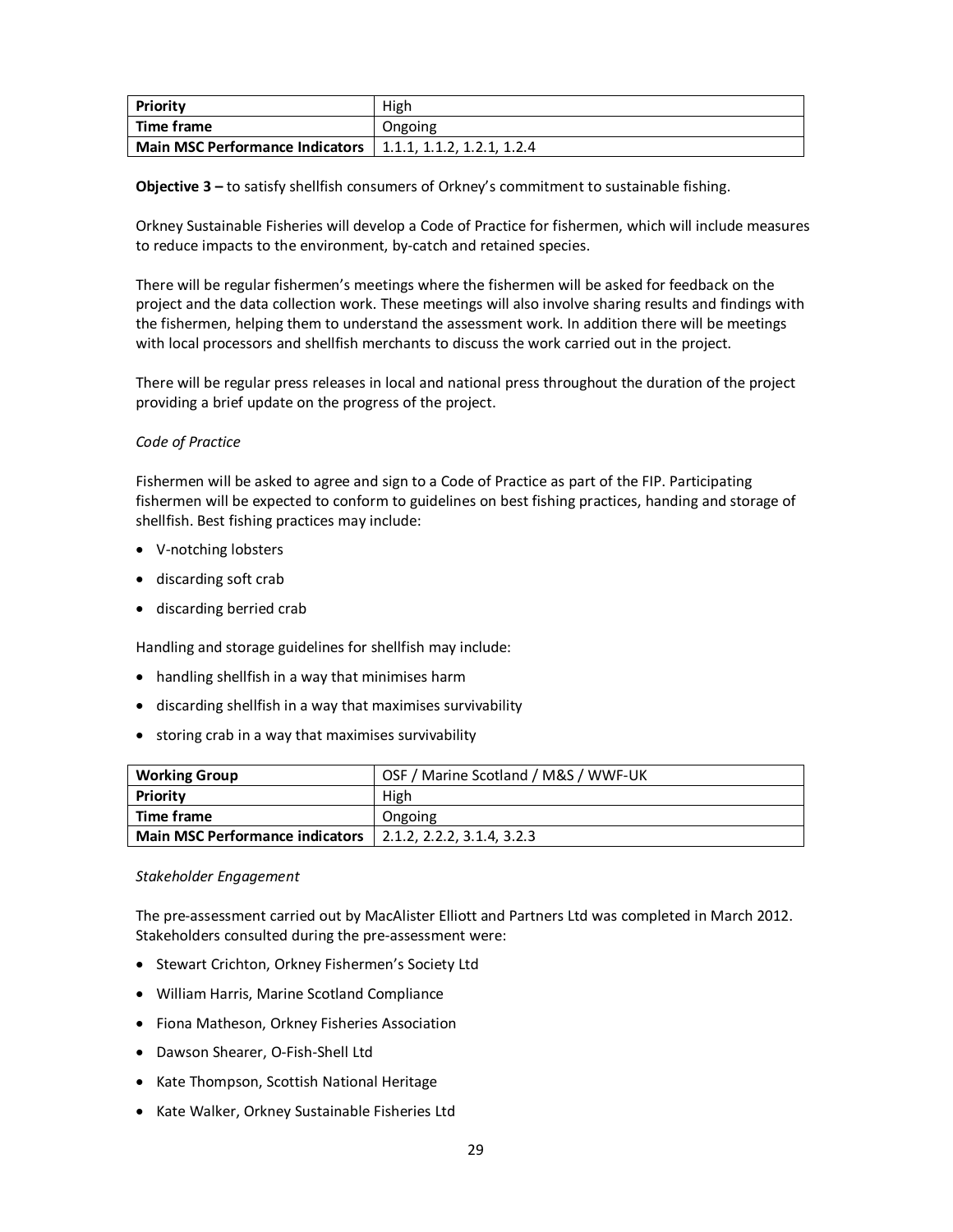In addition to these consultations, Orkney Sustainable Fisheries (OSF) has engaged with public by presenting information and results of crab tagging trials at the Orkney International Science Festival on12 September 2012. Wider public engagement has subsequently been achieved through articles in local papers and industry publications.

OSF has held various meetings to engage with stakeholders who have an interest Orkney's inshore waters. The stakeholders that were asked to attend meetings are:

- · local fishermen
- · newly appointed councillors for 2012
- · Scottish National Heritage
- · RSPB
- · Orkney Fisheries Association

The meetings introduced the work that OSF has carried out over the last four years and highlighted the reasons for the current project. The methods of data collection which will be used as part of the FIP and the data analysis were discussed. At these meetings copies of the OSF Summary Report 2011 were made available.

The meeting with the local fishermen invited all willing fishermen to get involved with the sampling process. There are three different ways in which they can be involved in sampling:

- · tagging soft shelled crab
- · completing a logbook
- having a researcher on board for observer trips and sampling activities

In addition to the meetings that OSF has held, the FIP has been raised at various Orkney Fishermen's Society board meetings and Orkney Fisheries Association meetings.

| <b>Working Group</b>                   | OSF / The Crown Estate / Marine Scotland / M&S / WWF-UK |
|----------------------------------------|---------------------------------------------------------|
| <b>Priority</b>                        | High                                                    |
| Time frame                             | Ongoing                                                 |
| <b>Main MSC Performance indicators</b> | 2.1.2, 2.1.3, 3.1.1, 3.1.4, 3.2.1, 3.2.2, 3.2.3, 3.2.5  |

## **Reports**

Bi-monthly data reports will be produced providing a summary of the data collection and analysis. In additionto this an annual report will be produced which will be released to both M&S and WWF-UK in September of each year of the project. This report will document the progress of the project and will have updates from annual stock assessments that have been carried out for the fishery. It will also highlight reference points for the fishery which will be used in the management strategy and any changes to be made to the management strategy.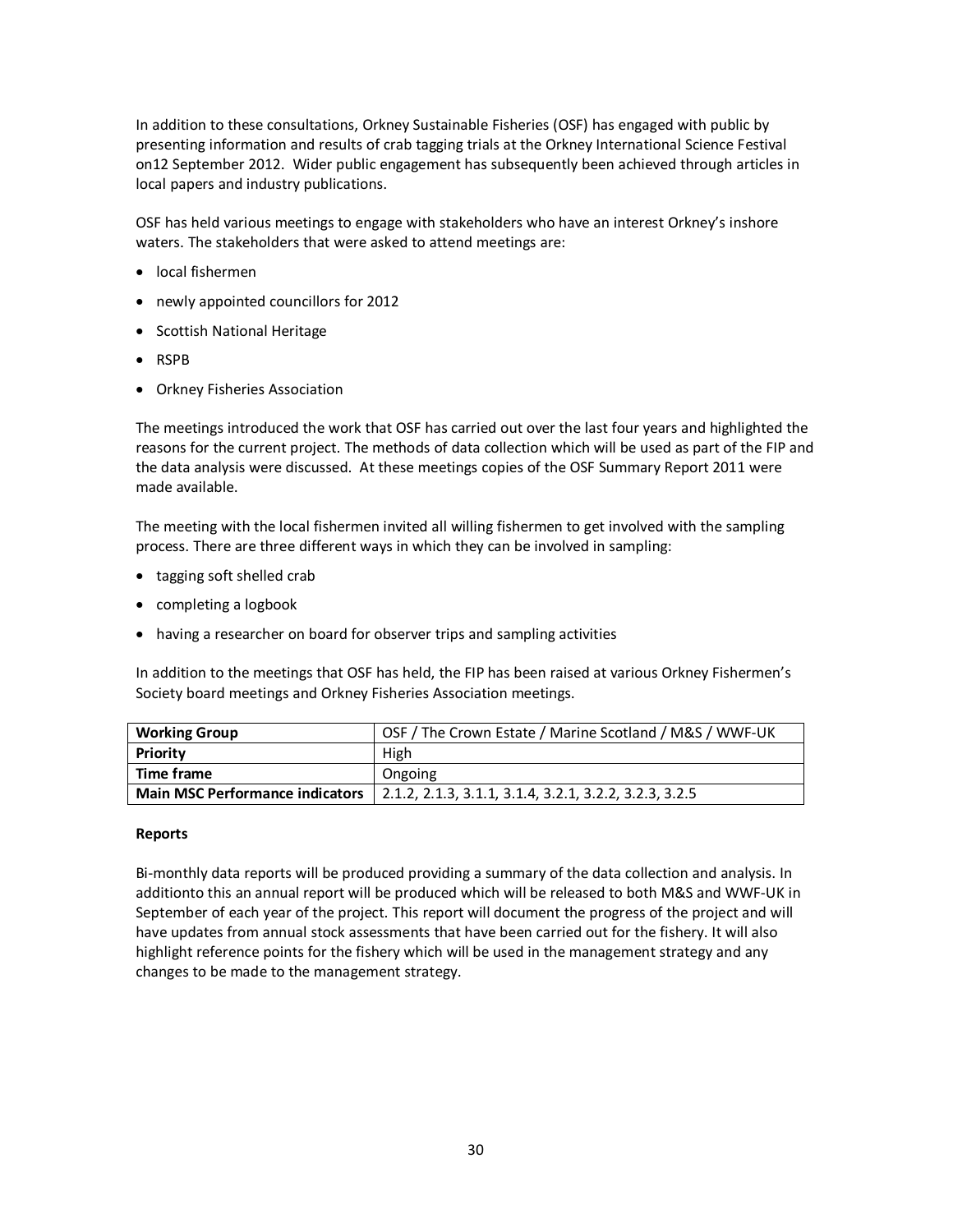#### **Meetings**

Over the course of the project, project update meetings will take place in January and July. The meetings will discuss the progress of the project to date and will focus on a management strategy being developed throughout the project.

#### **Timeline**



The milestones associated with the timeline include:

- · Develop and review harvest strategy August (2014, 2015, 2016)
- · Stock Assessment, May (2014,2015,2016)
- · Review harvest strategy, August (2014,2015,2016)
- · Annual reports, September (2013,2014,2015,2016)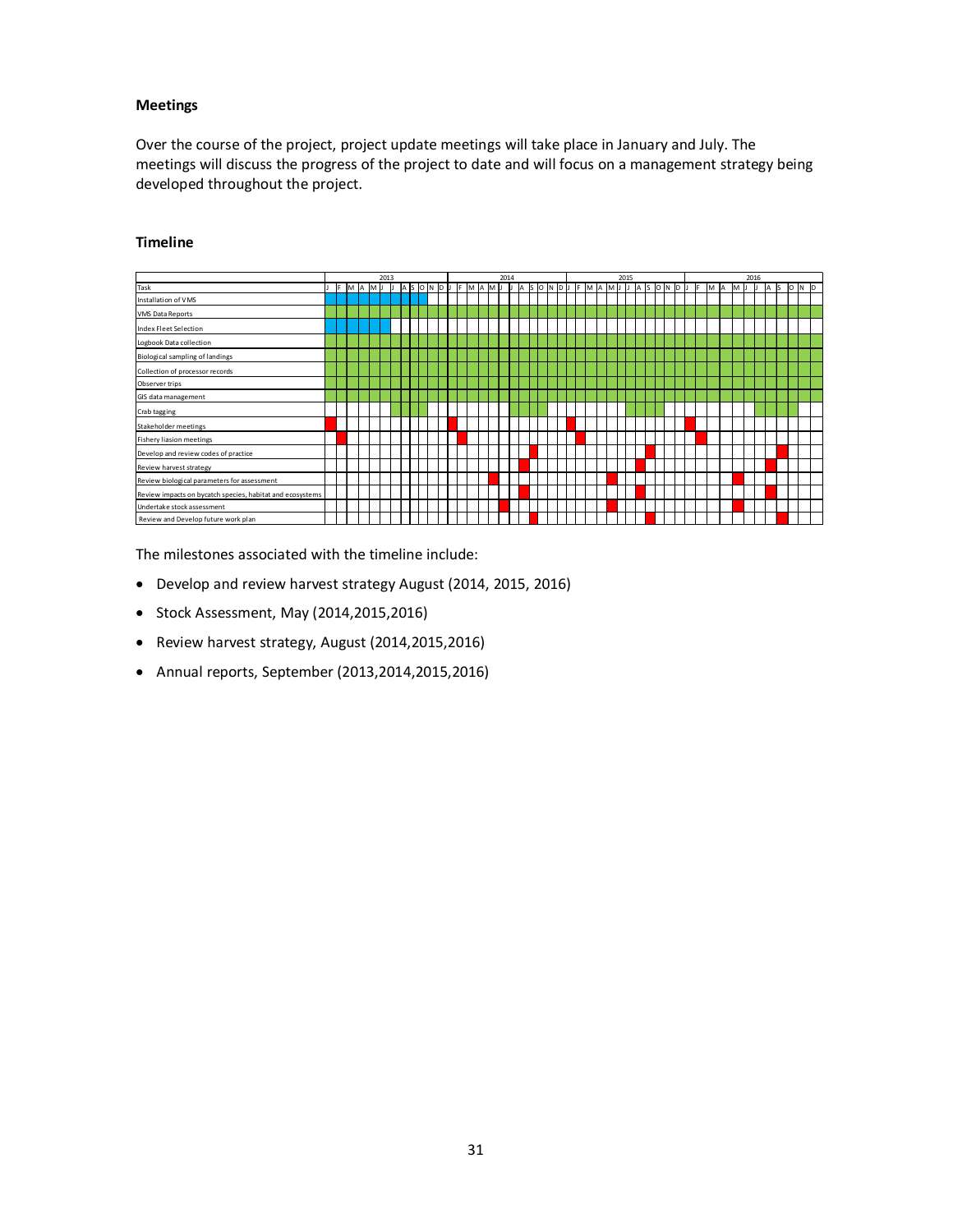| Principle 3 - governance | Fishery-specific<br>management | Evaluation<br>Research<br>Compliance | 5.5.5<br>3.2.4<br>5.2.5   | <b>Unconditional pass</b> | Conditional pass             |             |                                               |                                          |                                   |                             | Σ                                                             | Σ                     | Σ                      | œ                               | ب                              | œ                                                       | Σ<br>Σ                                                    |                                    |   |  |  |  |  |   |   |   |   |   |   |   |   |    |
|--------------------------|--------------------------------|--------------------------------------|---------------------------|---------------------------|------------------------------|-------------|-----------------------------------------------|------------------------------------------|-----------------------------------|-----------------------------|---------------------------------------------------------------|-----------------------|------------------------|---------------------------------|--------------------------------|---------------------------------------------------------|-----------------------------------------------------------|------------------------------------|---|--|--|--|--|---|---|---|---|---|---|---|---|----|
|                          |                                | Decision-making                      | 2.2.5                     |                           |                              | <b>Fell</b> |                                               |                                          |                                   |                             | Σ                                                             | ×                     | Ŧ                      | œ                               | œ                              | ×                                                       | œ                                                         | a,                                 |   |  |  |  |  |   |   |   |   |   |   |   |   |    |
|                          |                                | <b>Dbjectives</b>                    | 1.5.5                     |                           |                              |             |                                               |                                          |                                   |                             |                                                               |                       |                        |                                 |                                |                                                         |                                                           |                                    |   |  |  |  |  |   |   |   |   |   |   |   |   |    |
|                          |                                | Sustainability incentives            | A.I.E                     |                           |                              |             |                                               |                                          |                                   |                             |                                                               |                       |                        |                                 |                                |                                                         |                                                           |                                    |   |  |  |  |  |   |   |   |   |   |   |   |   |    |
|                          | Governance and                 | Long-term objectives                 | E.L.E                     |                           |                              |             |                                               |                                          |                                   |                             |                                                               |                       |                        |                                 |                                |                                                         |                                                           |                                    |   |  |  |  |  |   |   |   |   |   |   |   |   |    |
|                          | policy                         | Roles and responsibilities           | $Z^{\dagger}L^{\dagger}E$ |                           |                              |             |                                               |                                          |                                   |                             |                                                               |                       |                        |                                 |                                |                                                         |                                                           |                                    |   |  |  |  |  |   |   |   |   |   |   |   |   |    |
|                          |                                | Legal framework                      | 1.1.5                     |                           |                              |             |                                               |                                          |                                   | œ                           | œ                                                             |                       | œ                      |                                 |                                | œ                                                       | x,                                                        |                                    |   |  |  |  |  |   |   |   |   |   |   |   |   |    |
|                          |                                | Information                          | E.S.Z                     |                           |                              |             |                                               |                                          |                                   |                             |                                                               |                       |                        |                                 |                                |                                                         |                                                           |                                    |   |  |  |  |  |   |   |   |   |   |   |   |   |    |
|                          | Ecosystems                     | fnemegeneM                           | 2.5.S                     |                           |                              |             |                                               |                                          |                                   |                             |                                                               |                       |                        |                                 |                                |                                                         |                                                           |                                    |   |  |  |  |  |   |   |   |   |   |   |   |   |    |
|                          |                                | Outcome                              | <b>L.S.S</b>              |                           |                              |             |                                               |                                          |                                   |                             |                                                               |                       |                        |                                 |                                |                                                         |                                                           |                                    |   |  |  |  |  |   |   |   |   |   |   |   |   |    |
|                          |                                | Information                          | E.A.S                     |                           |                              |             |                                               | Priority (L = Low, M = Medium, H = High) |                                   | Σ                           | Σ                                                             |                       |                        |                                 |                                | Σ                                                       | Σ                                                         |                                    |   |  |  |  |  |   |   |   |   |   |   |   |   |    |
|                          | Habitats                       | Mamegement                           | 2.4.2                     |                           |                              |             |                                               |                                          |                                   | ب                           | ب                                                             |                       |                        |                                 |                                | ب                                                       | ب                                                         |                                    |   |  |  |  |  |   |   |   |   |   |   |   |   |    |
|                          |                                | Outcome                              | L.A.S                     |                           |                              |             |                                               |                                          |                                   |                             |                                                               |                       |                        |                                 |                                |                                                         |                                                           |                                    |   |  |  |  |  |   |   |   |   |   |   |   |   |    |
|                          |                                | Information                          | E.E.Z                     |                           |                              |             |                                               |                                          |                                   |                             |                                                               |                       |                        |                                 |                                | ب                                                       |                                                           |                                    |   |  |  |  |  |   |   |   |   |   |   |   |   |    |
|                          | ETP species                    | Mamegemeth                           | 2.5.2                     |                           | 2012 Pre-assessment outcome: |             |                                               |                                          |                                   |                             |                                                               |                       |                        |                                 |                                | پ                                                       |                                                           |                                    |   |  |  |  |  |   |   |   |   |   |   |   |   |    |
|                          |                                | Outcome                              | L.E.S                     |                           |                              |             |                                               |                                          |                                   |                             |                                                               |                       |                        |                                 |                                | ب                                                       |                                                           |                                    |   |  |  |  |  |   |   |   |   |   |   |   |   |    |
|                          |                                | Information                          | EZZ                       |                           |                              |             |                                               |                                          |                                   |                             |                                                               | Σ                     | Σ                      |                                 |                                | Ŧ                                                       | Σ                                                         |                                    |   |  |  |  |  |   |   |   |   |   |   |   |   |    |
| Principle 2 - ecology    | <b>Bycatch</b><br>species      | Management                           | 2.2.2                     |                           |                              |             |                                               |                                          |                                   |                             |                                                               | Σ                     | Σ                      |                                 |                                | ×                                                       | Σ                                                         |                                    |   |  |  |  |  |   |   |   |   |   |   |   |   |    |
|                          |                                | Outcome                              | L.S.S                     |                           |                              |             |                                               |                                          |                                   |                             |                                                               | Σ                     | Σ                      |                                 |                                | œ                                                       | Σ                                                         |                                    |   |  |  |  |  |   |   |   |   |   |   |   |   |    |
|                          |                                | Information                          | E.T.Z                     |                           |                              |             |                                               |                                          |                                   |                             |                                                               | ×                     | œ                      | œ                               | œ                              | ×                                                       | ×                                                         | Σ                                  |   |  |  |  |  |   |   |   |   |   |   |   |   |    |
|                          | Retained<br>species            | fnemegeneM                           | Z.L.Z                     |                           |                              |             |                                               |                                          |                                   |                             |                                                               |                       | ×                      | Ŧ                               | Ŧ                              | œ                                                       | ×                                                         | œ                                  | Σ |  |  |  |  |   |   |   |   |   |   |   |   |    |
|                          |                                | Outcome                              | I'I'Z                     |                           |                              |             |                                               |                                          |                                   |                             |                                                               | Ŧ                     | œ                      | œ                               | ×                              | Ŧ                                                       | œ                                                         | Σ                                  |   |  |  |  |  |   |   |   |   |   |   |   |   |    |
|                          |                                | Stock assessment                     | <b>A.S.I</b>              |                           |                              |             |                                               |                                          |                                   | Ŧ                           | Ŧ                                                             | Ŧ                     | Ŧ                      | Ŧ                               | œ                              | Ŧ                                                       | ±,                                                        | Σ                                  |   |  |  |  |  |   |   |   |   |   |   |   |   |    |
|                          |                                | Information and monitoring           | E.Z.T                     |                           |                              |             |                                               |                                          |                                   | œ                           | œ                                                             | ×                     | $\pm$                  | œ                               | ×                              | Ŧ                                                       | œ                                                         | ×                                  |   |  |  |  |  |   |   |   |   |   |   |   |   |    |
|                          | Management                     | Harvest control rules                | Z.ZT                      |                           |                              |             |                                               |                                          |                                   | ب                           | ت                                                             | Σ                     | Σ                      | Σ                               | Σ                              | Σ                                                       | Σ                                                         | ÷,                                 |   |  |  |  |  |   |   |   |   |   |   |   |   |    |
|                          |                                | Harvest strategy                     | L.S.I                     |                           |                              |             |                                               |                                          |                                   |                             |                                                               |                       |                        |                                 |                                |                                                         |                                                           |                                    |   |  |  |  |  | ب | ب | Σ | Σ | Σ | Σ | Σ | Σ | ä, |
| Principle 1 - stocks     |                                | Stock rebuilding                     | E.T.T                     |                           |                              |             |                                               |                                          |                                   |                             |                                                               |                       |                        | e/u                             |                                |                                                         |                                                           |                                    |   |  |  |  |  |   |   |   |   |   |   |   |   |    |
|                          | Outcome                        | Reference points                     | 7.1.1                     |                           |                              |             |                                               |                                          |                                   |                             |                                                               |                       |                        |                                 |                                |                                                         |                                                           |                                    |   |  |  |  |  |   |   |   |   |   |   |   | Σ | Σ  |
|                          |                                | Stock status                         | ITT.                      |                           |                              |             |                                               |                                          |                                   |                             |                                                               | Ŧ                     | Ŧ                      | œ                               | ×                              | ×                                                       | ×                                                         | Σ                                  |   |  |  |  |  |   |   |   |   |   |   |   |   |    |
|                          |                                |                                      |                           |                           |                              |             | European lobster<br>Brown crab<br>Velvet crab | Time frame                               |                                   | < 6 months                  | ongoing, monthly<br>outputs                                   | <6 months             | ongoing                | ongoing                         | ongoing                        | ongoing                                                 | ongoing                                                   | ongoing                            |   |  |  |  |  |   |   |   |   |   |   |   |   |    |
|                          |                                |                                      |                           |                           |                              |             |                                               | Outputs                                  |                                   | Monitored fleet             | Data on spatial distribution<br>of fishery activities, effort | Fisher participation  | Data on LPUE, effort   | Data on landings<br>composition | Data on landings quantities    | bycatch, catch composition<br>Data on CPUE, discarding, | Data on spatial distribution<br>of landings, LPUE, effort | Data on spatial stock<br>structure |   |  |  |  |  |   |   |   |   |   |   |   |   |    |
|                          | Appendix A: Orkney creel       | fishery Action Plan Matrix           |                           |                           |                              |             |                                               | Activity                                 | 1. Data collection and management | Installation of VMS systems | VMS data reports                                              | Index fleet selection | Logbook data collation | Biological sampling of landings | Collation of processor records | Observer trips                                          | GIS data management                                       | Crab tagging                       |   |  |  |  |  |   |   |   |   |   |   |   |   |    |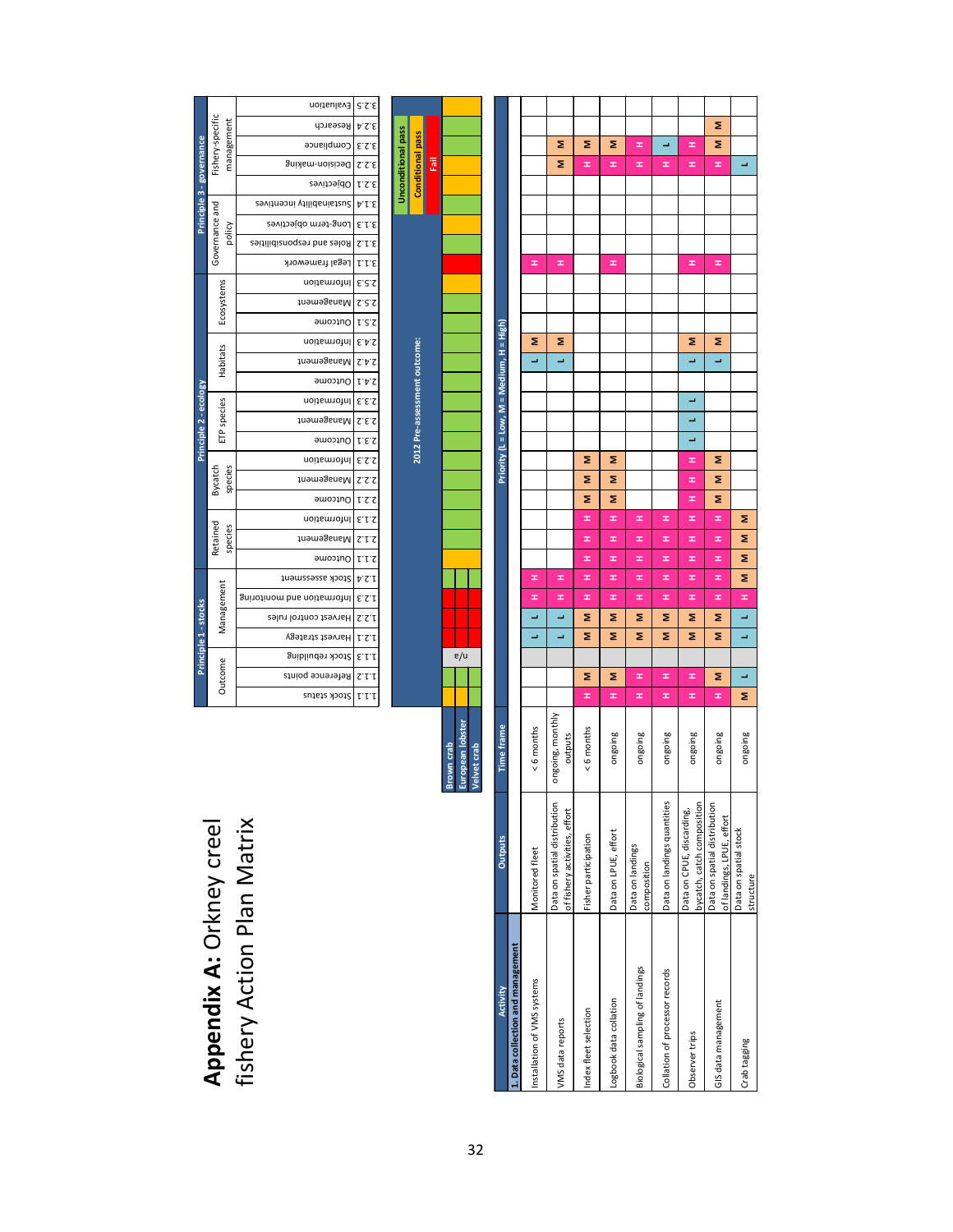# **Appendix A: Orkney creel<br>fishery Action Plan Matrix**<br>(continued) fishery Action Plan Matrix **Appendix A:** Orkney creel (continued)

|                          |                          | Evaluation                 | 5.2.5        |  |
|--------------------------|--------------------------|----------------------------|--------------|--|
| Principle 3 - governance | Fishery-specific         | Research                   | <b>A.S.E</b> |  |
|                          | management               | Compliance                 | 8.2.3        |  |
|                          |                          | Decision-making            | 3.2.2        |  |
|                          |                          | Objectives                 | L.S.E        |  |
|                          |                          | Sustainability incentives  | <b>A.L.E</b> |  |
|                          | Governance and<br>policy | Long-term objectives       | 5.1.5        |  |
|                          |                          | Roles and responsibilities | 5.1.2        |  |
|                          |                          | Legal framework            | I.I.ε        |  |
|                          |                          | Information                | 2.5.3        |  |
|                          | Ecosystems               | JnamageneM                 | 2.5.S        |  |
| Principle 2 - ecology    |                          | Outcome                    | 1.5.S        |  |
|                          |                          | Information                | 2.4.3        |  |
|                          | Habitats                 | JnamageneM                 | S.A.S        |  |
|                          |                          | Outcome                    | I.A.S        |  |
|                          |                          | Information                | 2.3.3        |  |
|                          | ETP species              | Mamegemeth                 | 2.5.2        |  |
|                          |                          | Outcome                    | 1.ε.s        |  |
|                          |                          | Information                | 2.2.3        |  |
|                          | species<br>Bycatch       | JnamageneM                 | 2.2.2        |  |
|                          |                          | Outcome                    | I.S.S        |  |
|                          |                          | Information                | 2.1.3        |  |
|                          | Retained<br>species      | JnamageneM                 | Z.I.S        |  |
|                          |                          | Outcome                    | I'I'Z        |  |
|                          |                          | Stock assessment           | 4.2.4        |  |
|                          | Managemen                | Bnivotinom bns noitsmothl  | 1.2.3        |  |
|                          |                          | Harvest control rules      | Z.S.I        |  |
| Principle 1 - stocks     |                          | Harvest strategy           | τ τ          |  |
|                          |                          | Stock rebuilding           | E.L.I        |  |
|                          |                          | Reference points           | Z"I"I        |  |
|                          |                          | Stock status               | τττ          |  |
|                          |                          |                            |              |  |

**Unconditional pass**

**Unconditional pass** 

| J.<br><b>Conditional pass</b><br>ē<br>$\frac{1}{\sqrt{2}}$<br>IN   M   H   M   H   M   H   M   M<br>Priority (L = Low, M = Medium, H = High) | z<br>王 王 王 王<br>$\frac{1}{2}$<br>z<br>z            | Σ<br>z                       |
|----------------------------------------------------------------------------------------------------------------------------------------------|----------------------------------------------------|------------------------------|
|                                                                                                                                              |                                                    |                              |
|                                                                                                                                              |                                                    |                              |
|                                                                                                                                              |                                                    |                              |
|                                                                                                                                              |                                                    |                              |
|                                                                                                                                              |                                                    |                              |
|                                                                                                                                              |                                                    |                              |
|                                                                                                                                              |                                                    |                              |
|                                                                                                                                              |                                                    |                              |
|                                                                                                                                              |                                                    |                              |
|                                                                                                                                              |                                                    |                              |
|                                                                                                                                              |                                                    |                              |
|                                                                                                                                              |                                                    |                              |
|                                                                                                                                              |                                                    |                              |
|                                                                                                                                              |                                                    |                              |
| 2012 Pre-assessment outcome:                                                                                                                 |                                                    |                              |
|                                                                                                                                              | z                                                  |                              |
|                                                                                                                                              |                                                    |                              |
|                                                                                                                                              | <b>≖ ∓ ■ ≖ ∓ ≖ ■ ≥ ≥ ≥ ≖ ≖ ≖</b>                   |                              |
|                                                                                                                                              |                                                    |                              |
|                                                                                                                                              |                                                    |                              |
|                                                                                                                                              |                                                    |                              |
|                                                                                                                                              |                                                    |                              |
|                                                                                                                                              |                                                    |                              |
|                                                                                                                                              |                                                    |                              |
|                                                                                                                                              |                                                    |                              |
|                                                                                                                                              |                                                    |                              |
|                                                                                                                                              |                                                    |                              |
| e/u                                                                                                                                          |                                                    |                              |
|                                                                                                                                              |                                                    |                              |
|                                                                                                                                              |                                                    |                              |
|                                                                                                                                              | Fisher participation, feedback annual meetings H H |                              |
| turopean lobster<br><b>Time frame</b>                                                                                                        |                                                    | ongoing                      |
| Brown crab<br>Velvet crab                                                                                                                    |                                                    |                              |
|                                                                                                                                              |                                                    |                              |
|                                                                                                                                              |                                                    | Dissemination of sustainable |
|                                                                                                                                              |                                                    |                              |
| <b>Outputs</b>                                                                                                                               |                                                    |                              |
|                                                                                                                                              |                                                    |                              |
| constraints                                                                                                                                  |                                                    |                              |
| Codes of practice,                                                                                                                           |                                                    | <b>fishery strategy</b>      |

|                                          |                               | x                                 | x                              | z                                                |                          |                                          |                                       |                        |                                  |                             |                                    |                         |                                 |            |                            |                             |                    | x                        |
|------------------------------------------|-------------------------------|-----------------------------------|--------------------------------|--------------------------------------------------|--------------------------|------------------------------------------|---------------------------------------|------------------------|----------------------------------|-----------------------------|------------------------------------|-------------------------|---------------------------------|------------|----------------------------|-----------------------------|--------------------|--------------------------|
|                                          |                               |                                   | z                              | Σ                                                |                          |                                          |                                       |                        |                                  |                             |                                    |                         |                                 |            | x                          |                             |                    | x                        |
|                                          |                               |                                   | x                              |                                                  |                          | Ŧ                                        |                                       |                        |                                  |                             |                                    |                         |                                 |            |                            |                             |                    | F                        |
|                                          |                               |                                   | Ŧ                              | Σ                                                |                          |                                          |                                       |                        |                                  |                             |                                    |                         |                                 |            | œ                          |                             |                    | x                        |
|                                          |                               |                                   | Ē                              |                                                  |                          |                                          |                                       | Ŧ                      |                                  |                             |                                    |                         | Σ                               |            | Ŧ                          |                             |                    | x                        |
|                                          |                               |                                   | œ                              |                                                  |                          | œ                                        |                                       |                        |                                  |                             |                                    |                         |                                 |            |                            |                             |                    | x                        |
|                                          |                               |                                   |                                |                                                  |                          |                                          |                                       | Ŧ                      |                                  |                             |                                    |                         | Σ                               |            | Ŧ                          |                             |                    | x                        |
|                                          |                               |                                   | z                              |                                                  |                          |                                          |                                       |                        |                                  |                             |                                    |                         |                                 |            |                            |                             |                    | $\overline{\mathbf{z}}$  |
|                                          |                               | Σ                                 | x                              |                                                  |                          |                                          |                                       |                        |                                  |                             |                                    |                         |                                 |            |                            |                             |                    | $\overline{z}$           |
|                                          |                               | Σ                                 |                                |                                                  |                          |                                          |                                       |                        |                                  |                             | x                                  |                         |                                 |            |                            |                             |                    | $\overline{a}$           |
|                                          |                               | Ŧ                                 | Σ                              |                                                  |                          | Σ                                        |                                       |                        |                                  |                             | x                                  |                         |                                 |            |                            |                             |                    | $\overline{a}$           |
|                                          |                               | 4                                 |                                |                                                  |                          |                                          |                                       |                        |                                  |                             | x                                  |                         |                                 |            |                            |                             |                    | $\overline{a}$           |
|                                          |                               | z                                 |                                |                                                  |                          |                                          |                                       |                        |                                  |                             | x                                  |                         |                                 |            |                            |                             |                    | J                        |
|                                          |                               | x                                 | Σ                              |                                                  |                          | Σ                                        |                                       |                        |                                  |                             | x                                  |                         |                                 |            |                            |                             |                    |                          |
|                                          |                               |                                   |                                |                                                  |                          |                                          |                                       |                        |                                  |                             | x                                  |                         |                                 |            |                            |                             |                    |                          |
|                                          |                               | Σ                                 |                                |                                                  |                          |                                          |                                       |                        |                                  |                             | x                                  |                         |                                 |            |                            |                             |                    |                          |
|                                          |                               | x                                 | Σ                              |                                                  |                          | Σ                                        |                                       |                        |                                  |                             | I                                  |                         |                                 |            |                            |                             |                    |                          |
|                                          |                               | J                                 |                                |                                                  |                          |                                          |                                       |                        |                                  |                             | Ŧ                                  |                         |                                 |            |                            |                             |                    | $\overline{a}$           |
| Priority (L = Low, M = Medium, H = High) |                               |                                   | x                              |                                                  |                          |                                          |                                       |                        |                                  |                             | x                                  |                         |                                 |            |                            |                             |                    |                          |
|                                          |                               | پ                                 | x                              |                                                  |                          | œ                                        |                                       |                        |                                  |                             | x                                  |                         |                                 |            |                            |                             |                    | F                        |
|                                          |                               |                                   |                                |                                                  |                          |                                          |                                       |                        |                                  |                             | x                                  |                         |                                 |            |                            |                             |                    |                          |
|                                          |                               |                                   | ×                              |                                                  |                          |                                          |                                       |                        |                                  |                             |                                    |                         |                                 |            | Ŧ                          |                             |                    | $\overline{z}$           |
|                                          |                               | ä                                 | x                              |                                                  |                          | Ŧ                                        |                                       | Ŧ                      |                                  |                             |                                    |                         |                                 |            | x                          |                             |                    | $\overline{z}$           |
|                                          |                               |                                   |                                |                                                  |                          |                                          |                                       |                        |                                  |                             |                                    |                         |                                 |            | x                          |                             |                    | x                        |
|                                          |                               |                                   | z                              |                                                  |                          |                                          |                                       |                        |                                  | Ŧ                           |                                    |                         | Ŧ                               |            | x                          |                             |                    | x                        |
|                                          |                               |                                   | $\overline{\mathbf{z}}$        |                                                  |                          |                                          |                                       |                        |                                  | z                           |                                    |                         | x                               |            | x                          |                             |                    | x                        |
|                                          |                               |                                   | Ŧ                              |                                                  |                          |                                          |                                       | Ŧ                      |                                  |                             |                                    |                         | I                               |            | Ŧ                          |                             |                    | x                        |
|                                          |                               |                                   | Ŧ                              |                                                  |                          |                                          |                                       | Ŧ                      |                                  |                             |                                    |                         | I                               |            | Ŧ                          |                             |                    | I                        |
|                                          |                               |                                   |                                |                                                  |                          |                                          |                                       |                        |                                  |                             |                                    |                         |                                 |            |                            |                             |                    |                          |
|                                          |                               |                                   | ×                              |                                                  |                          |                                          |                                       |                        |                                  |                             |                                    |                         | Ŧ                               |            | Ŧ                          |                             |                    | Ŧ                        |
|                                          |                               | F                                 | ×                              |                                                  |                          |                                          |                                       |                        |                                  |                             |                                    |                         |                                 |            | x                          |                             |                    |                          |
| Time frame                               |                               | annual meetings                   | annual meetings                | ongoing                                          |                          | draft at 12 months,<br>reviewed annually | draft at 12 months,                   | reviewed annually      | 16 months, ongoing               | update / review             | 14 months,                         | reviewed annually       | 16 months                       |            | 18 months,                 | reviewed annually           | annual update, new | Version > 36 months      |
|                                          |                               |                                   |                                |                                                  |                          |                                          |                                       |                        |                                  |                             |                                    |                         |                                 |            |                            |                             |                    |                          |
| <b>Outputs</b>                           |                               | Codes of practice,<br>constraints | Fisher participation, feedback | Dissemination of sustainable<br>fishery strategy |                          | Codes of practice                        |                                       | Draft harvest strategy |                                  | Biological parameter values | Draft impact assessment            |                         | Recommendations on stock        | assessment | Estimates of exploitation  | rate, YPR, SPR, Ref. Points |                    | Updated Action Plan      |
| Activity                                 | 2. Outreach and participation | Stakeholder meetings              | Fishery liaison meetings       | Website, publicity and press releases            | 3. Assessment and review | Develop and review codes of practice     | Review harvest strategy and available | management controls    | Review biological parameters for | assessment                  | Review impacts on bycatch species, | nabitats and ecosystems | Review stock assessment methods |            | Undertake stock assessment |                             |                    | Develop future work plan |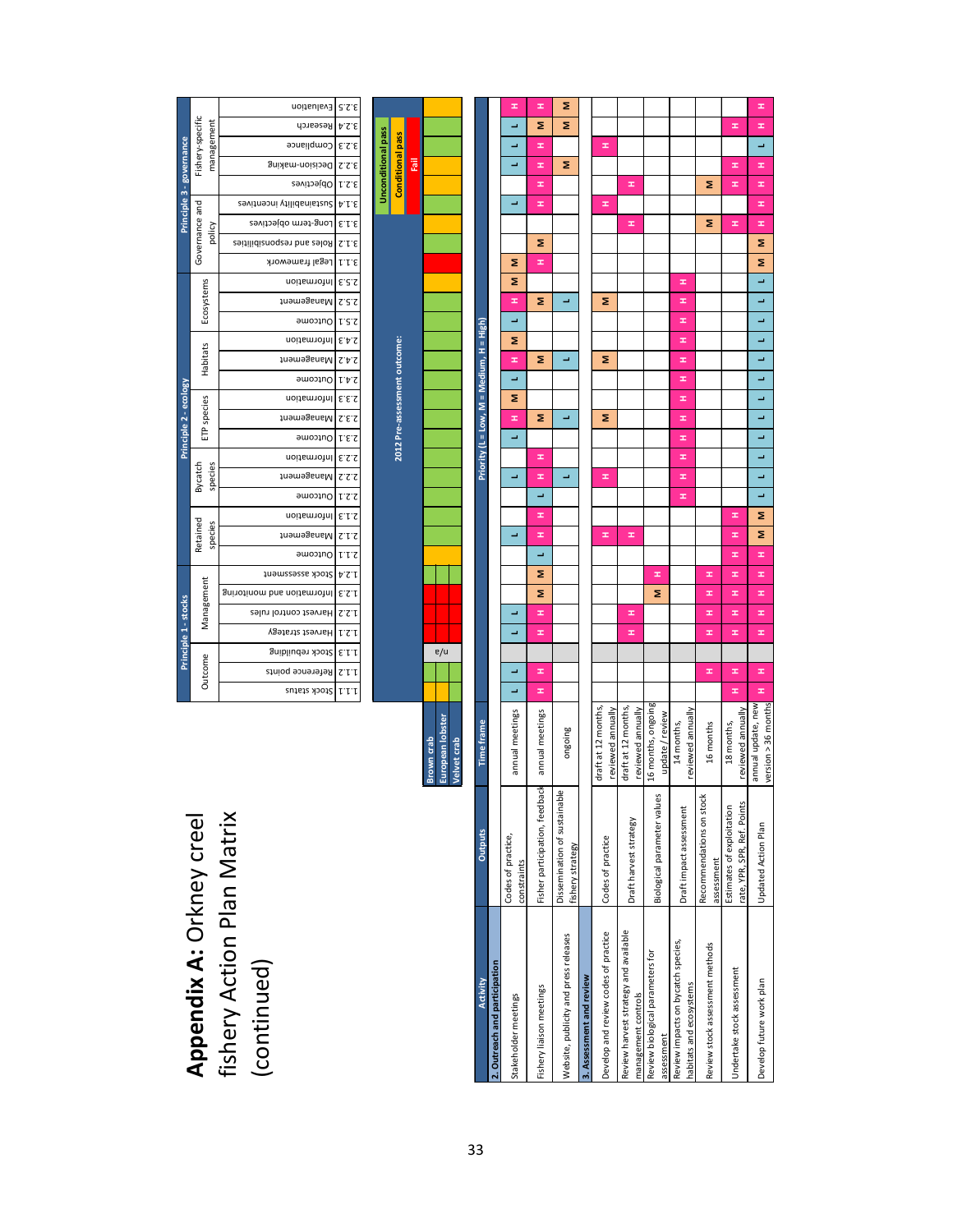# **Appendix 4: Fishermen's Code of Practice**

## **OFS Code of Practice for Crab Suppliers**

The OFS scheme in contrast with other national or international standards is tailored directly at local suppliers of brown crab and specifically covers:

- · Hygiene practices on vessels
- · Good selection of suitable crabs for processing
- · Good handling and storage of catch
- · Good handling of undersized and out of condition crabs being returned to sea
- · Completion of catch data showing area fished, number of pots hauled, crabs kept and crabs returned
- · Environmental practices

Fishermen suppliers are asked to "sign up" to the Code of Practice and are audited annually by OFS staff. This brings the activity on fishing boats into the OFS Quality System and gives customers increased assurances regarding both catch quality, food safety and the commitment of the Orkney inshore fisheries to future friendly practices.

## Hygiene practices on vessels

- · All boxes, bongos or baskets used to store crabs on board will be kept clean and in a good condition.
- · Broken or cracked boxes or baskets will be discarded and replaced as these can harbour bacteria.
- · Fishing vessels will not load fuel, use chemicals or detergent cleaners (bilge wash, deck scrubbers etc) when there is live shellfish on deck.

# Crab selection

- · All crabs should be over 153 mm, hard shelled, heavy and in good condition.
- · Pre or post moult crabs should not be landed.
- · Berried female crabs should not be landed.
- · Crabs exhibiting "black spot" or other visibly diseased crab should not be landed
- · Cripple or one-clawed crabs should not be landed

## Handling and storage

- · Crabs should not be thrown or dropped. Storage boxes or bongos must be handled with care.
- · Crabs should be stored in a cool, moist dark environment eg covered with wet sack, blanket or carpet. In their natural environment they are not used to rapid changes in temperature or light and their gills can easily dry out if exposed to sunlight or wind.

(The brown meat (hepatopancreas) is a large digestive gland. It is a fragile organ that produces and contains powerful digestive enzymes called proteases. Trauma caused by rough handling can damage the organ leading to the release of these enzymes. Proteases are indiscriminate destroyers of protein and will readily digest the insides of a crab causing a loss of quality and a reduction in shelf life whether live or cooked).